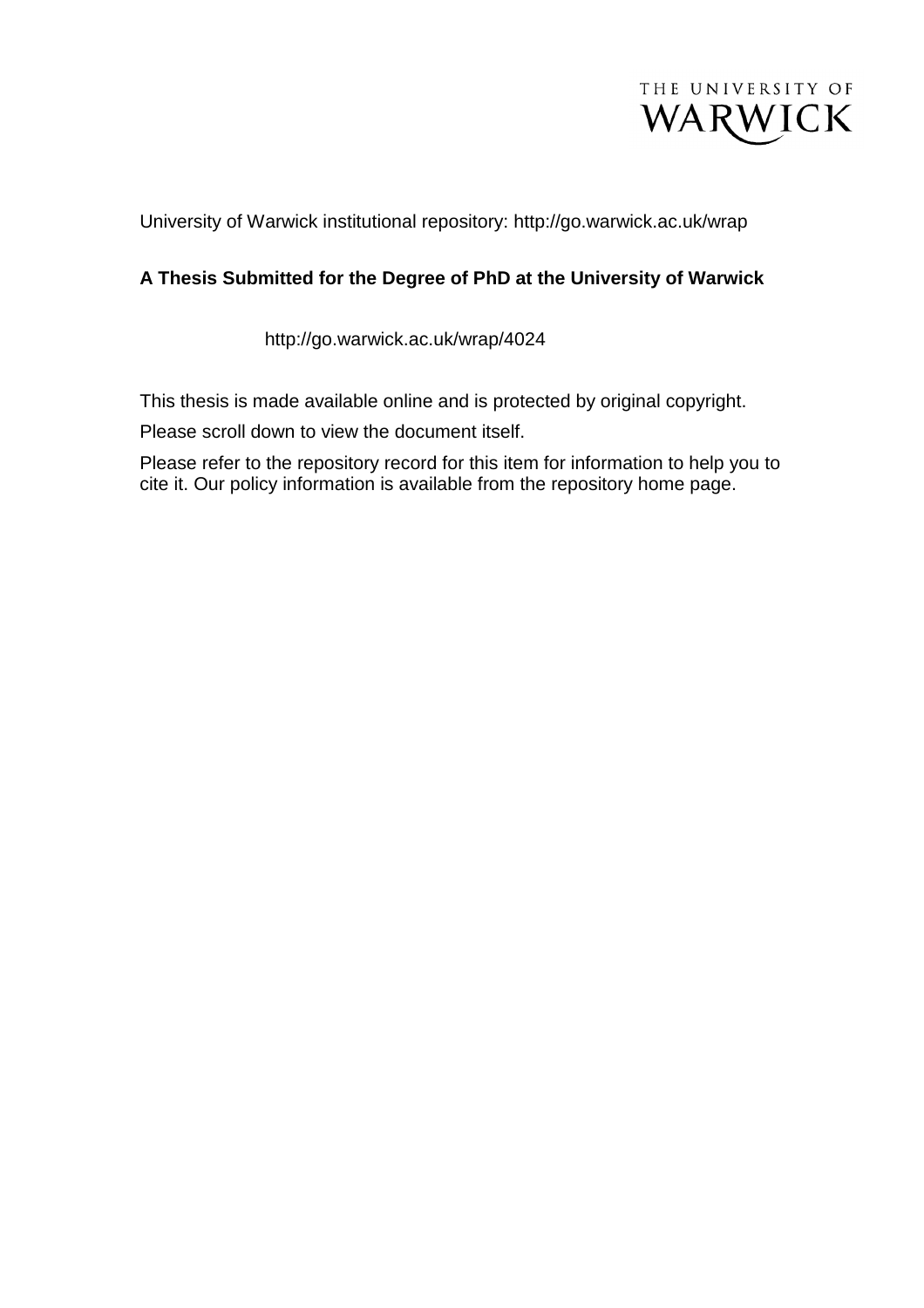# **INSTITUTIONALIZATION AND DE-INSTITUTIONALIZATION PROCESSES IN THE UK HEALTHCARE SYSTEM: THE ROLE OF EMERGING TECHNOLOGIES**

By

## **MATTHEW WARITAY GUAH**

B.Sc. (Hons.) (Salford University) 1996 M.Sc. (University of Manchester Institute of Science & Technology) 1998

Submitted in fulfilment of the requirements for the degree of Doctor of Philosophy in

### **Information Systems**

at

# THE UNIVERSITY OF WARWICK

## **WARWICK BUSINESS SCHOOL**

**Supervised by: Professor Wendy L. Currie Dr. Julia Kotlarsky**

**Winter 2005**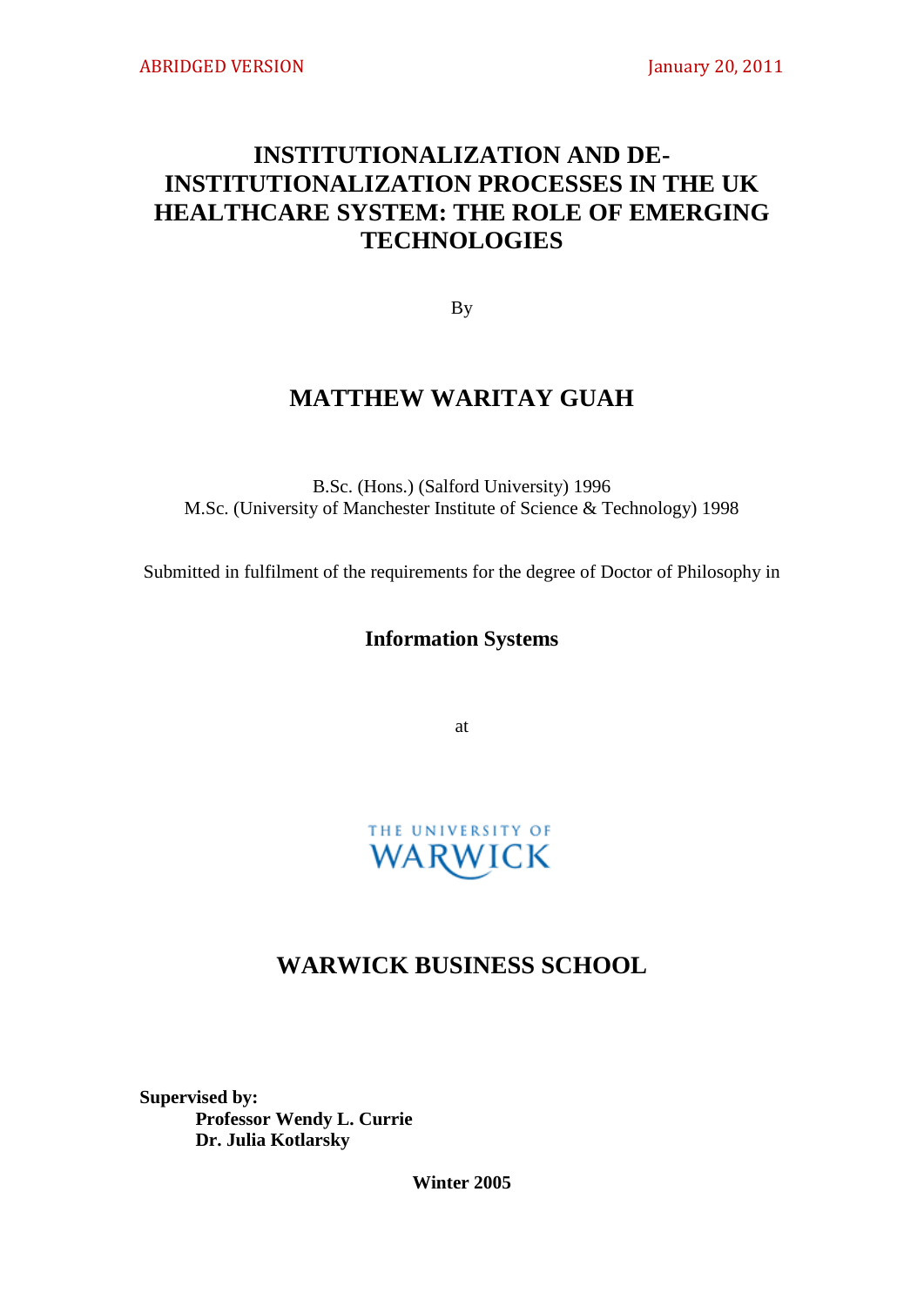# **TABLE OF CONTENTS**

| VII  |
|------|
| VII  |
| VIII |
| X    |
| ХI   |
|      |

### **PART I: The Research Study**

#### **CHAPTER ONE: INTRODUCTION**

| Introduction                                                | 001 |
|-------------------------------------------------------------|-----|
| NHS information systems strategy through theory integration | 004 |
| Thesis organisation                                         | 006 |
| Rationale for the research study                            | 007 |
| The research context                                        | 009 |
| 1.5.1 NHS Information Authority                             | 010 |
| 1.5.1.1 Background                                          | 010 |
| 1.5.1.2 Constraints                                         | 013 |
| 1.5.1.3 Management challenges                               | 014 |
| 1.5.2 The case studies                                      | 019 |
| 1.5.2.1 The product                                         | 021 |
| 1.5.3 Collaborating in Conflict Situation                   | 024 |
| The research approach                                       | 028 |
| 1.6.1 The case studies                                      | 028 |
| The main contributions and conclusions                      | 030 |
| Chapter summary                                             | 033 |
|                                                             |     |

### **CHAPTER TWO: LITERATURE REVIEW**

| 2.1 | Introduction                                          | 034 |
|-----|-------------------------------------------------------|-----|
| 2.2 | Organisation of IS in the NHS                         | 036 |
| 2.3 | National Programme for Information Technology (NPfIT) | 037 |
| 2.4 | Literature streams                                    | 040 |
|     | What is institutionalism?<br>2.4.1                    | 042 |
|     | 2.4.2 Analysis of new institutionalism                | 046 |
|     | 2.4.3 Economic actions                                | 048 |
|     | 2.4.4 Emergence of governance                         | 049 |
|     | 2.4.5 What is governance?                             | 050 |
| 2.5 | Healthcare process institutionalisation               | 053 |
|     | 2.5.1<br>Expectancy theory                            | 054 |
|     | 2.5.2 Institutional view on governance                | 055 |
| 2.6 | De-institutionalisation                               | 062 |
|     | 2.6.1 Antecedents of de-institutionalisation          | 064 |
|     | 2.6.1.1 Politics                                      | 066 |
|     | 2.6.1.2 Functional                                    | 066 |
|     | 2.6.1.3 Social                                        | 068 |
| 2.7 | Software-as-a-service business model                  | 073 |
|     | Structure of literature<br>2.7.1                      | 075 |
|     | 2.7.2<br>What is an ASP?                              | 076 |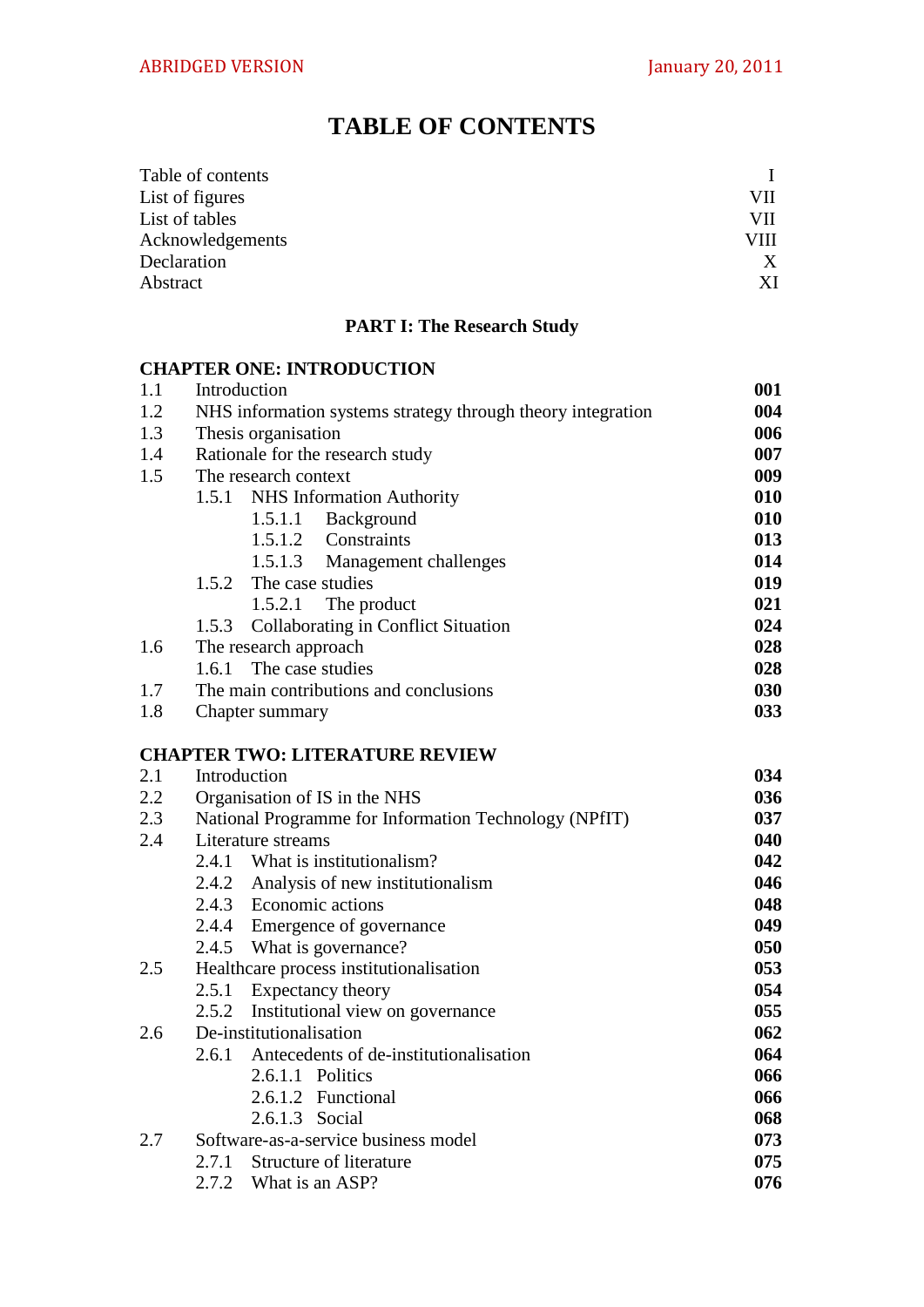|     | 2.7.3 Is emerging technologies model important element in IS strategy? 079 |     |
|-----|----------------------------------------------------------------------------|-----|
|     | 2.7.4 Concepts of emerging technologies as an e-business model in          |     |
|     | healthcare                                                                 | 080 |
|     | 2.7.5 Web services model                                                   | 084 |
| 2.8 | Current reform in the NHS                                                  | 087 |
|     | 2.8.1 Effect of change on institutional structure                          | 089 |
|     | 2.8.2 Implication of symbolic structure                                    | 090 |
| 2.9 | Chapter summary                                                            | 093 |
|     |                                                                            |     |

## **CHAPTER THREE: RESEARCH METHODOLOGY**

| 3.1  | Introduction |                                                              | 076        |
|------|--------------|--------------------------------------------------------------|------------|
| 3.2  |              | Qualitative research method                                  | 077        |
|      |              | 3.2.1 Qualitative vs. quantitative methods                   | 077        |
|      |              | 3.2.2 Case study protocol                                    | 078        |
|      |              | 3.2.2.1 Case study overview                                  | 079        |
|      |              | 3.2.2.2 Procedures of the fieldwork                          | 081        |
|      |              | 3.2.2.3 Case study report                                    | 085        |
| 3.3  |              | Getting started                                              | 085        |
|      |              | 3.3.1 Choice of methodology                                  | 087        |
|      |              | 3.3.2 The research questions and objectives                  | 089        |
|      |              | 3.3.3 Philosophical stance                                   | 092        |
|      |              | 3.3.4 Exploratory, testing-out, and problem solving research | 094        |
|      |              | 3.3.5 Propositions                                           | 095        |
|      |              | 3.3.5.1 Coordination                                         | 097        |
|      |              | 3.3.5.2 Governance                                           | <b>100</b> |
|      |              | 3.3.5.3 Perception of healthcare process risks               | 101        |
| 3.4  |              | <b>Selecting Cases</b>                                       | 104        |
|      | 3.4.1        | Sampling and replication considerations                      | 106        |
|      | 3.4.2        | Single or multiple case studies designs                      | 107        |
|      |              | 3.4.3 Disadvantage of using case studies                     | 107        |
| 3.5  |              | Instruments and protocols                                    | 109        |
|      | 3.5.1        | Qualitative data                                             | 109        |
|      |              | 3.5.1.1 Survey                                               | <b>110</b> |
|      |              | 3.5.1.2 Action research                                      | 111        |
|      |              | 3.5.1.3 Grounded theory                                      | 112        |
|      |              | 3.5.2 Data collection methods                                | 112        |
|      |              | 3.5.3 Difficulty of the single observer                      | <b>116</b> |
|      | 3.5.4        | Gaining access to NHS Trusts                                 | 116        |
| 3.6  |              | Overlapping data collection with data analysis               | 116        |
| 3.7  |              | Analysing data                                               | <b>118</b> |
|      | 3.7.1        | Within case analysis and cross case analysis                 | 118        |
| 3.8  |              | <b>Shaping Propositions</b>                                  | 119        |
|      |              | 3.8.1 Convergent Validity                                    | 120        |
|      | 3.8.2        | Discriminate validity                                        | <b>120</b> |
|      | 3.8.3        | Reliability                                                  | 121        |
| 3.9  |              | <b>Enfolding Literature</b>                                  | 122        |
|      | 3.9.1        | Introducing the Model                                        | 122        |
| 3.10 |              | <b>Reaching Closure</b>                                      | 128        |
| 3.11 |              | <b>Chapter Summary</b>                                       | 128        |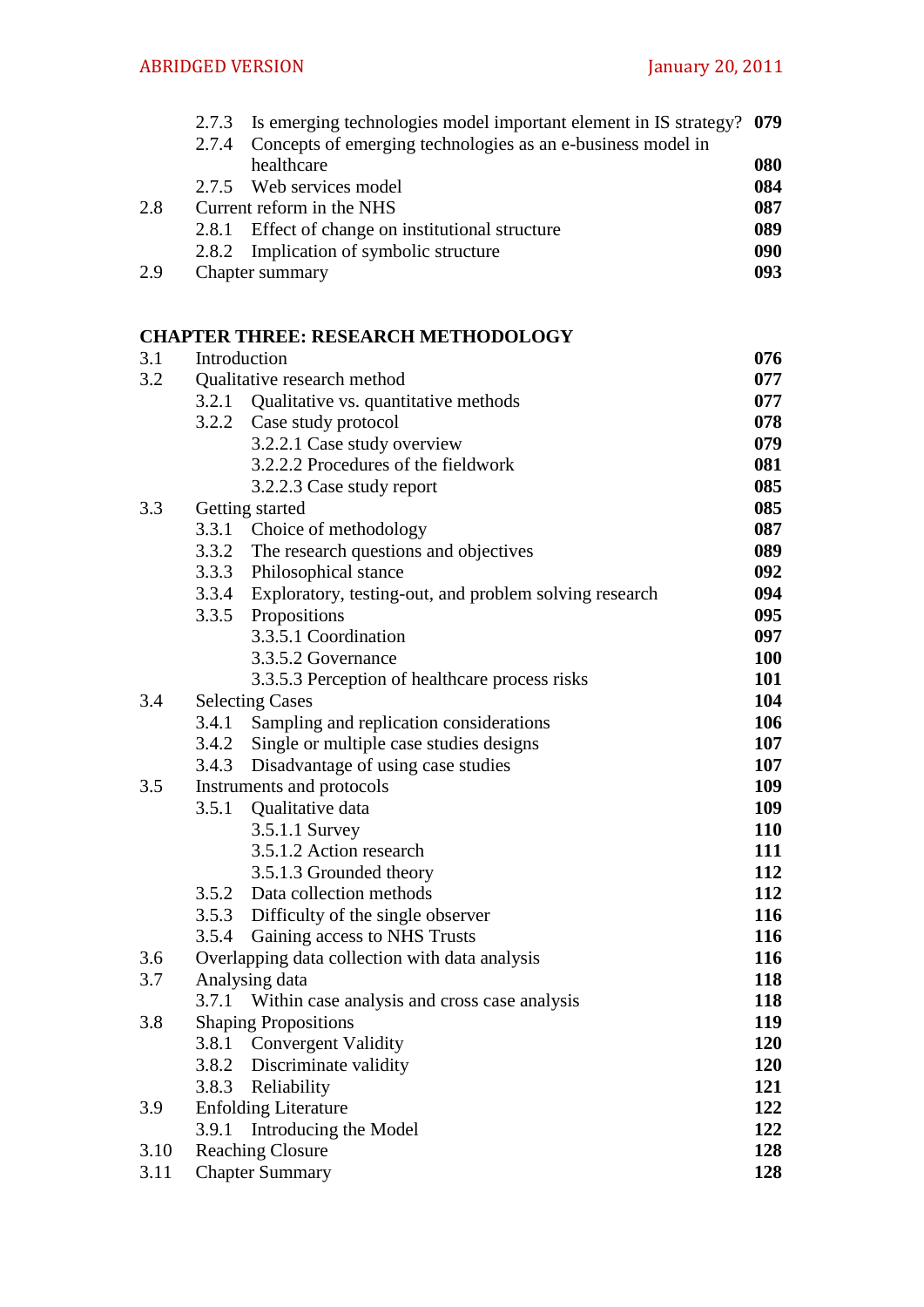#### **PART II: The Cases**

#### **CHAPTER FOUR** (**CASE STUDY ONE): SOUTH WARWICKSHIRE LOCAL HEALTH COMMUNITY**

| 4.1 | Introduction                                   | 130        |
|-----|------------------------------------------------|------------|
| 4.2 | <b>Background</b>                              | 132        |
| 4.3 | Information systems strategy                   | 133        |
|     | IS objective and strategic plan<br>4.3.1       | 134        |
|     | 4.3.1 Business Drivers                         | 138        |
| 4.4 | Benefits of IS strategy                        | 139        |
| 4.5 | Impacts on their employees                     | <b>140</b> |
|     | 4.5.1 Antecedent projects                      | 141        |
| 4.6 | Barriers to NPfIT implementation               | 142        |
| 4.7 | Management challenges for NPfIT implementation | 145        |
|     | 4.7.1 Product delivery                         | 147        |
| 4.8 | Chapter summary                                | 150        |
|     |                                                |            |

#### **CHAPTER FIVE** (**CASE STUDY TWO): SOUTHAMPTON GENERAL HOSPITAL, SOUTHAMPTON UNIVERSITY HOSPITAL TRUST**

| 5.1 | Introduction                                      | 152        |
|-----|---------------------------------------------------|------------|
| 5.2 | Background                                        | 153        |
| 5.3 | Information systems strategy                      | 154        |
|     | 5.3.1 Previous IS strategy                        | 156        |
|     | 5.3.2 Segment, technological and society drivers  | 157        |
|     | 5.3.3 Current IS objective and strategic plan     | 158        |
|     | 5.3.4 Technological infrastructure for IS         | <b>160</b> |
| 5.4 | Benefits of IS strategy                           | 161        |
|     | Organizational benefits of IS strategy<br>5.4.1   | 162        |
|     | 5.4.2 Benefits of IS strategy to patients         | 163        |
| 5.5 | Impacts on their employees                        | 166        |
|     | Interdisciplinary education<br>5.5.1              | 166        |
|     | 5.5.2 Research activities                         | 167        |
|     | 5.5.3 Assessment of clinical performance          | 167        |
|     | 5.5.4 Report cards                                | 167        |
|     | 5.5.5 Improved quality                            | 168        |
| 5.6 | Barriers to NPfIT implementation                  | <b>168</b> |
| 5.7 | Institutional challenges for NPfIT implementation | 171        |
| 5.8 | Chapter summary                                   | 173        |

## **CHAPTER SIX (CASE STUDY THREE): EAST LEEDS PRIMARY CARE**

**TRUST**

| 6.1 | Introduction                   | 175 |
|-----|--------------------------------|-----|
| 6.2 | Background                     | 176 |
|     | 6.2.1 The Harehills locality   | 176 |
|     | 6.2.2 Garforth/Kippax locality | 177 |
|     | 6.2.3 Seacroft locality        | 179 |
| 6.3 | Information systems strategy   | 179 |
|     | 6.3.1 Business Drivers         | 185 |
| 6.4 | Benefits of IS strategy        | 187 |
|     |                                |     |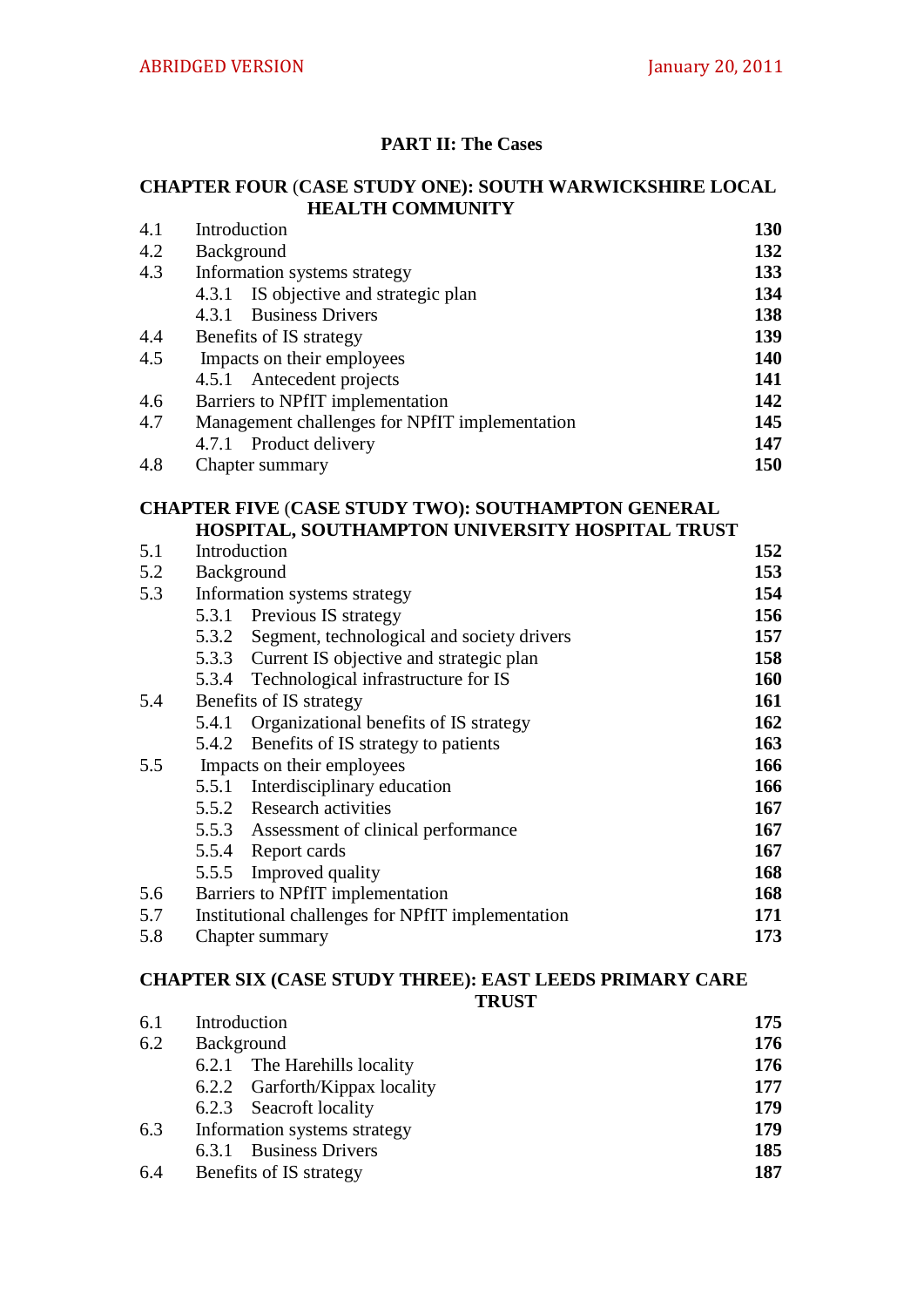|     | 6.4.1 Benefits of IS strategy to their patients | 188        |
|-----|-------------------------------------------------|------------|
| 6.5 | Impacts on their employees                      | <b>190</b> |
|     | 6.5.1 Centre for NPfIT training                 | <b>190</b> |
|     | 6.5.2 Data security                             | 192        |
|     | 6.5.3 Assessment of clinical performance        | 193        |
|     | 6.5.4 Improved quality                          | 193        |
| 6.6 | Barriers to NPfIT implementation                | 195        |
| 6.7 | Management challenges for NPfIT implementation  | 198        |
| 6.8 | Chapter summary                                 | 201        |

#### **CHAPTER SEVEN (CASE STUDY FOUR): UNIVERSITY HOSPITAL BIRMINGHAM NHS FOUNDATION TRUST**

| 7.1 | Introduction                                   | 203 |
|-----|------------------------------------------------|-----|
| 7.2 | <b>Background</b>                              | 204 |
|     | 7.2.1 UHB as a centre of excellence            | 206 |
| 7.3 | Information systems strategy                   | 206 |
|     | 7.3.1 Business Drivers                         | 207 |
| 7.4 | Benefits of IS strategy                        | 208 |
| 7.5 | Impacts on their employees                     | 212 |
|     | 7.5.1 IT training                              | 213 |
|     | 7.5.2 IT effect on clinical performance        | 213 |
|     | 7.5.3 Improved quality                         | 214 |
| 7.6 | Barriers to NPfIT implementation               | 214 |
| 7.7 | Management challenges for NPfIT implementation | 216 |
| 7.8 | Chapter summary                                | 219 |
|     |                                                |     |

#### **CHAPTER EIGHT** (**CASE STUDY FIVE): SEDGEFIELD PRIMARY CARE TRUST**

| 8.1 | Introduction                                               | 220        |
|-----|------------------------------------------------------------|------------|
| 8.2 | Background                                                 | <b>220</b> |
| 8.3 | AMC's IS strategy                                          | 222        |
|     | 8.3.1 Previous IS strategy                                 | 223        |
|     | Segment, technological and society drivers<br>8.3.2        | 225        |
|     | 8.3.3 Current IS objective and strategic plan              | 226        |
|     | Technological infrastructure for IS<br>8.3.4               | 229        |
| 8.4 | Benefits of IS strategy                                    | 231        |
|     | Organizational benefits of IS strategy<br>8.4.1            | 232        |
| 8.5 | Impacts on their employees                                 | 236        |
|     | 8.5.1 Facilitation of empowerment or imposition of control | 237        |
| 8.6 | Barriers to NPfIT implementation                           | 239        |
| 8.7 | Management challenges for NPfIT implementation             | <b>240</b> |
| 8.8 | <b>Chapter summary</b>                                     | 241        |

# **CHAPTER NINE** (**CASE STUDY SIX): EGTON MEDICAL INFORMATION**

**SYSTEM**

| 9.1 | Introduction                                     | 244 |
|-----|--------------------------------------------------|-----|
| 9.2 | Background                                       | 244 |
| 9.3 | Product overview                                 | 247 |
|     | 9.3.1 Segment, technological and society drivers | 248 |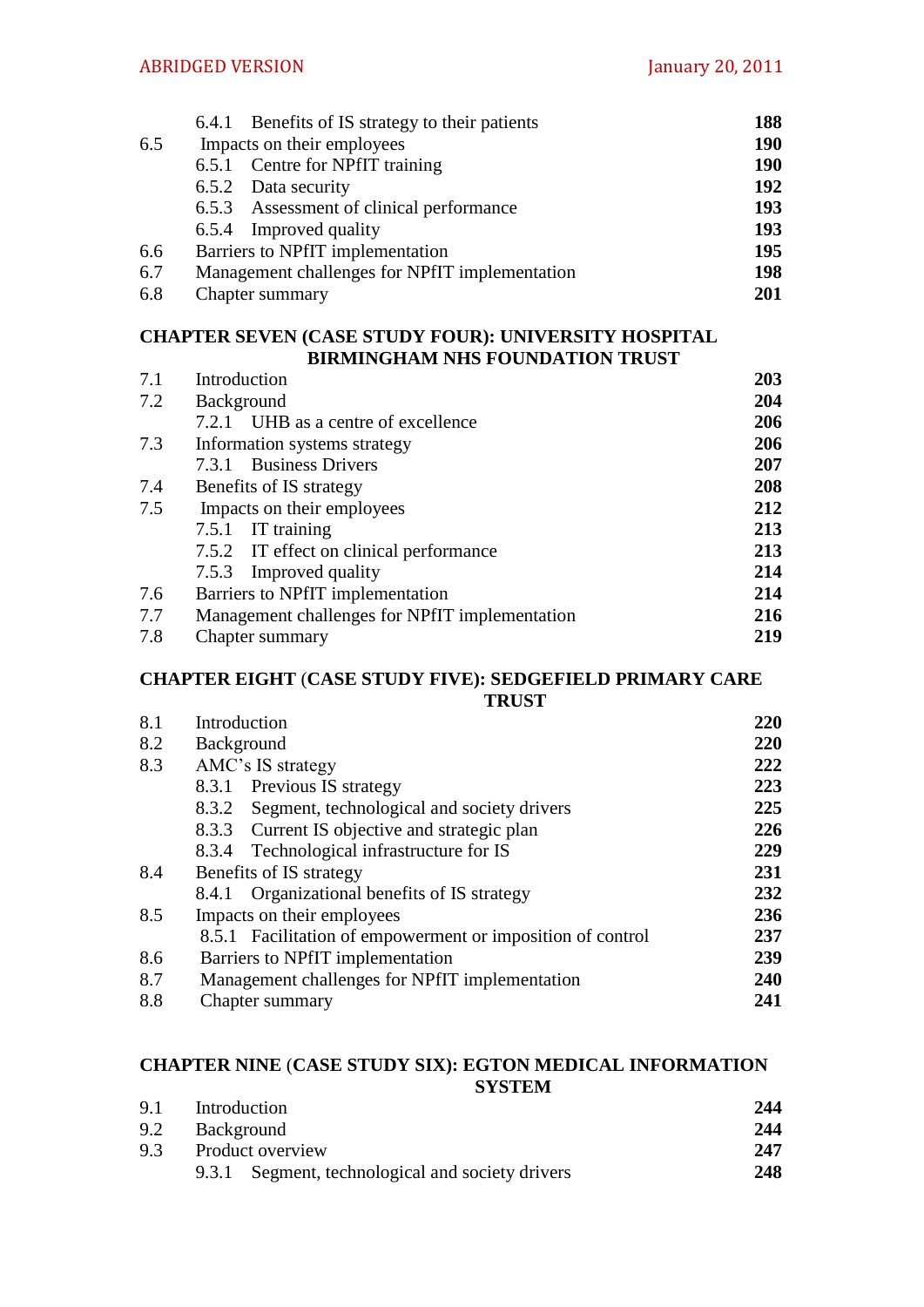|     | 9.3.2 Security aspects of EMIS           | 251 |
|-----|------------------------------------------|-----|
| 9.4 | Current objective and strategic plan     | 251 |
| 9.5 | <b>Benefits of EMIS</b>                  | 252 |
|     | 9.5.1 Organizational benefits of EMIS    | 254 |
|     | 9.5.2 Benefits of EMIS to NHS patients   | 255 |
| 9.6 | Impact of EMIS on primary care employees | 258 |
| 9.7 | Migration to web services                | 261 |
| 9.8 | <b>EMIS</b> and <b>NPfIT</b>             | 265 |
| 9.9 | Chapter summary                          | 269 |

#### **CHAPTER TEN** (**CASE STUDY SEVEN): THE NHS INFORMATION AUTHORITY**

| 10.1 | Introduction                                             | 271 |
|------|----------------------------------------------------------|-----|
|      | 10.1.1 Connecting for Health                             | 271 |
| 10.2 | Background                                               | 272 |
| 10.3 | The NHSIA systems and services                           | 273 |
|      | 10.3.1 The NHSIA's previous strategy                     | 274 |
|      | 10.3.2 Segment, technological and society drivers        | 275 |
|      | 10.3.3 Current objective and strategic plan              | 277 |
|      | 10.3.4 Technological infrastructure for IS               | 279 |
| 10.4 | Organizational benefit of IS strategy                    | 280 |
|      | 10.4.1<br>Benefits of IS strategy to patients            | 283 |
|      | 10.4.2 Impacts on their employees                        | 283 |
| 10.5 | Barriers to NPfIT implementation                         | 284 |
|      | <b>Constraints for the NHSIA</b><br>10.5.1               | 284 |
| 10.6 | Management challenges                                    | 286 |
|      | 10.6.1<br>Stakeholders                                   | 288 |
|      | 10.6.2<br>National service delivery                      | 288 |
|      | Information knowledge and management service<br>10.6.2.1 | 288 |
|      | 10.6.2.2 Health informatics                              | 289 |
|      | 10.6.2.3 Electronic records                              | 289 |
|      | 10.6.2.4 Information infrastructure                      | 289 |
|      | 10.6.3<br>Capabilities and infrastructure                | 290 |
|      | 10.6.4<br>Improving management processes                 | 290 |
|      | Improving the working lives of NHS staff<br>10.6.5       | 290 |
|      | Research and development within the NHSIA<br>10.6.6      | 291 |
| 10.7 | Current situation with the NPfIT project                 | 291 |
|      | 10.7.1 Phasing of the NPfIT project                      | 293 |
|      | 10.7.1.1<br>Phase 1: 2003 to 2006                        | 294 |
|      | 10.7.1.2<br>Phase 2: 2006 to 2008                        | 295 |
|      | 10.7.1.3 Phase 3: beyond 2008                            | 297 |
| 10.8 | Chapter summary                                          | 298 |

## **PART III: The Analysis**

| <b>CHAPTER NINE: CASE STUDY ANALYSIS</b> |     |     |
|------------------------------------------|-----|-----|
| 9.1 Introduction                         |     | 299 |
| 9.2 Data analyses strategy               | 301 |     |

| $\sum_{i=1}^{\infty}$ B and all $\sum_{i=1}^{\infty}$   | --- |
|---------------------------------------------------------|-----|
| 9.3 Supporting healthcare process with integration data | 302 |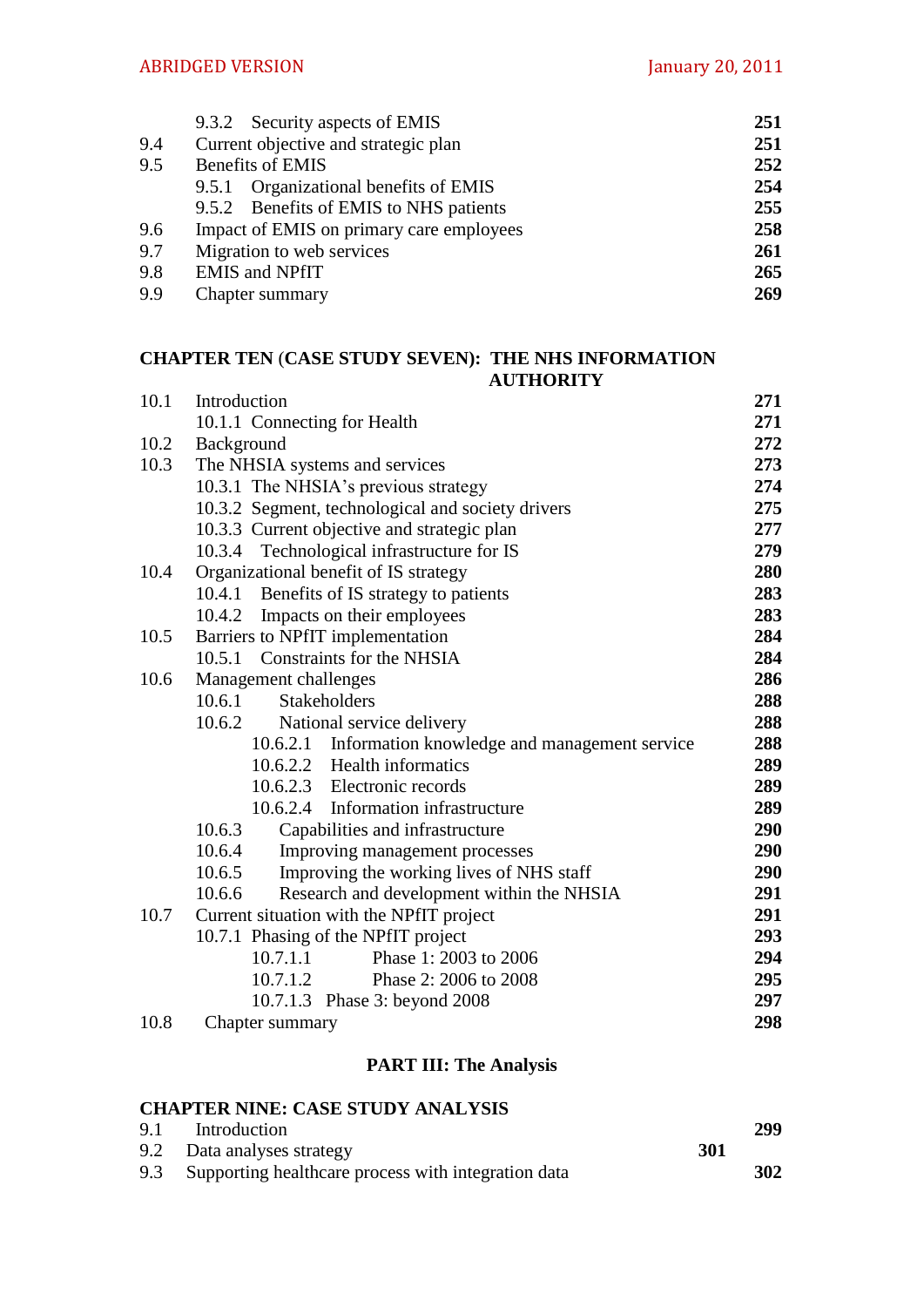|      | 9.3.1 Quality of healthcare data                      | 307 |
|------|-------------------------------------------------------|-----|
|      | 9.3.2 Security of patient data                        | 310 |
|      | 9.3.3 Data Confidentiality                            | 312 |
|      | 9.3.4 Lack of seamless system in the NHS              | 314 |
| 9.4  | Organisational culture                                | 315 |
| 9.5  | Construction of the model                             | 318 |
|      | 9.5.1 Complementary role of NPfIT                     | 319 |
|      | 9.5.2 Improving coordination costs through NPfIT      | 322 |
|      | 9.5.3 Reducing healthcare risk through NPfIT          | 324 |
|      | 9.5.4 Catalysing and moderating variables             | 326 |
| 9.6  | Organising vision                                     | 331 |
|      | 9.6.1 NHS Reform                                      | 336 |
|      | 9.6.2 IT Rationalisation in the NHS                   | 341 |
|      | 9.6.3 Relativisation of Medical Knowledge             | 342 |
|      | 9.6.2 Social Attitude to Medical Knowledge Management | 343 |
| 9.7  | Chapter summary                                       | 345 |
|      |                                                       |     |
|      | <b>CHAPTER TWELVE: CONCLUSIONS AND CONTRIBUTIONS</b>  |     |
| 10.1 | Introduction                                          | 348 |
| 10.2 | Underlying assumptions behind the thesis              | 349 |
| 10.3 | Revisiting the research goals                         | 353 |
| 10.4 | Summary of chapters                                   | 354 |
| 10.5 | Emerging concepts and potential consequences          | 355 |
|      | 10.5.1 Structural contingency theory                  | 358 |
|      | 10.5.2 The vendors                                    | 360 |
|      | 10.5.3 Cautionary look at web services                | 362 |
| 10.6 | Contributions of the research                         | 363 |
|      | 10.6.1 Practical contributions                        | 365 |
|      | 10.6.2 Theoretical contributions                      | 369 |
|      | 10.6.3 Methodological contributions                   | 373 |
|      | 10.6.4 Contribution to IS management literature       | 373 |
| 10.7 | Limitations of the research                           | 375 |
| 10.8 | Future research, development and applications         | 376 |
| 10.9 | Summary                                               | 379 |
|      |                                                       |     |

### **APPENDICES**

| Appendix A: Publication List from this Research | <b>383</b> |
|-------------------------------------------------|------------|
| Appendix B: Interview Questions                 | 387        |
| Appendix C: List of NHS Trusts and Authorities  | 389        |
| Appendix D: List of Interviewees                | 394        |
| Appendix E: List of PSP Service Providers       | 403        |
| Appendix F: Acronyms and Definitions            | 405        |
| Appendix G: Useful Web Sites                    | 407        |
|                                                 |            |

## **REFERENCES 408**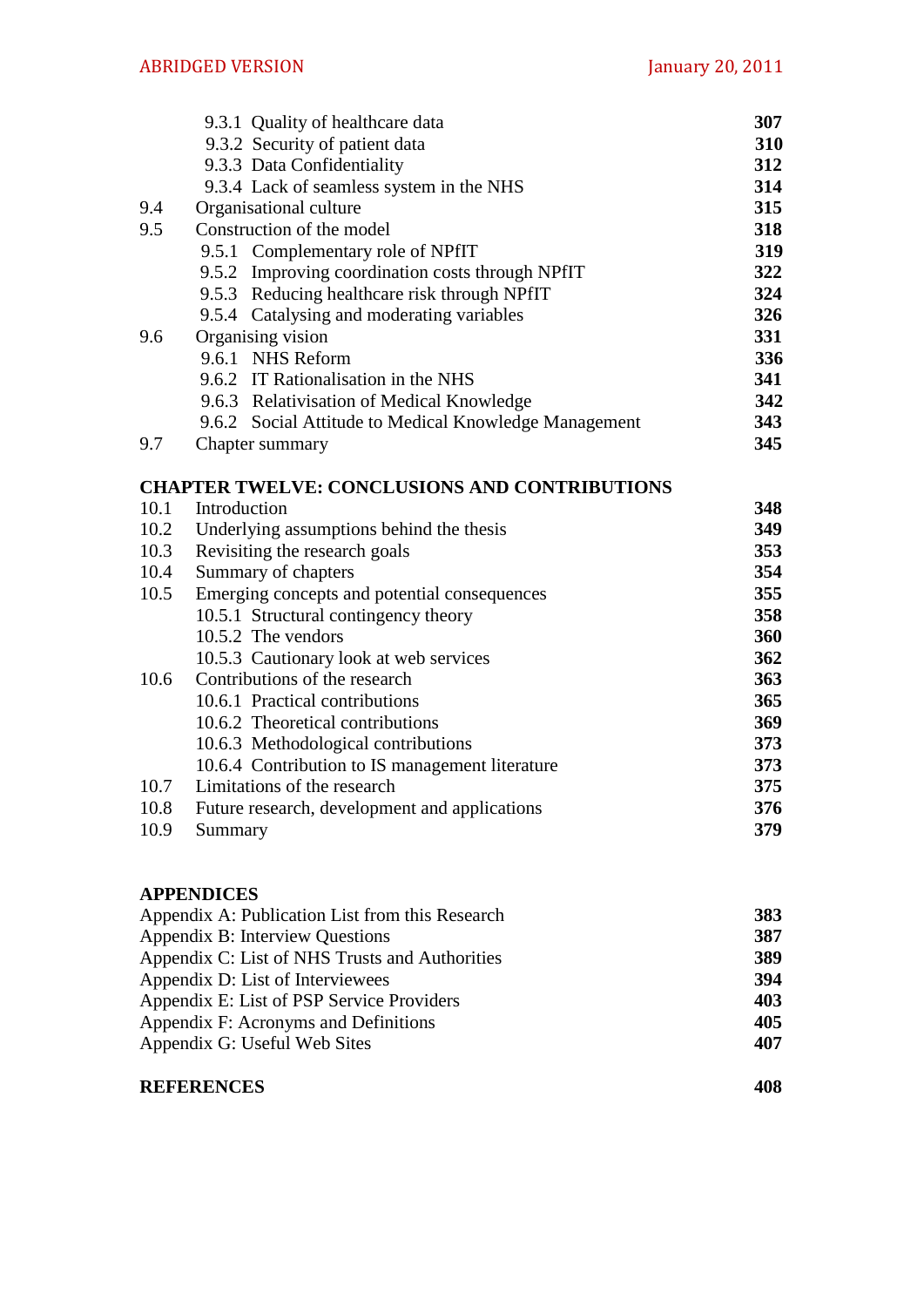# **LIST OF FIGURES**

| 1.1 | PSP in support of the patient's healthcare process           |     | 003 |
|-----|--------------------------------------------------------------|-----|-----|
| 1.2 | Organization of thesis                                       |     | 006 |
| 1.3 | NHSIA communication concept summarizes its functions         |     | 012 |
| 1.4 | Five English regional clusters with approximate population   |     | 015 |
| 1.5 | Percentage of General Practices computerised over the years  |     | 020 |
| 1.6 | Influences on the infrastructure of an EMIS system           | 023 |     |
|     |                                                              |     |     |
| 2.1 | NHS structure for information systems procurement            |     | 035 |
| 2.2 | Framework for NPfIT expectancy theory                        |     | 055 |
| 2.3 | Pressures on the NHS for De-institutionalisation             |     | 062 |
| 2.4 | E-commerce architecture                                      |     | 081 |
| 2.5 | Evolution of web services                                    |     | 085 |
| 2.6 | <b>Structure of Agile Health Service</b>                     |     | 088 |
|     |                                                              |     |     |
| 3.1 | Research Framework for IS Strategy in the NHS                |     | 105 |
| 3.2 | Framework for the complementarities role of NPfIT in the NHS |     | 115 |
| 3.3 | IS research practice with multi-conflicts                    |     | 123 |
| 3.4 | Single and multiple case study designs                       |     | 125 |
| 3.5 | Component Processes of Institutionalisation of IS in the NHS |     | 142 |
|     |                                                              |     |     |
| 4.1 | Financial implication for NPfIT implementation at SWPCT      |     | 151 |
| 4.2 | Change management – process redesign and benefit             |     | 164 |
| 4.3 | Governance and service delivery structure                    |     | 165 |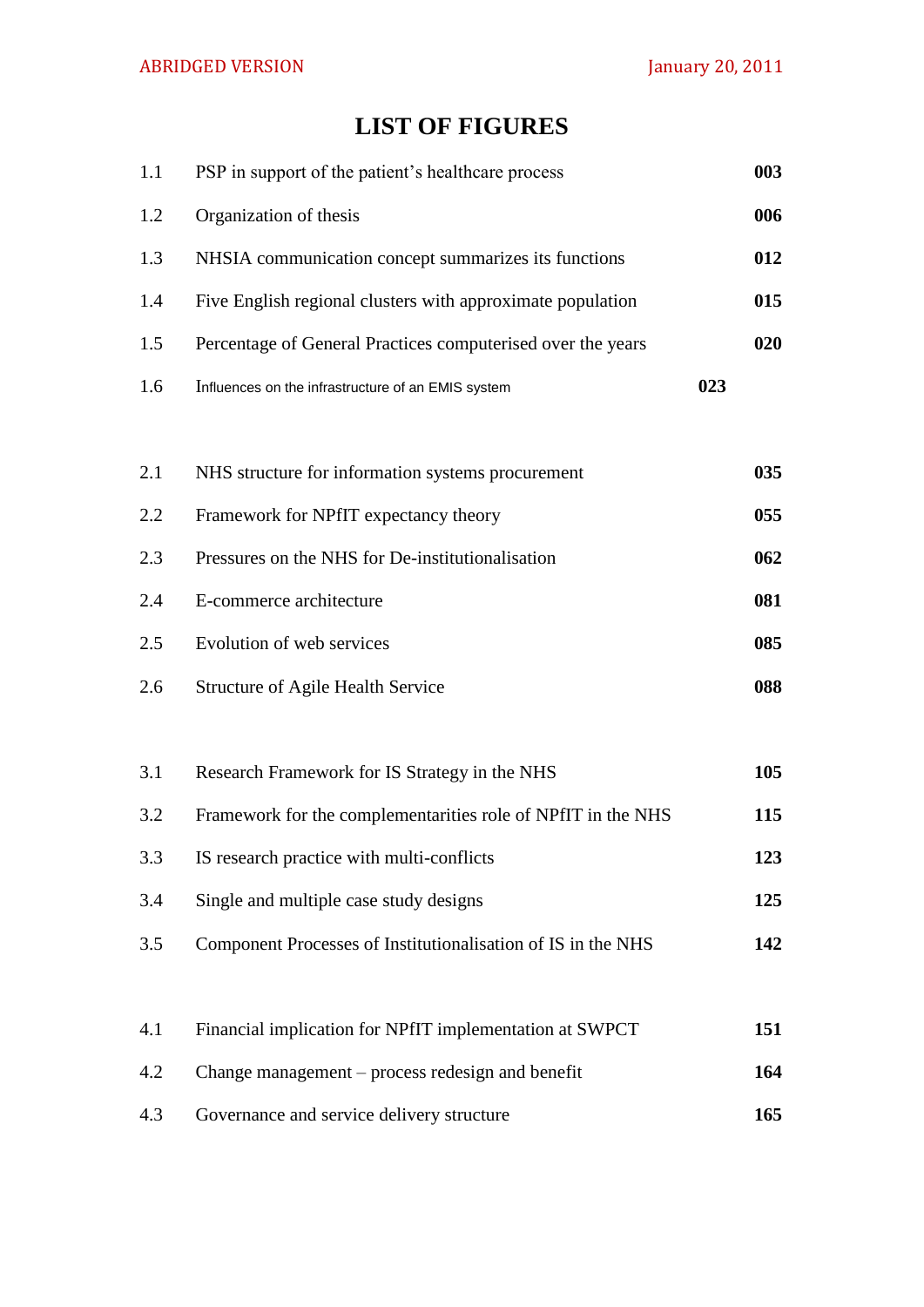# ABRIDGED VERSION January 20, 2011

| 5.1  | Web Services architecture linking with organizational Business Processes 186 |     |
|------|------------------------------------------------------------------------------|-----|
| 6.1  | Concept for sharing healthcare data in East Leeds PCT                        | 205 |
| 7.1  | UBH Trust turnover between 1997 and 2003                                     | 221 |
| 7.2  | Technical architecture framework suggesting an integration                   | 225 |
| 8.1  | Inside one of the mining buildings currently a museum                        | 237 |
| 8.2  | IS governance framework for primary care service in the NHS                  | 243 |
| 8.3  | IS integration based on sub-systems feeders                                  | 249 |
| 9.1  | Types of links in Nvivo 2.0                                                  | 262 |
| 9.2  | Distribution of funds by delivery area 2003-04                               | 269 |
| 9.3  | Home Visits and General Practice consultation                                | 274 |
| 9.4  | Preliminary theoretical model for NPfIT in the NHS                           | 295 |
| 9.5  | The ICRS structure                                                           | 301 |
| 9.6  | Clashes between core and peripheral features of NPfIT                        | 307 |
| 9.7  | National strategic architecture: panorama of NHS IS                          | 314 |
| 10.1 | The role of IS in the formation of NPfIT                                     | 330 |
| 10.2 | S.P.O.R.T. framework for IT governance                                       | 336 |
| 10.3 | Healthcare partnership collaboration framework                               | 340 |
| 10.4 | Prediction by Derek Wanless for NHS spending over 20 years                   | 346 |
| 10.5 | Framework for IS application priority condition in the NHS                   | 350 |
| 10.6 | Framework for NPfIT contribution to healthcare IS theory                     | 353 |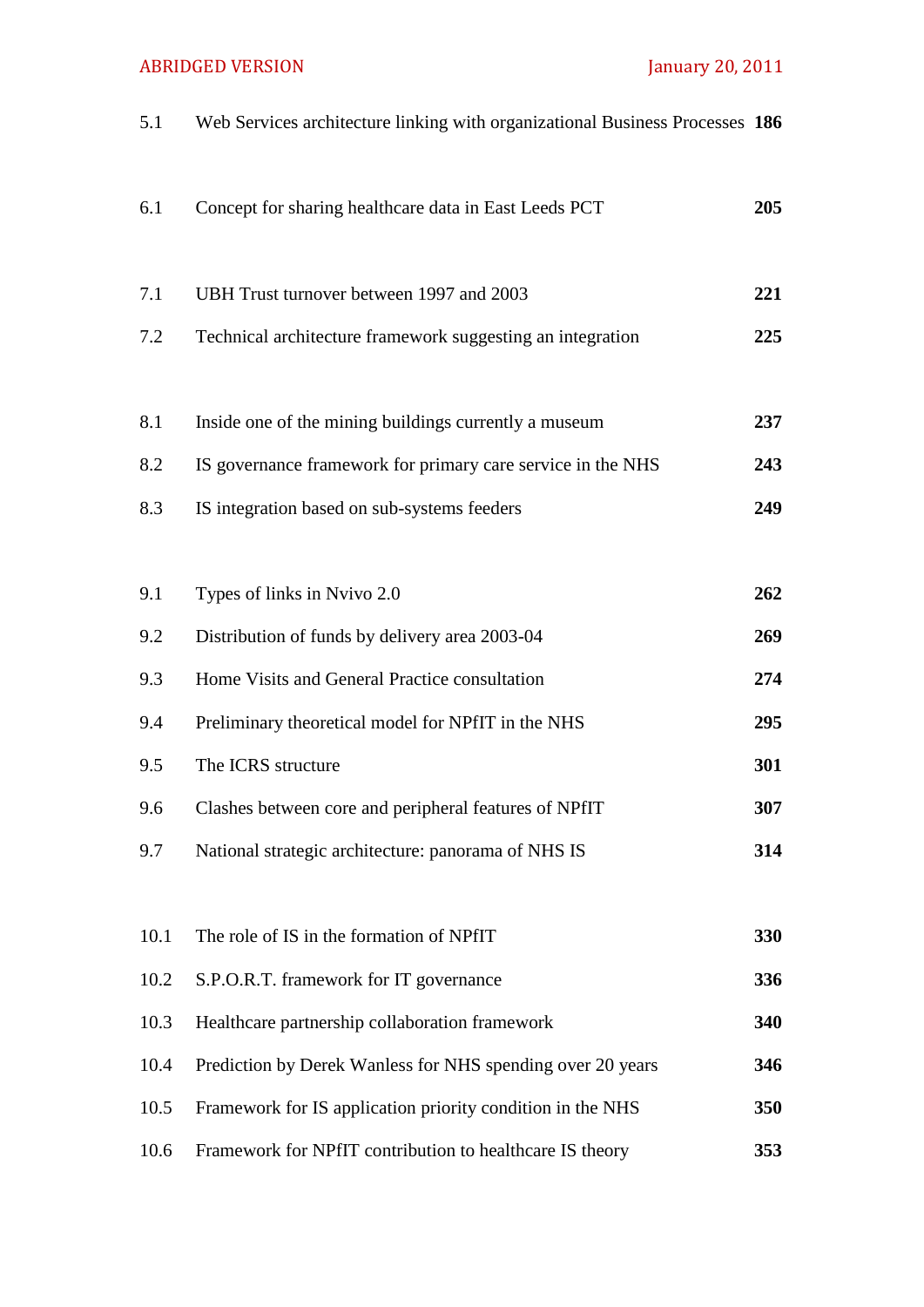# **LIST OF TABLES**

| 1.1 | <b>PSP</b> Implementation Timetable                               | 008 |
|-----|-------------------------------------------------------------------|-----|
| 2.1 | Service Providers Contracted as LSP or NASP                       | 038 |
| 2.2 | Key Issues in the NPfIT                                           | 039 |
| 2.3 | Literature Streams for the Thesis                                 | 041 |
| 2.4 | Comparison in convergence of Different Institutional Perspectives | 044 |
| 2.5 | Comparison of Old and New Institutionalism                        | 046 |
| 2.6 | Rhodes' characteristics of governance                             | 052 |
| 2.7 | Antecedents of de-institutionalisation                            | 064 |
| 2.8 | Factors affecting the NHS Environment                             | 069 |
| 2.9 | Various Definitions of ASP found in the Literature                | 077 |
|     |                                                                   |     |
| 3.1 | Relationship between Interview, Propositions & Data Collection    | 102 |
| 3.2 | Questioning Levels in Multiple Cases                              | 110 |
| 3.3 | Philosophical Approaches of Social Sciences                       | 112 |
| 3.4 | Six sources of data collection evidence                           | 133 |
|     |                                                                   |     |
| 4.1 | NPfIT Implementation at South Warwickshire Programme Overview     | 152 |
| 4.2 | Key risks for NPfIT Implementation at SWLHC                       | 160 |
|     |                                                                   |     |
| 9.1 | Reduced number of companies invited to content for NPfIT contract | 287 |
| 9.2 | <b>Comparative Situation Analysis of Cases</b>                    | 319 |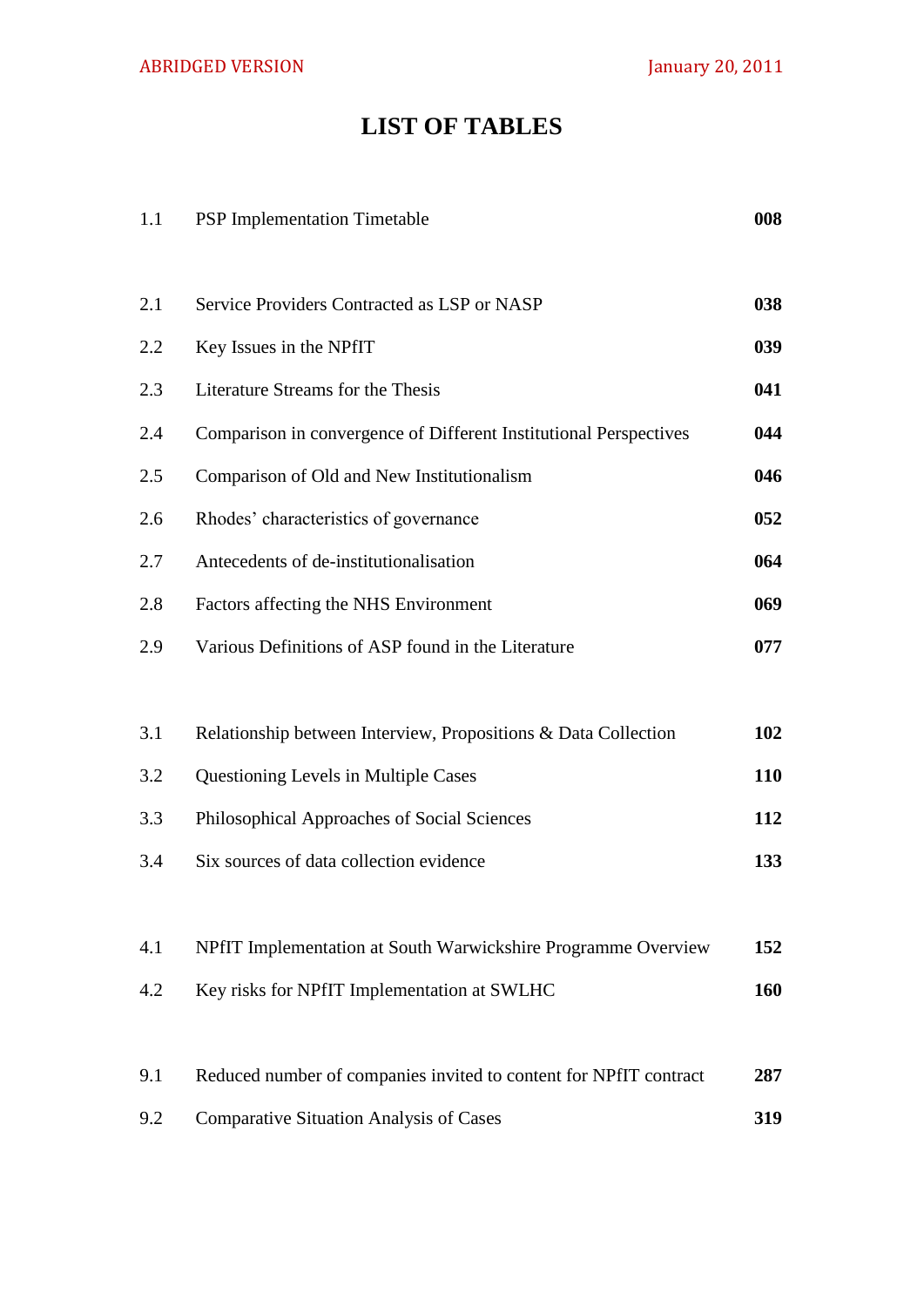## **ACKNOWLEDGEMENT**

This thesis is the conclusion of a journey that spanned more than three decades. For the first time in 40 years, I am no longer a student or about to enrol for a degree course. This is obviously not to say that I will stop studying; many people have instilled in me the love of learning (and of disseminating knowledge to others) that will serve me well in the future. I would especially like to thank my mother (Vonyei Guah), late father (Samuel Guah) for starting me out right; my godmother (Rev. Sister Nancy A.J. Kingston, FMM) for picking up the pieces and keeping me on the straight path during those vulnerable days in Sanniquellie, Liberia and helping me to see the opportunity that I was able to take advantage of to achieve my dreams.

I would like to thank Michael Livesey (and his family), for providing a forum and helping me to see a new challenge in which I could develop myself from a rather bored consultant to an enthusiastic academic and to all my Christian Brothers in the Men's Group at Kingston-Upon-Thames, who helped me in any way to get there.

The Department of Information Systems and Computing (DISC) at Brunel University, Uxbridge was invaluable during the initial stages of my development as a researcher. I would primarily like to thank my supervisor. I could not have had a better mentor than Wendy Currie, whose support, encouragement, advice, warnings and especially enthusiasm convinced me that this was a worthwhile path. I highly appreciate the guidance I needed and the protection from continual distractions into side projects. To my colleagues at Warwick Business School, I express my heartfelt appreciation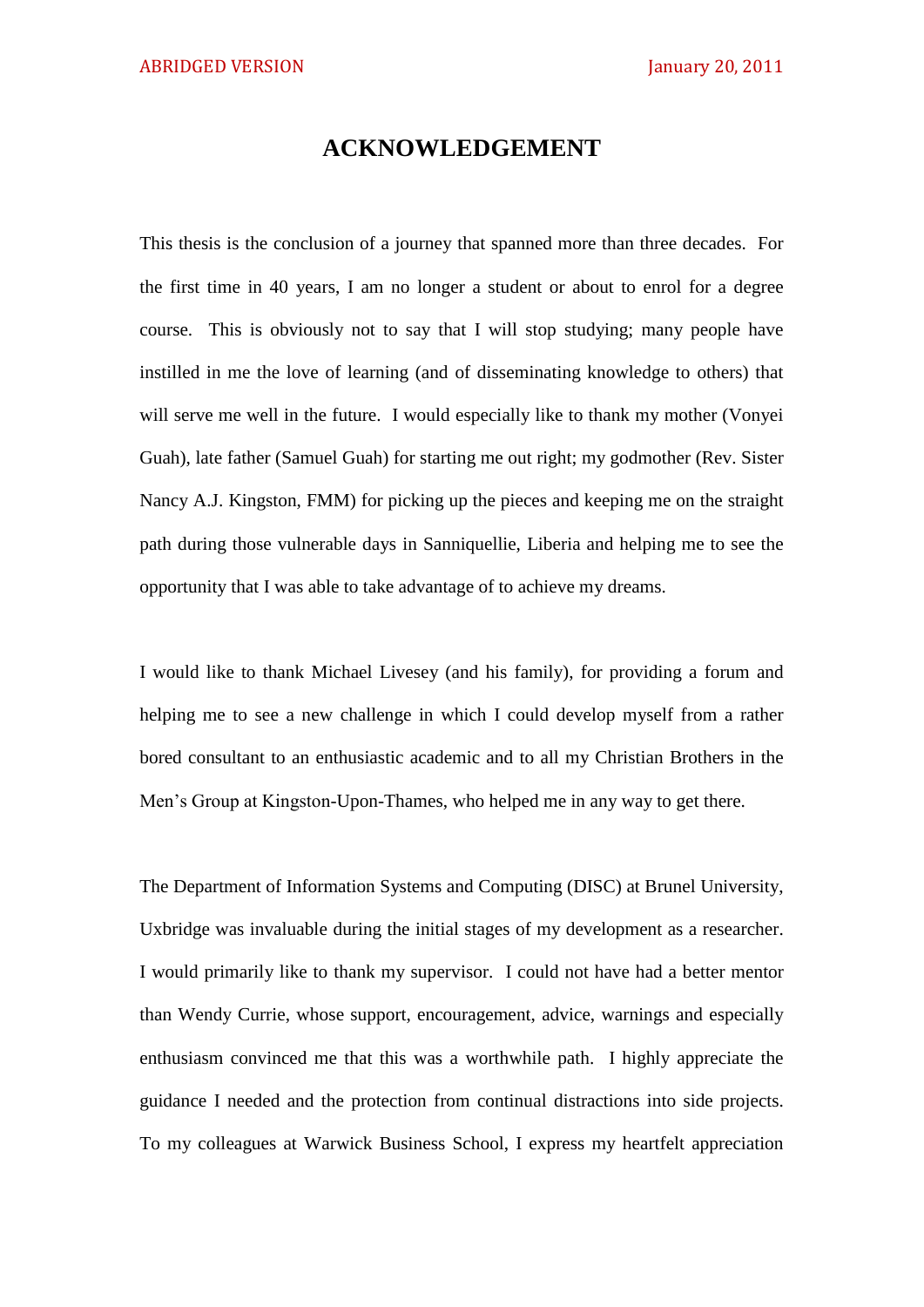for their patience with my unintentional attempt to bypass the rules and re-established my career in the shortest possible time. Professor Leslie Willcocks' help also greatly contributed to the improvement of this thesis.

Deserving thanks goes to the British Government for keeping my family fed and housed, during the past three years and the NHS for keeping things interesting in the field of healthcare IT.

Finally, I would like to thank my wife and two boys for their patience with a partially absent husband and daddy. I am indebted for their understanding, support and forbearance. My appreciation to them cannot adequately be expressed in words, but rather will be suitably revealed in the remainder of our lives, after the PhD.

*"It is always happy time, when Daddy is at home"*

Michael Appopo Guah, 2004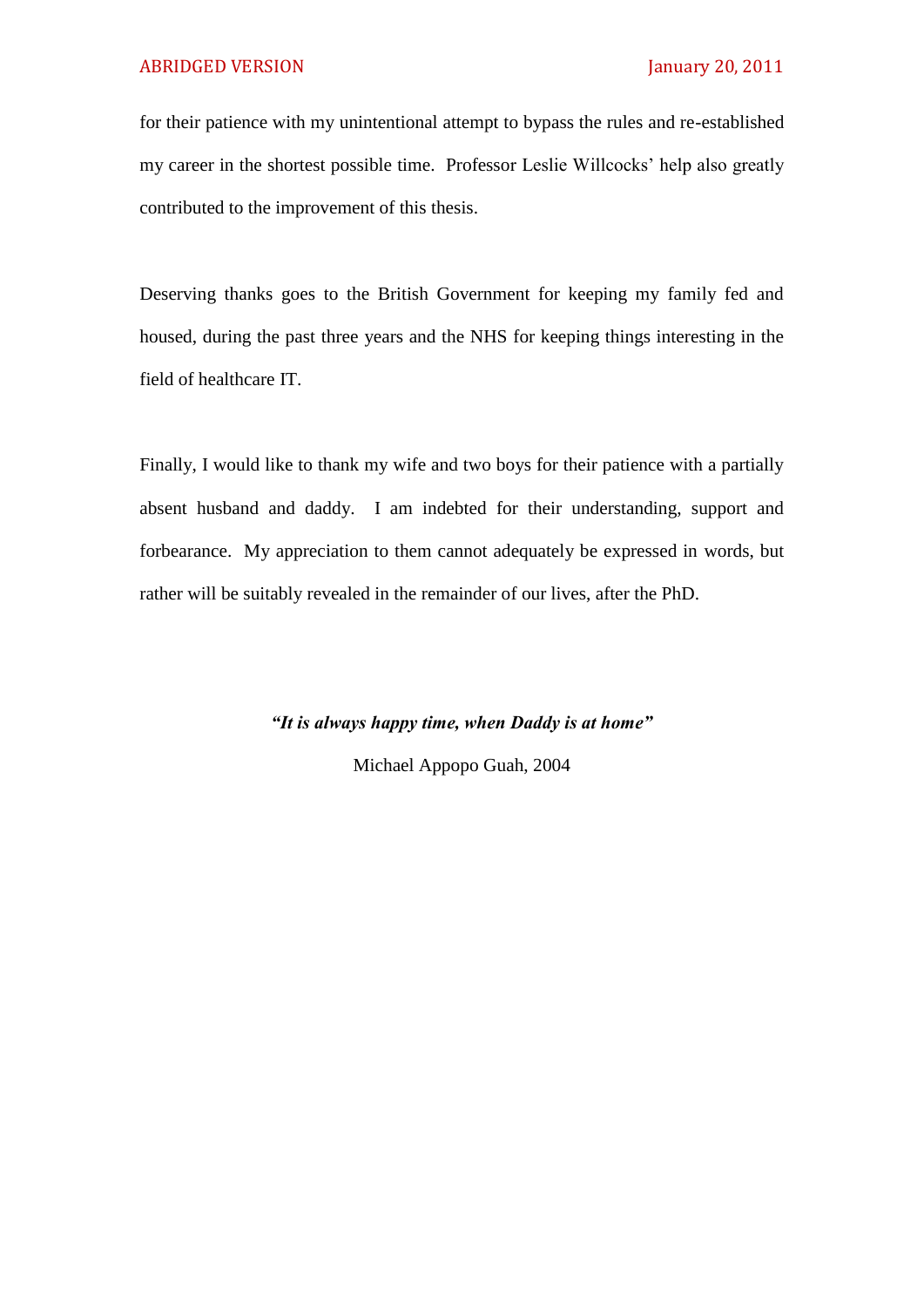# **DECLARATION**

This thesis is presented in accordance with the regulations for the degree of doctor of philosophy (PhD). The work described is entirely original and my own, unless otherwise indicated. None of the material contained hereafter has been submitted for a degree at any other university. The interpretations in this thesis are the sole responsibility of the author, and do not in any way represent the views of the NHS organisations, staff, partners or Warwick Business School at Warwick University.

Appendix A contains a list of publications that have been produced, directly and indirectly, from the research undertaken in this investigation. It contains one book, seven journal papers, four book chapters and twelve conference papers.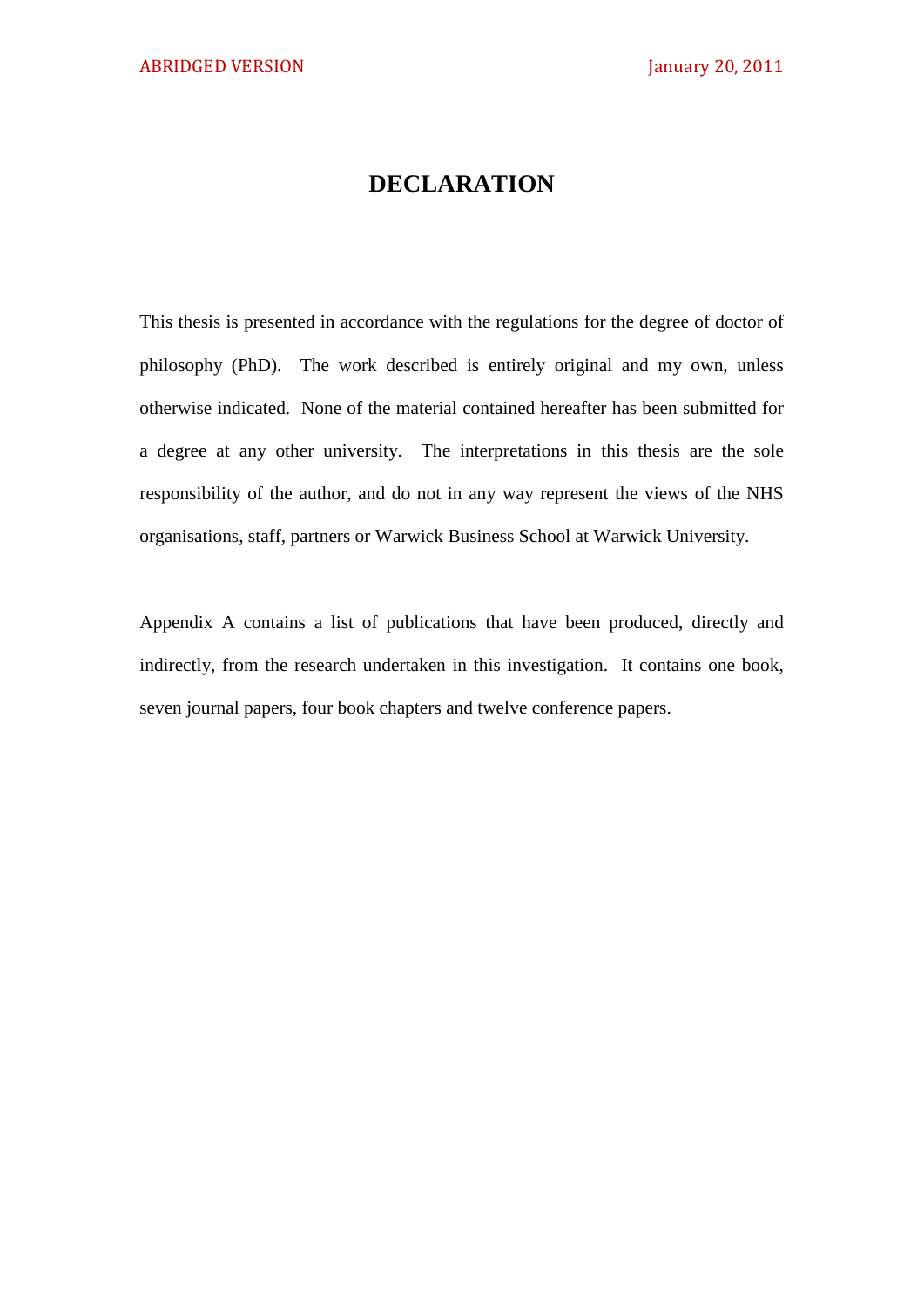#### **ABSTRACT**

This thesis is a result of a research project that examines the Information Systems strategy of the National Health Service (NHS). The researcher followed the process of implementing a Primary Service Provision (PSP). PSP is an initiative by the NHS Information Authority (NHSIA) to develop and establish a National Programme for Information Technology (NPfIT)—a means of providing a useable electronic health record nationally to the UK.

Five case studies are presented in the thesis, containing:

- 1. Two primary care facilities;
- 2. Three secondary care facilities;

These cases were developed as a result of studying the internal processes, decision and support paths applied individually in the NHS.

The research approach adopts qualitative and interpretative analysis that includes longitudinal case studies. This multiple case study approach has an embedded design incorporating the components of work business processes as subunits to enhance insight. Data was collected predominantly from interviews supported by archive material, documents, and direct observation. Overlapping cross case, and within case analysis was undertaken, using Activity Records, Strategic Choice Analysis, and concepts supported by various researchers in the past (Avgerou & Cornford, 1993; Davenport, 1993; Eisenhardt, 1989; Galliers, 1991). While it might be possible for similar processes to result in different solution when adopted in another research context, in these seven cases quite different approaches were taken. The Thesis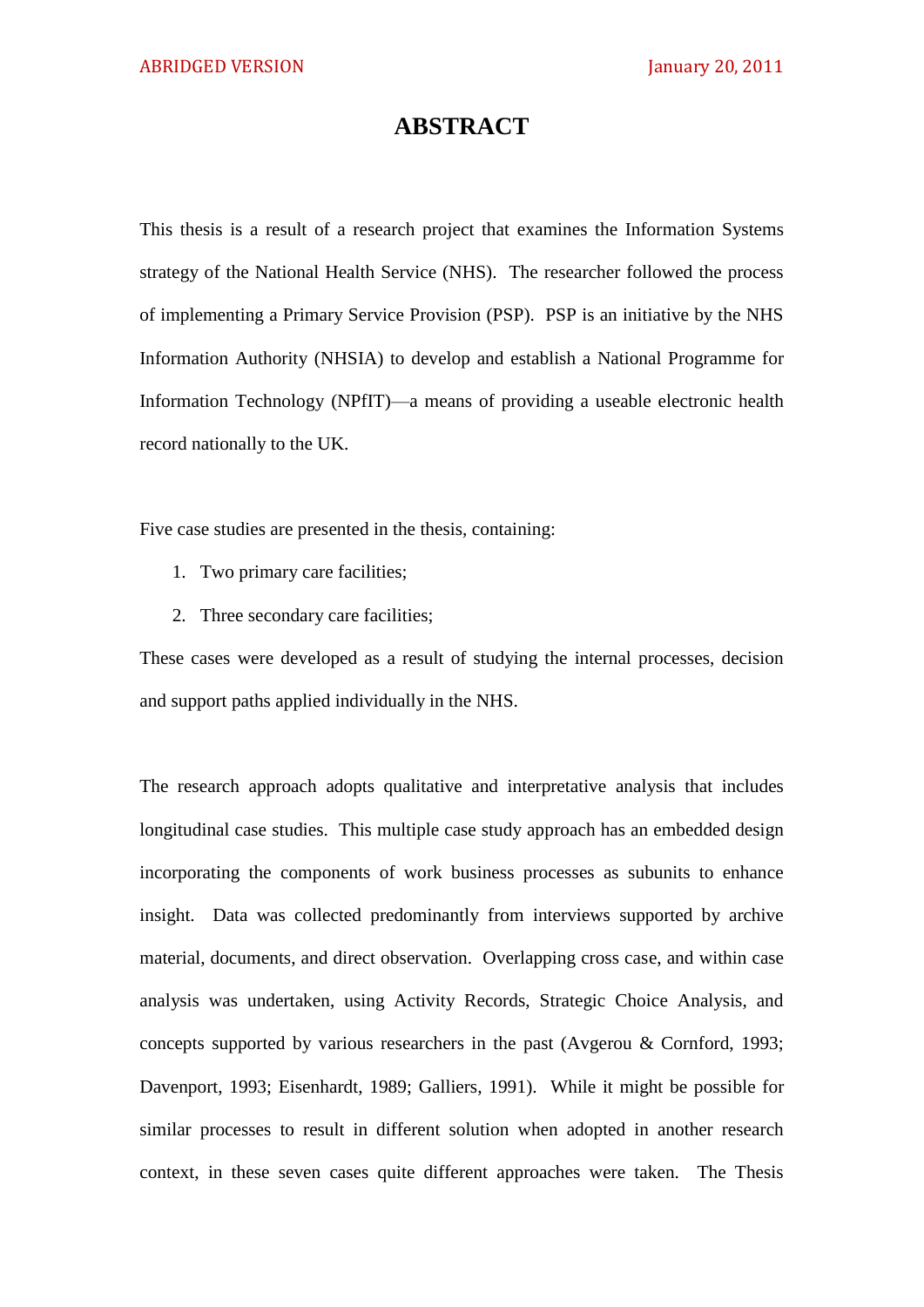#### ABRIDGED VERSION January 20, 2011

concludes that while the core processes were the same across the cases, the following issues combined together to lead to quite different approaches in each case:

- 1. The detail of the IS strategic processes;
- 2. The variation in the contexts;
- 3. The logic of the decision process as they evolved; and
- 4. The view of the actors involved.

The researcher is of a strong belief that as time progresses and experience is gained and the situation with NPfIT evolves, the various actors would change their views towards IS strategy. This could result in changes in the overall NHS IS business model and healthcare delivery process support. This assumption, however, could be affected by the appearance of very little transfer of knowledge—across different parts of the NHS—regarding past experience with IS implementation.

The author argues that NPfIT mainly serves to diffuse information and communication technologies in the NHS. As a result the NPfIT is changing the way by which the NHS competes and meets the needs of it patients, the business model and the value-creating processes. New opportunities are also taking place introducing new healthcare delivery processes and modifying the existing processes.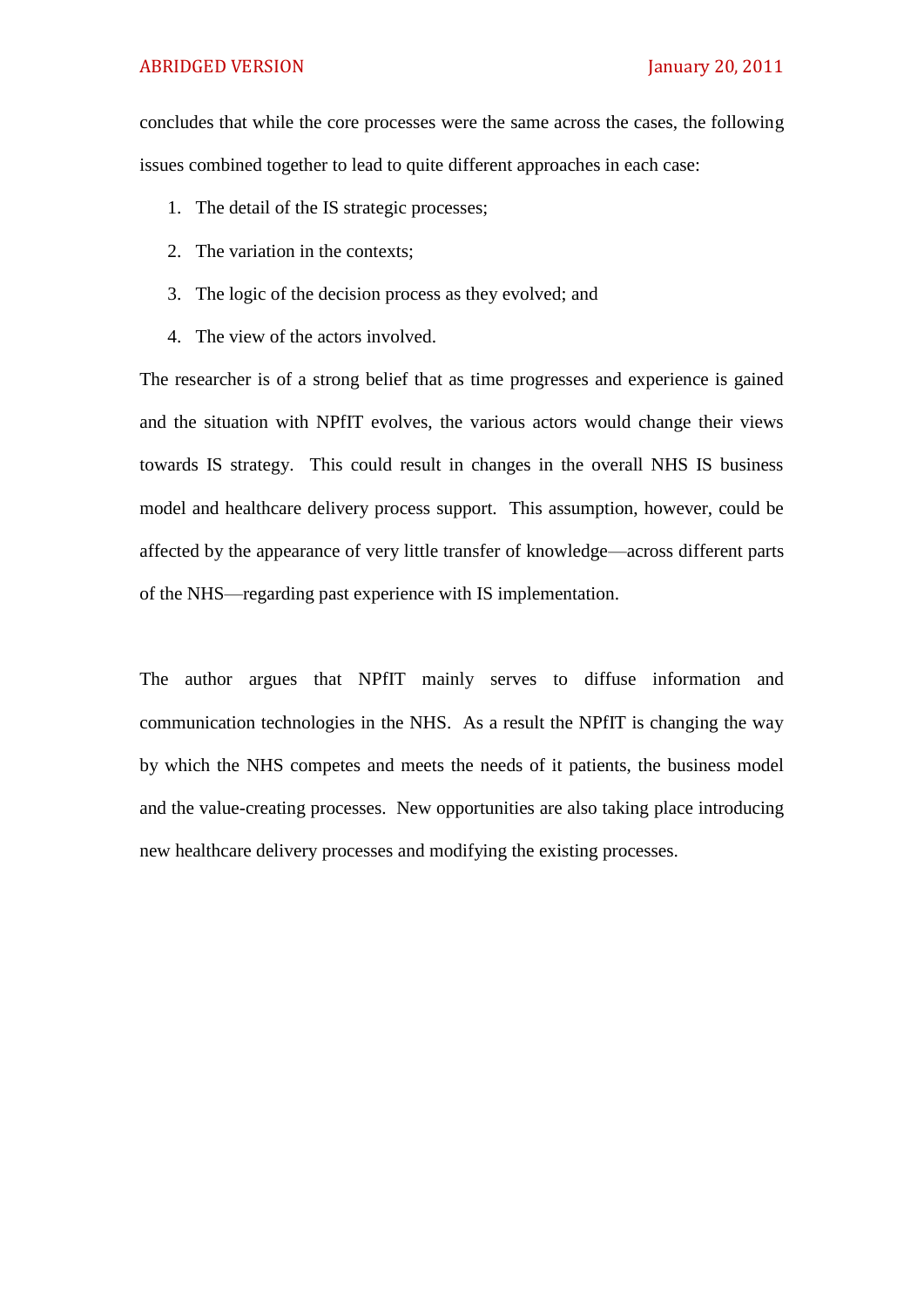# **PART 1**

# **THE RESEARCH STUDY**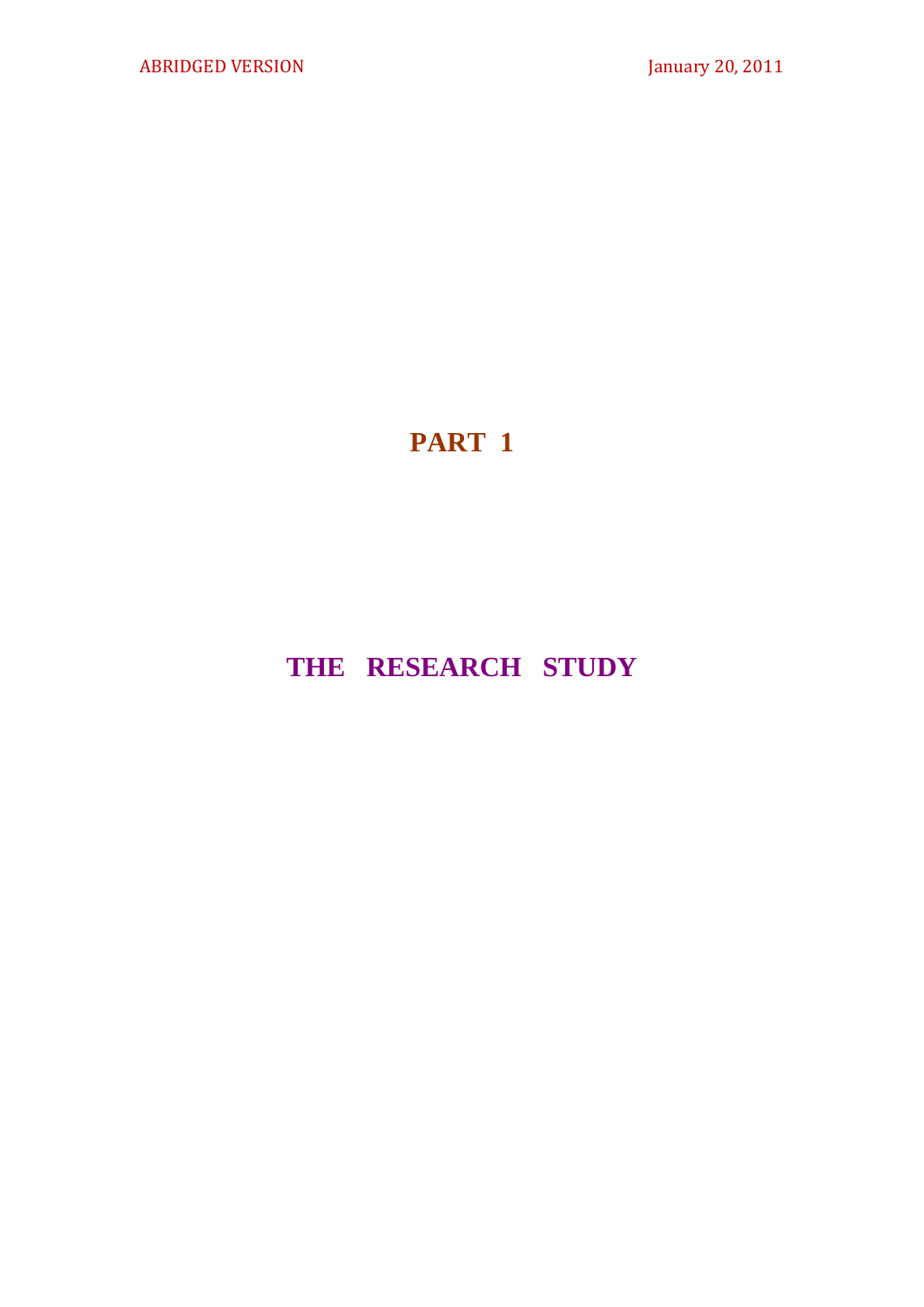#### CHAPTER ONE

## **INTRODUCTION**

#### **1.1 Introduction**

This chapter is divided into five sections. The first section details the context of the research study. A brief section follows this on the National Health Service (NHS) information systems (IS) strategy narrating the researcher's journey from institutional theory to saturation theory during this research into IT in healthcare processes. The next section details the rationale of this research study, followed by a brief justification of the research methodology. To set the thesis into context this chapter contains brief descriptions of both the NHS Information Authority (NHSIA) and Egton Medical Information Systems (EMIS) before concluding with a focus on institutional and IS factors and their interaction over time in the UK healthcare industry.

This thesis reports on a research study that took place for more than 3 years, involving more than 300 interviews and many other interactions. During that period, the NHS Information Authority (NHSIA) has been pushing through a highly complex procurement process—termed the National Programme for Information Technology (NPfIT). This project is valued at £6.3 billion to cover all aspects of emerging technologies in the NHS for a period of 10 years (NHSIA, 2003). However, as many previous implementations of NHS technological change have resulted in failure (Collins, 2003; Eccles et al, 2002; Lauchlan, 2000; Marshall et al, 2003), the NPfIT project is utilising the Application Service Provision (ASP) business model (Currie et al, 2004; McGinity, 2003). To prevent further failure, researchers are questioning the nature, origins and applicability of various e-business models—including the ASP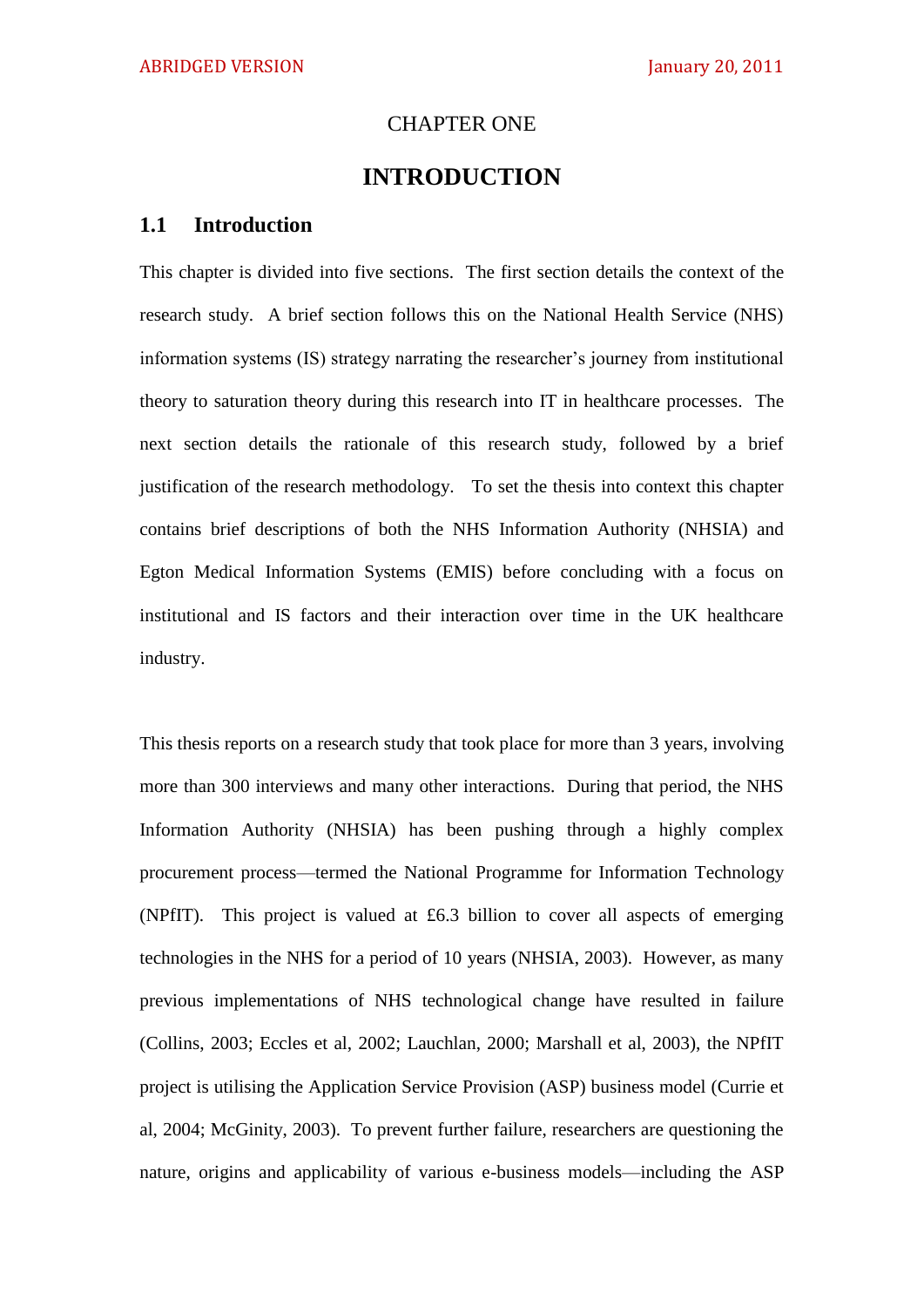business model (Caldwell, 2002; Howcroft, 2001; Kraemer & Dedrick, 2002; Chatterjee et al, 2002). Improvement in the rate of successful IS project implementation may lie in concentrating on human and organisational aspects, rather than the technological ones (Scott-Morton, 1991; Davenport, 1993; Coombs & Hull, 1995; Bloomfield, 1997).

This thesis DOES NOT attempt to interpret the political strategy for the present or any other UK government in dealing with the NHS. What the thesis provides is a review of the current reform of the NHS using the lens of Institutionalisation of Information Systems in healthcare processes. There is much to support the view that the human, political, social and cultural aspects of information systems (IS) strategies need to be taken more seriously (Moad, 1993; Belmote & Murray, 1993; Mumford, 1995).

There have been several changes in the NHS strategic approach to IS over the last few years. This thesis uses a variety of empirical models to unpack the dynamics of institutional changes taking place in the NHS. Some of these changes include the longitudinal cradle-to-grave electronic health records (EHR) and horizontal, local Electronic Patient Records (EPR) which provided the joint focus of the 1998 NHS IS strategy called 'Information for Health' (DoH, 2000). This strategy subsequently was referred to as integrated care record system (ICRS)—in a strategy document called ‗Delivering 21st Century IT Support'. ICRS is a system of ‗closely coupled' electronic care records at the heart of the NHS IS modernisation programme (Wanless, 2002).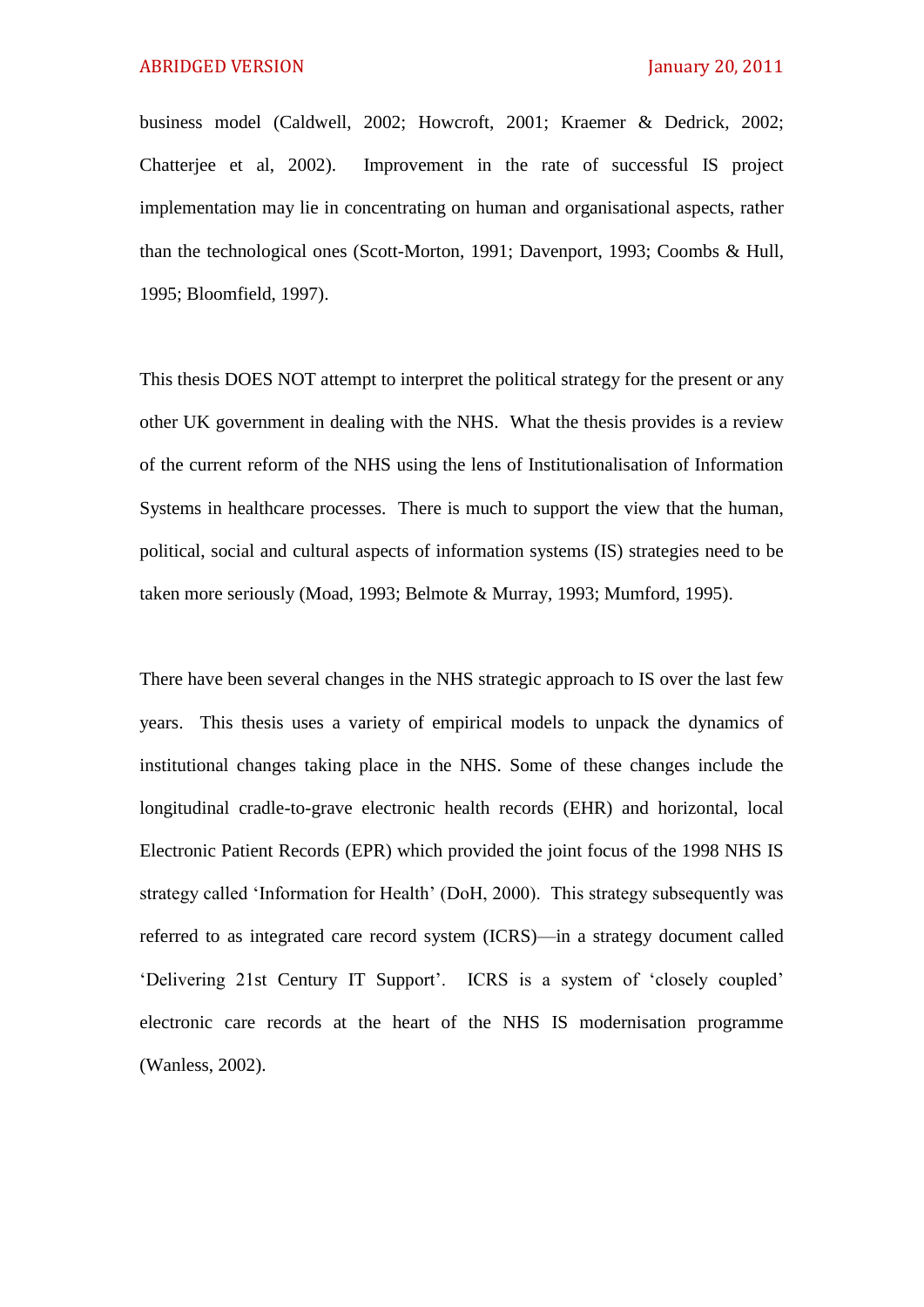In the 4th quarter of 2003, the initiative began to award contracts to private service providers under the National Programme for Information Technology (NPfIT). This is now the preferred nomenclature for the electronic care records that form the centrepiece of the NHS IS modernisation programme. Contracts were signed with Local Service Providers (LSP) and National Application Service Providers (NASP) to deliver the NHS care records service. The core of NHSIA strategy for NPfIT is to take greater control of the specification, procurement, resource management, performance management and delivery of the information and IS agenda. To deliver the necessary applications, services and IS infrastructure required within a timeframe that is both sensible and ensures value-for-money, NPfIT needs to run a procurement process that is as rapid as the NHS culture allows. Such a vibrant procurement process brings to the NHSIA the benefits of maintaining management focus and better engagement of prospective suppliers (see Appendix D) and the delivery of tangible change closer to the entire NHS workforce.

#### - **FIGURE 1 -**

The ICRS will be a broad, continuously expanding and maturing portfolio of systems and services to create, store, share, transfer and give access to health records. A key part of this consists of the tools to support the patient journey along care pathways (see figure 1.1). It will include each organisation's patient records and a nationallyshared summary of patient information, called the 'NHS spine'.

#### **1.8 Chapter Summary**

The purpose of this chapter has been to introduce both the topic of interest to the research and the contents and structure of the thesis. First, the chapter has set the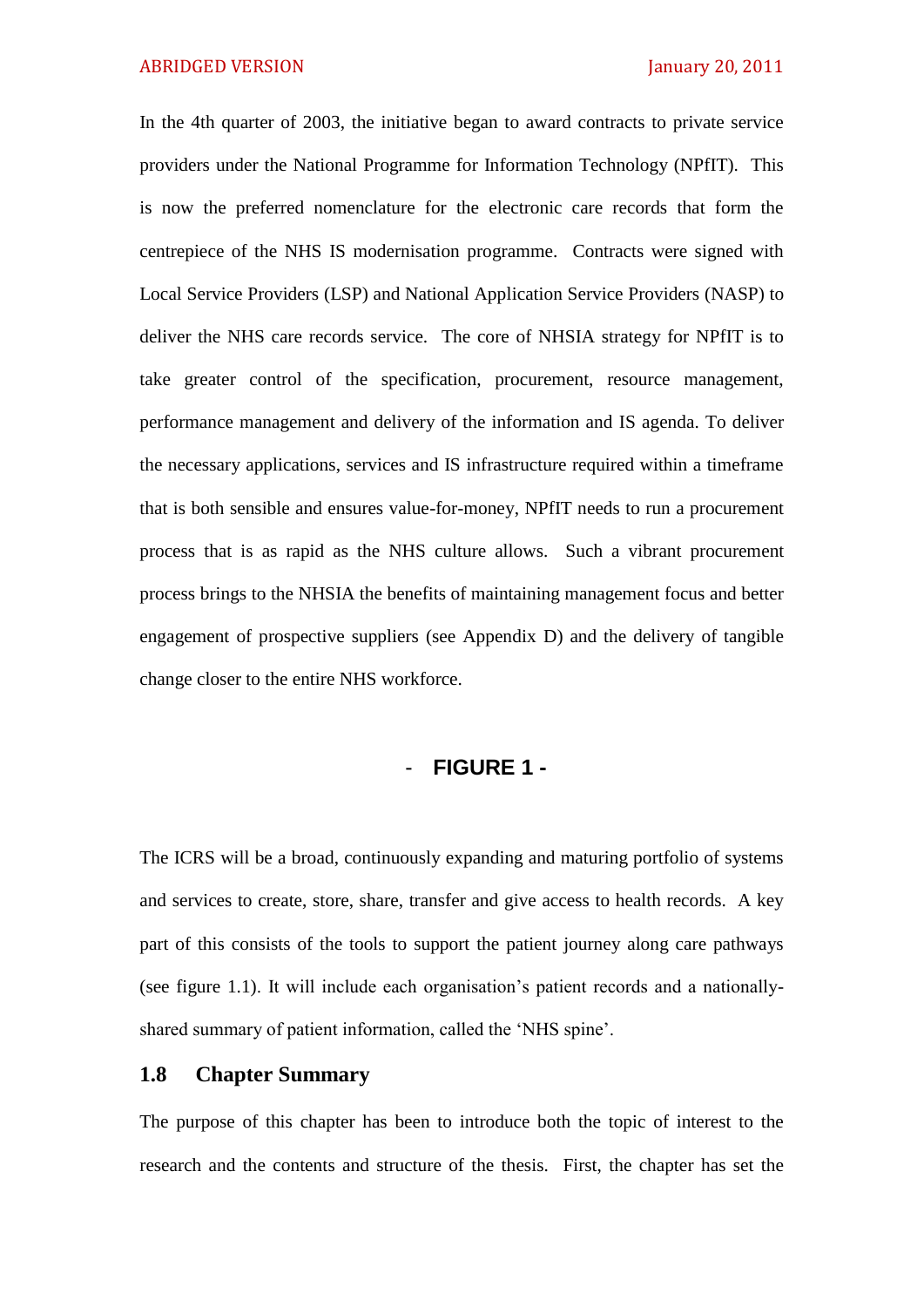scene for the research. Then a description and discussion of the objectives of this thesis—which is not an explanation of the government's political strategy for the NHS—and the expected contribution of the research and rationale for the research were provided. An introduction of the research methodology used in the thesis was followed by an overview of the chapters and the contents of the proceeding chapters. Chapter two reviews the nature of the enduring debate with NHS IS.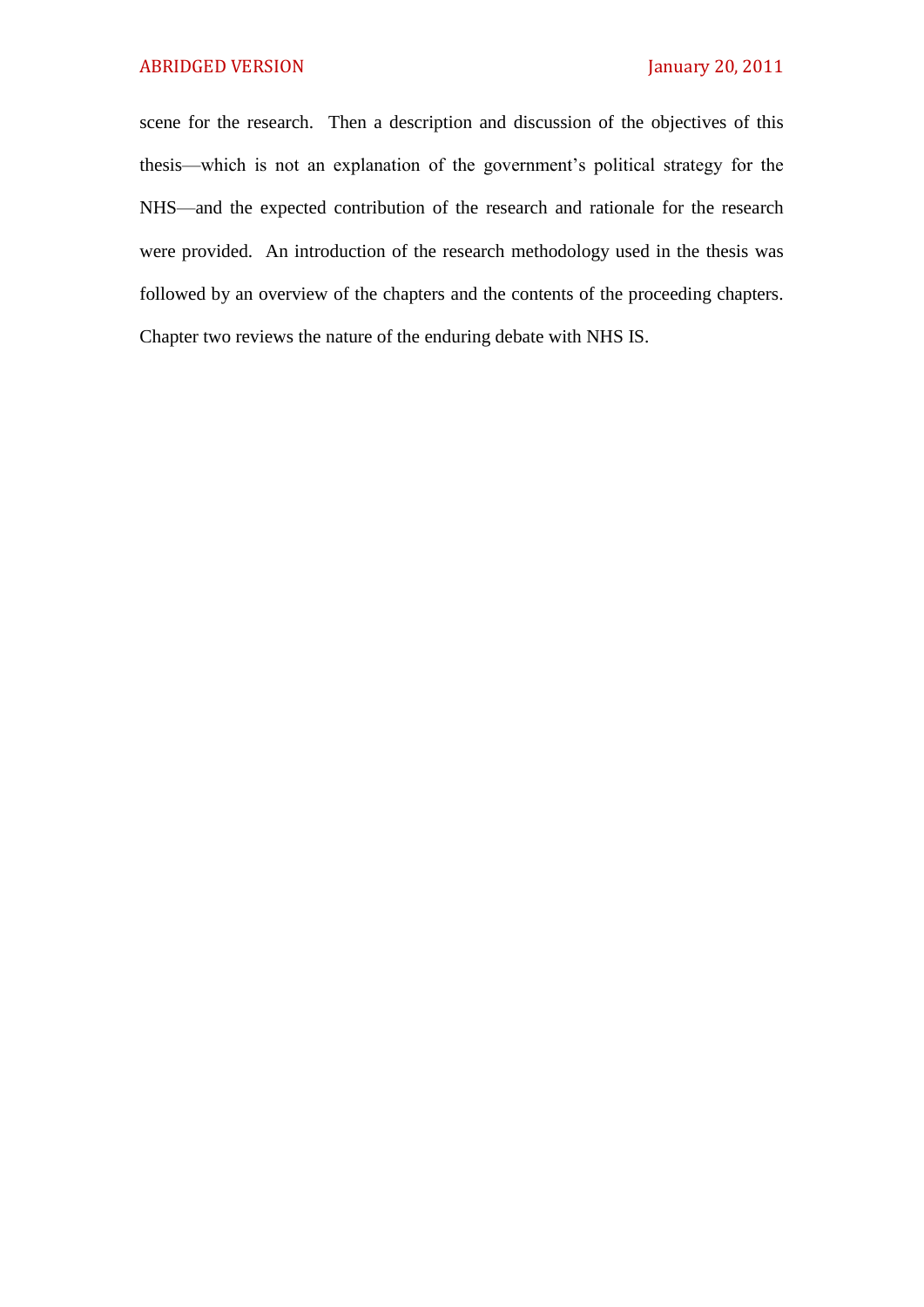#### CHAPTER TWO

### **LITERATURE REVIEW**

#### **2.1 Introduction**

This chapter serves the primary purposes of setting a context and framework for the research, and developing sharper research questions (Yin, 1994). It follows the theory of Stevens et al (1993) who listed the four main functions of a literature review chapter as:

- i. The provision of a conceptual and theoretical context in which the topic for research can be situated;
- ii. The provision of a brief up-to-date account and discussion of literature on the issues relevant to the topic and to the reader;
- iii. The provision of reasons why the topic is of sufficient importance for it to be researched; and
- iv. The discussion of relevant research carried out on the same topic or similar topics.

The chapter begins by setting the context of IS in the NHS, presenting a framework (see Figure 2.1) showing the structure for IS procurement, followed by a brief section on the NHS IS strategy involving NPfIT. The next section details the context of the research study through the theoretical lens of institutionalism. The chapter also looks at the literature on emerging technologies, including ASP and Web services. It further details the current trends in healthcare management practice that influence emerging technologies. The chapter then details web services, providing context along with the positioning of the paradox of IS supply process and adoption. This is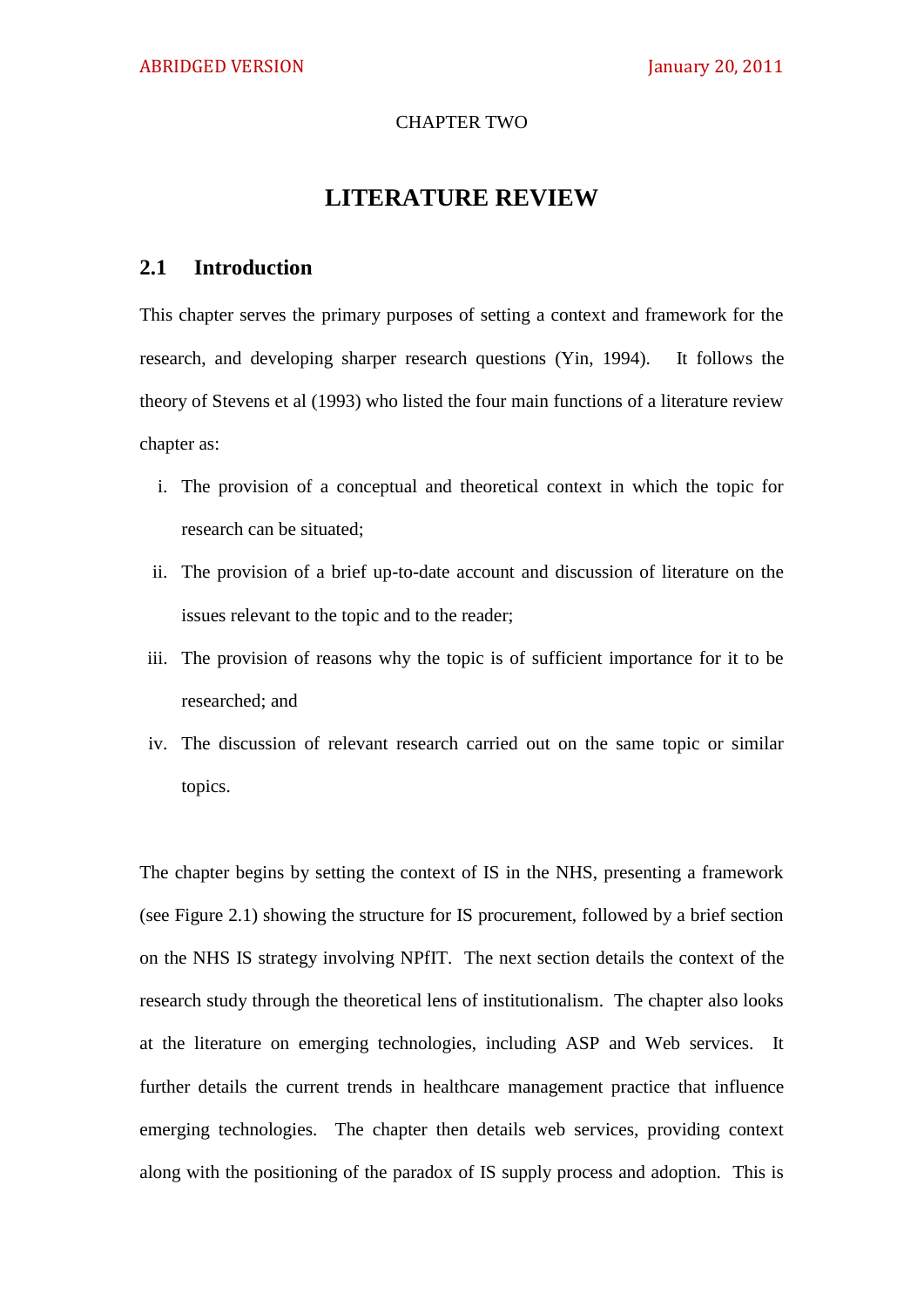then followed by a review of issues relating to governance of IS in the NHS and concludes with implications for symbolic structure in the NHS.

## - **FIGURE 2.1 -**

This framework (see Figure 2.1) represents the national strategy for IS in the NHS. It shows complexity in decision-making, which deters efficiency and cost-effectiveness in delivering ‗best value' to the NHSIA. This further increases the difficult process by which investment into IT is struggling to bring ‗business benefit' into the NHS (Metters et al, 1997). Constant delays in IS procurement and deployment results in the NHS having slower and less consistent availability of health care data for practitioners (Laerum et al, 2001). Procrastination in the IS procurement process also affects up-to-date budget control and analysis as well as technology implementation and use (Wanless, 2002).

## **2.9 Chapter summary**

According to Currie and Willcocks (1998), the role of information systems is changing from one of automating support functions in a quest for greater efficiency to one where core business processes are being transformed and wider strategic benefits are sought. Hammer (1990) considers IS as the key enabler of organisation process, which he considers as "radical change". He prescribes the use of IS to challenge the assumptions inherent in an organisation processes and procedures that have existed since long before the advent of modern computer and communications technology. This chapter has explained the NHS drive to invest in emerging technologies to improve IS support for its core healthcare processes. Despite much IS investment, the NHS has been slow to adopt new IS-enabled methods and practices. This has been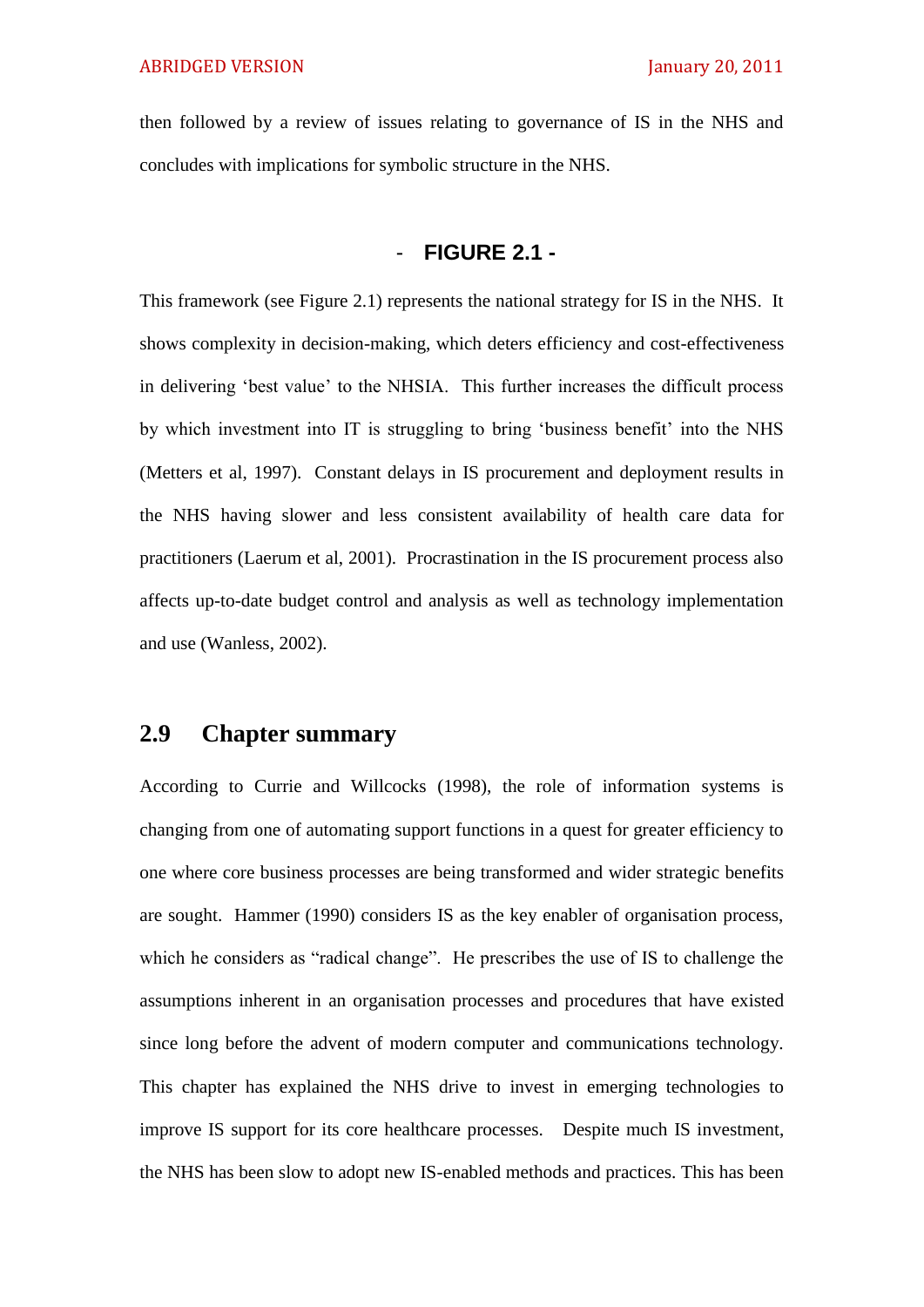echoed at local Trusts level as well as the NHSIA, as organisation-wide reform has been met with an alleged unwillingness by many parts of the NHS to embrace change (McGauran, 2002; NHSIA, 2003; Pencheon, 1998; Wanless, 2002). Inefficient and outdated practices still permeate the NHS, as many IS vendors find it increasingly difficult to penetrate the various decision-making hierarchies (Wanless, 2002).

It is clear from the discussions in this chapter that no one generic strategy for emerging technology has been successful in the NHS. In its strategy, the NHSIA has considered patient care objectives with a focus on healthcare processes. The chapter has also shown that attempts to add on an e-commerce facet to the NHS traditional business structure without re-engineering their traditional processes are not likely to succeed. Moreover, since NHS systems tend to be pervasive and are continuously evolving, an integrated approach is called for.

In conclusion, the NHS has embarked on a piecemeal strategy for developing their web services framework (under a larger integrated framework). The difficult decision was whether to concentrate on the patient pathway first or the supplier side—or both. A critical factor for assessing this strategy is achieving real benefits from the potential emerging technologies. Such benefits will accrue only with fundamental transformation of strategic choices, internal processes (organisation structure and processes), the IS platform, and the IS architecture's (Venkatraman, 1991). Unfortunately, the NHS cannot disregard conventional ‗functional structuring. The NHSIA IS strategic plan requires cross-functional co-operation and skills in business analysis, systems development, project management and organisational change (NHSIA, 2003).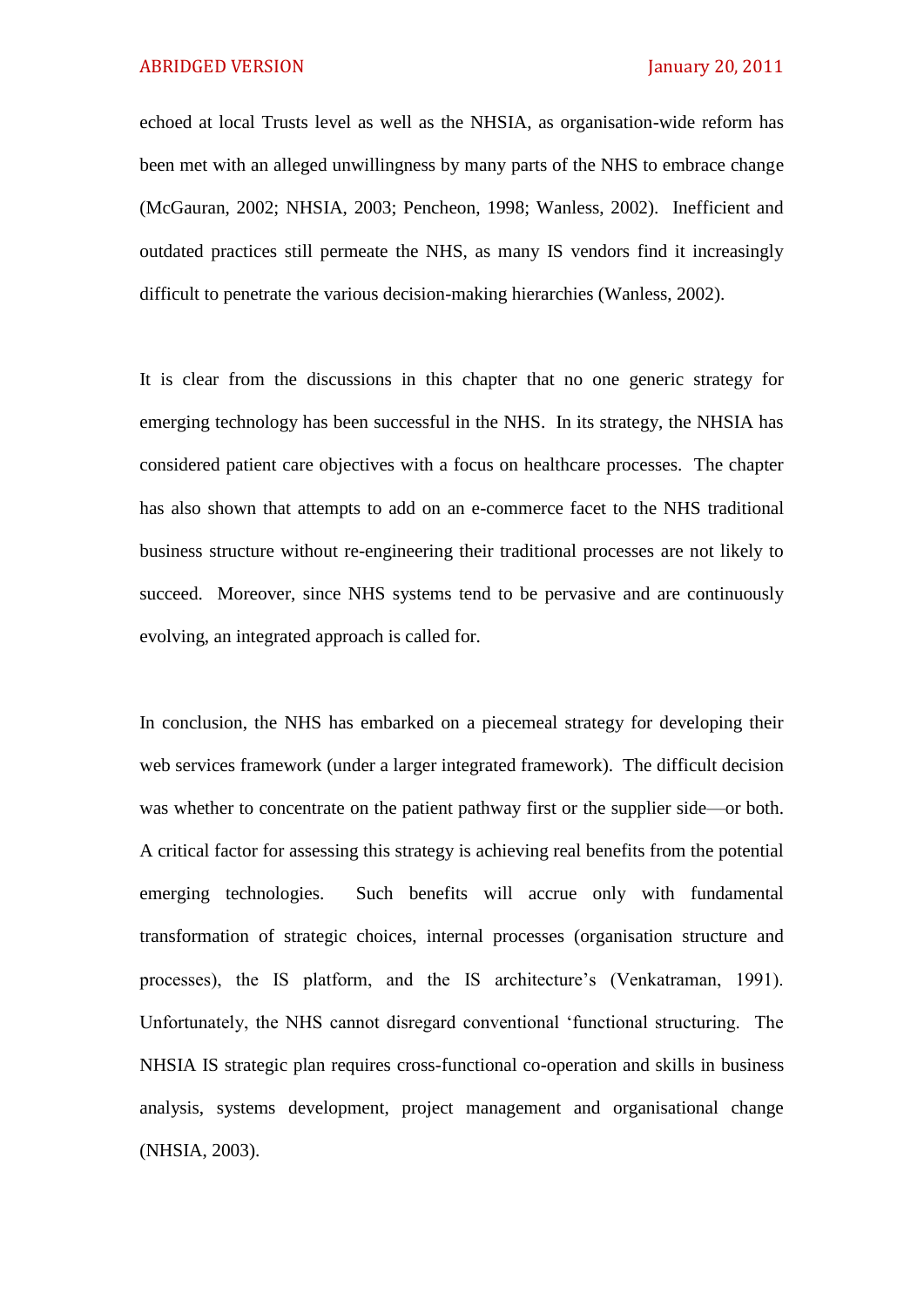### **CHAPTER THREE**

## **RESEARCH METHODOLOGY**

#### **3.1 Introduction**

The term "methodology" was previously used to describe different approaches to deal with a combination of problems in business systems and procedures (Avison & Fitzgerald, 2003). A research methodology is a recommended collection of phases, procedures, rules, techniques, tools, documentation, management and training used to develop systems or accomplish a research project. This chapter traces the methodology of the research work in order to study the research robustness. After the introductory section, the chapter gives a general overview of qualitative research that describes, illustrates, and qualifies qualitative approach through examples. The chapter describes what led to the use of a qualitative rather than quantitative method. Adopting Yin (1994) and Remenyi (1991) approaches to research, the chapter details our case study protocol.

The basic construction of the research design follows the eight steps for building theory from case study research as proposed by Eisenhardt (1989) which comprise:

- 1. *Getting started:* definitions of the research question;
- 2. *Selecting cases:* specifying the population;
- 3. *Crafting instruments and protocols:* multiple data methods, qualitative and quantitative data, multiple investigators;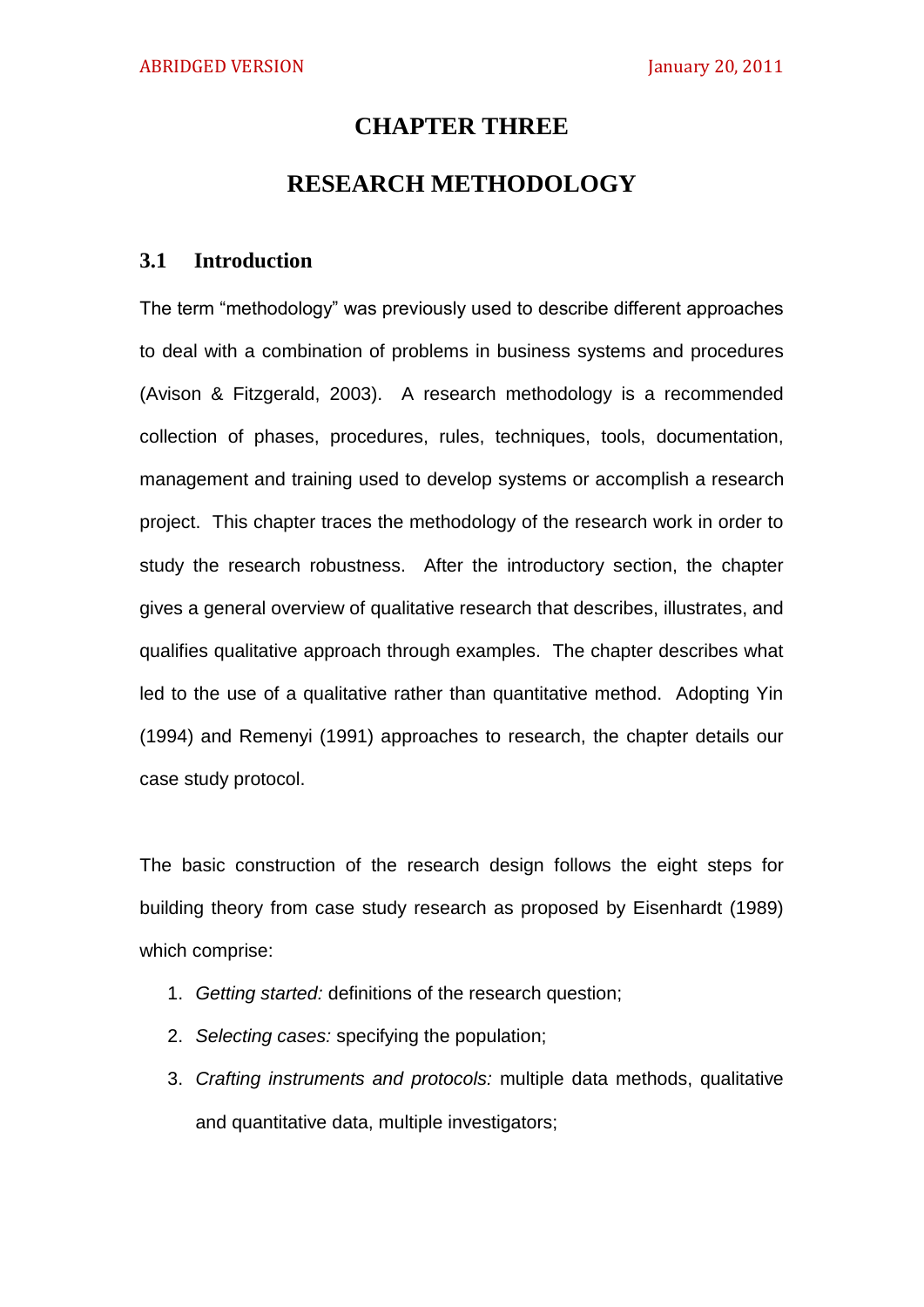- 4. *Entering the field:* Data collection methods, overlapping data collection and analysis;
- 5. *Analysing data:* within-case and cross-case pattern matching;
- 6. *Shaping propositions*: replication and not sampling logic, iterative approach;
- 7. *Enfolding literature*: comparisons with the literature; and finally
- 8. *Reaching closure*: theoretical saturation.

The chapter also details the process of doing a PhD project using a combination of literature review, case study and interview. It also discusses philosophical perspectives, which inform qualitative research.

## **3.11 Chapter summary**

This chapter has described and discussed the research methodology applied to this study. Qualitative research was employed to understand the research topics, validate and understand the findings and to obtain the required data (Eisenhadrt, 1989). The philosophical approach underlying this research was critical research. Five in-depth case studies were used as a strategy of inquiry. This multiple case study approach has an embedded design incorporating the components of healthcare processes as subunits to enhance the insight. The data collection techniques used in this research was selfreport questionnaire, interviews, work-related documents reviews and observations. Data was collected predominantly from interviews, supported by archive material, documents, and direct observation. Overlapping cross case, and within case analysis was undertaken, along with various concepts supported by theories integral to the analysis carried out.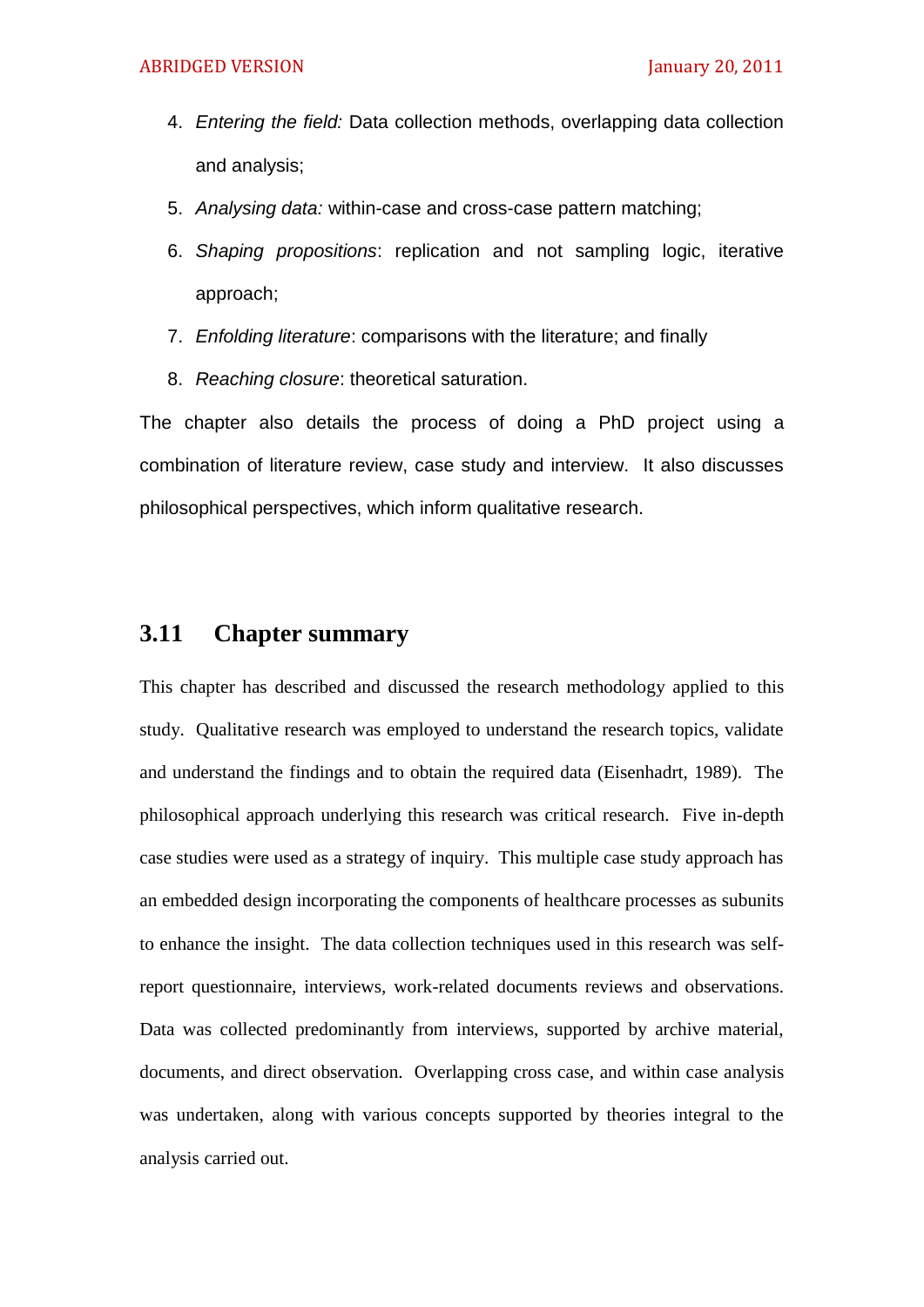The chapter has detailed the basic construction of research design, following Eisenhardt's eight steps for building theory from case study research (1989). It has also provided an explanation for the selection of the aforementioned issues before inducing a model developed within this thesis.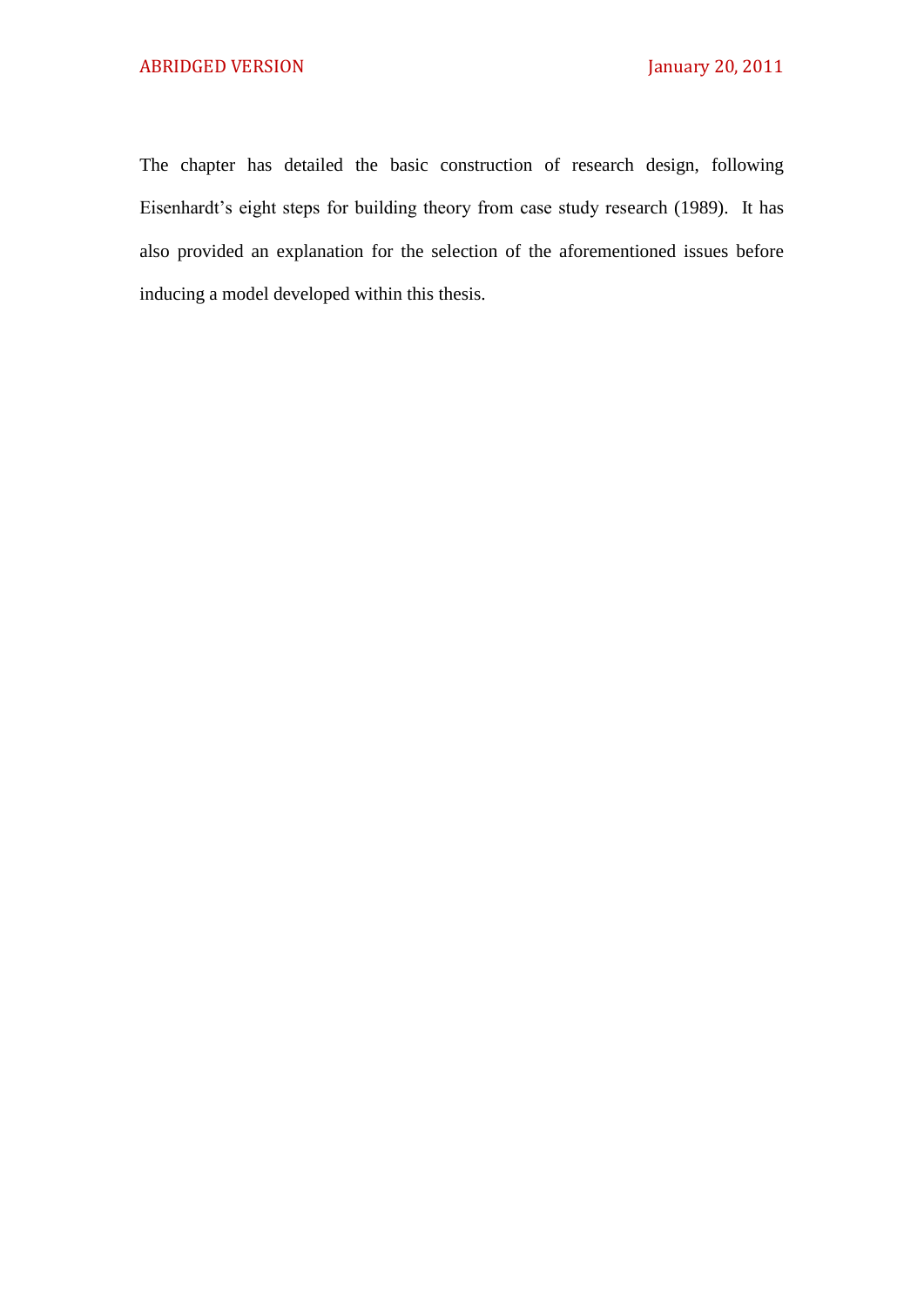# **PART 2**

# **THE CASES**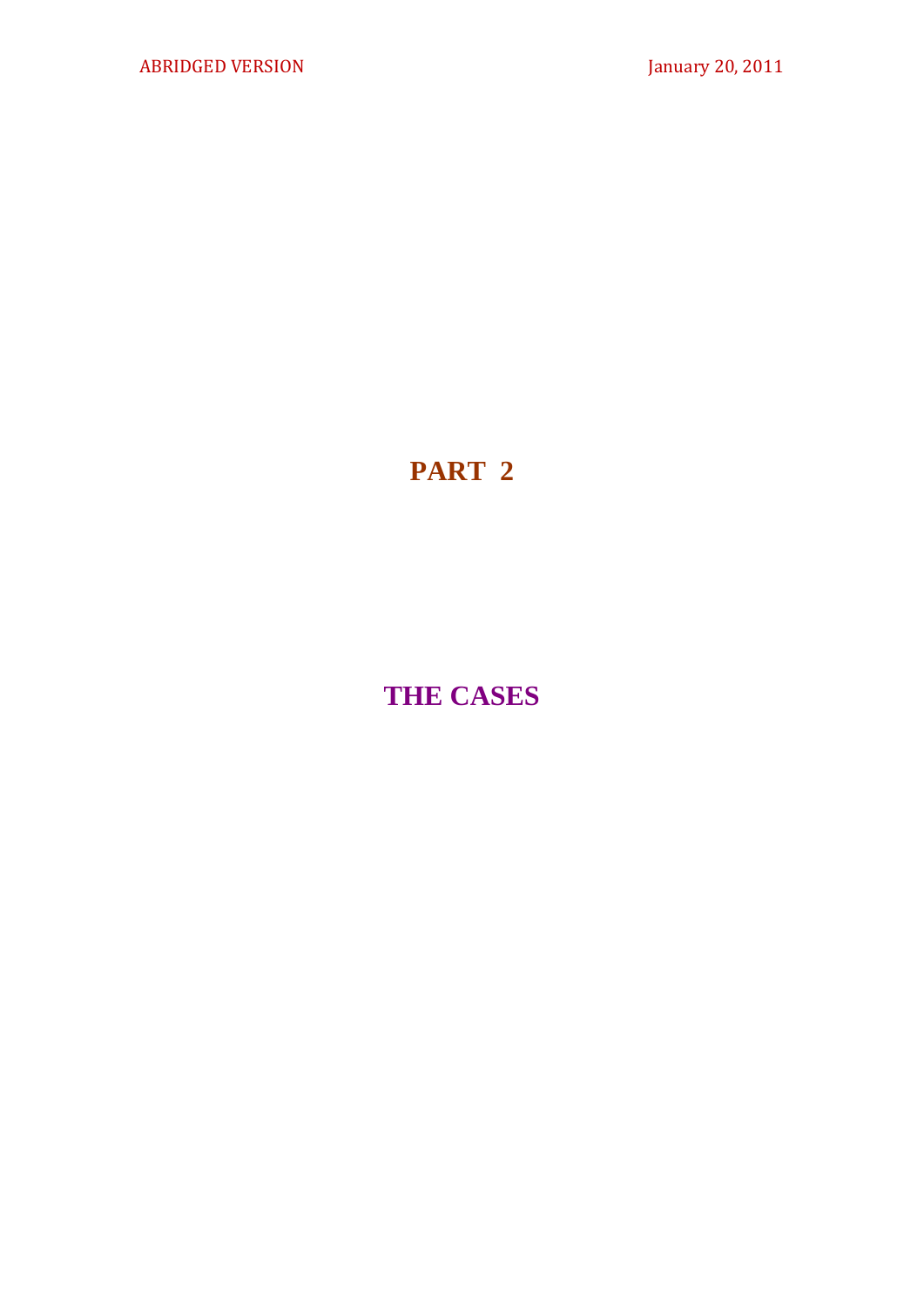### **CHAPTER FOUR**

# **(CASE STUDY I) SOUTH WARWICKSHIRE LOCAL HEALTH COMMUNITY**

#### **4.1 Introduction**

This is the first of five cases presented in this thesis. In this chapter the reader is given some background information about South Warwickshire Local Health Community (SWLHC). That is followed by a discussion of the specific IS strategy used by SUHT. The case reviews SWLHC strategy for implementing NPfIT, noting various lessons learned and discusses the current objectives of SWPCT IS strategic plans. The chapter serves to illustrate the current intentions of the local IT team in enabling NPfIT within SWLHC together with the wider strategic agendas of South Warwickshire Primary Care NHS Trust (SWPCT) and South Warwickshire General Hospitals NHS Trust (SWGHT) for the period 2005-2008. The case also includes funding details for IT over this period and the current known deliverables of NPfIT together with both antecedent and dependent projects on the programme. In addition the wider IT projects of both SWLHC are highlighted.

The researcher highlights linkages between the strategic intentions and business drivers of SWLHC, the strategic and operational drivers for IT, and the delivery schedule of the projects. These serve to provide evidence of the following:

• The key risks faced by SWLHC in the programme together with the proposed mitigation actions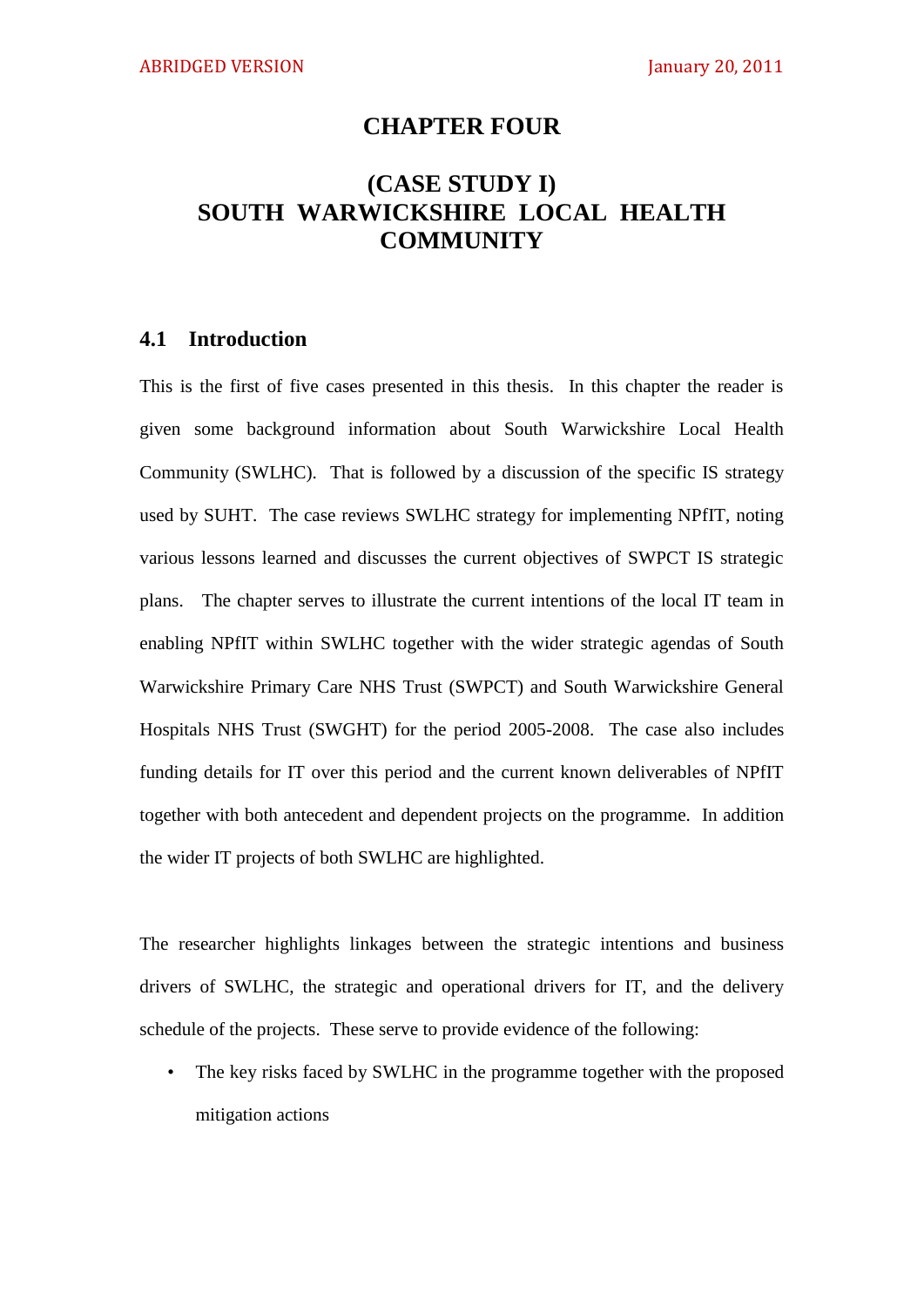- The governance and delivery structures which will be used to deliver the programme
- The approach that SWLHC will take to the management of change including process redesign and the delivery of benefits

The case ends with discussions of potential benefits that the NPfIT initiative brings to SWLHC employees and patients, namely:

- Controls access to patient information in the hospital databases;
- Reduces risk of medical error:
	- i) Causes phased managed implementation.
	- ii) Ensures that plans are communicated.
	- iii) Ties in with business planning ensuring service in the right place at right time, etc.

The case also details barriers to NPfIT implementation, namely:

- Existing functionality may be hard to replace;  $\bullet$
- While the cost of LSP systems is not fully understood, it may be too high and  $\bullet$ unaffordable for some Trusts;
- Interfaces of LSP systems may be difficult to setup and manage;
- The IS supplier market could be decimated to the degree that there is no support  $\bullet$ for incumbent systems.

## **4.8 Chapter summary**

This case study brings to light several issues with the existing IS governance model which highlights fears that the correct outcome of the project may not be delivered. Every health authority seems to be fulfilling a role-based obligation. But the existing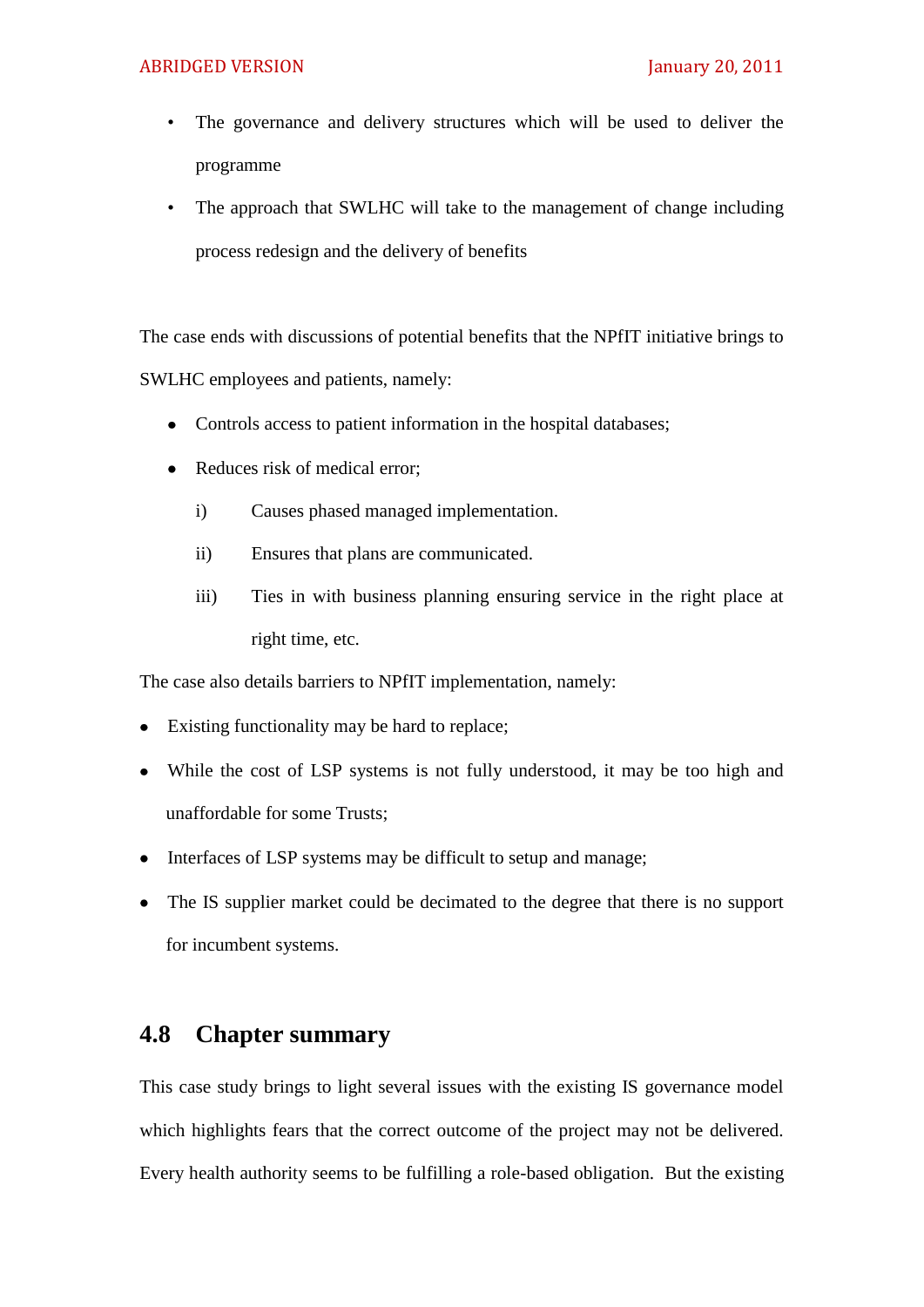knowledge in the NHS is not totally being used. That knowledge can be captured in the shape of review cycles, existing contract databases, competitive research already on file in various regional NHS offices, alliance data usually reported in regular newsletters by different organisations in the NHS and delivered via email and filtered into obscure folders because no one has the time to read everything, and in the white papers published on public Web sites by the NHS partners—knowledge containing an immense amount of useful information that could easily be reviewed as part of a complete decision-making cycle. Instead, partners with significant skills in the region will remain in the dark until the implementation of NPfIT is completed. This does not take advantage of the valuable lessons learned by existing IT vendors with previous contracting experience in the region until those same mistakes have been made for a second or third time.

While this might seem like a well proven IS governance model, it only ensures a modest method to minimise inter-Trusts disputes and budget conflicts. Those governance models—based upon the notion that resolving the national vs. local tension is important—must give way to a broader means of participatory decision making by moving beyond the boundaries of an institution.

It requires that individuals serving as representatives for specific unit or functional group within the NHS or its partners must shift their behaviour. This would lead to a more actively engaged work force within a more pluralistic, multi-dimensional model within the NHS where IS governance expands to include partners, service providers, and communities of GPs within and beyond the boundaries of the NHS.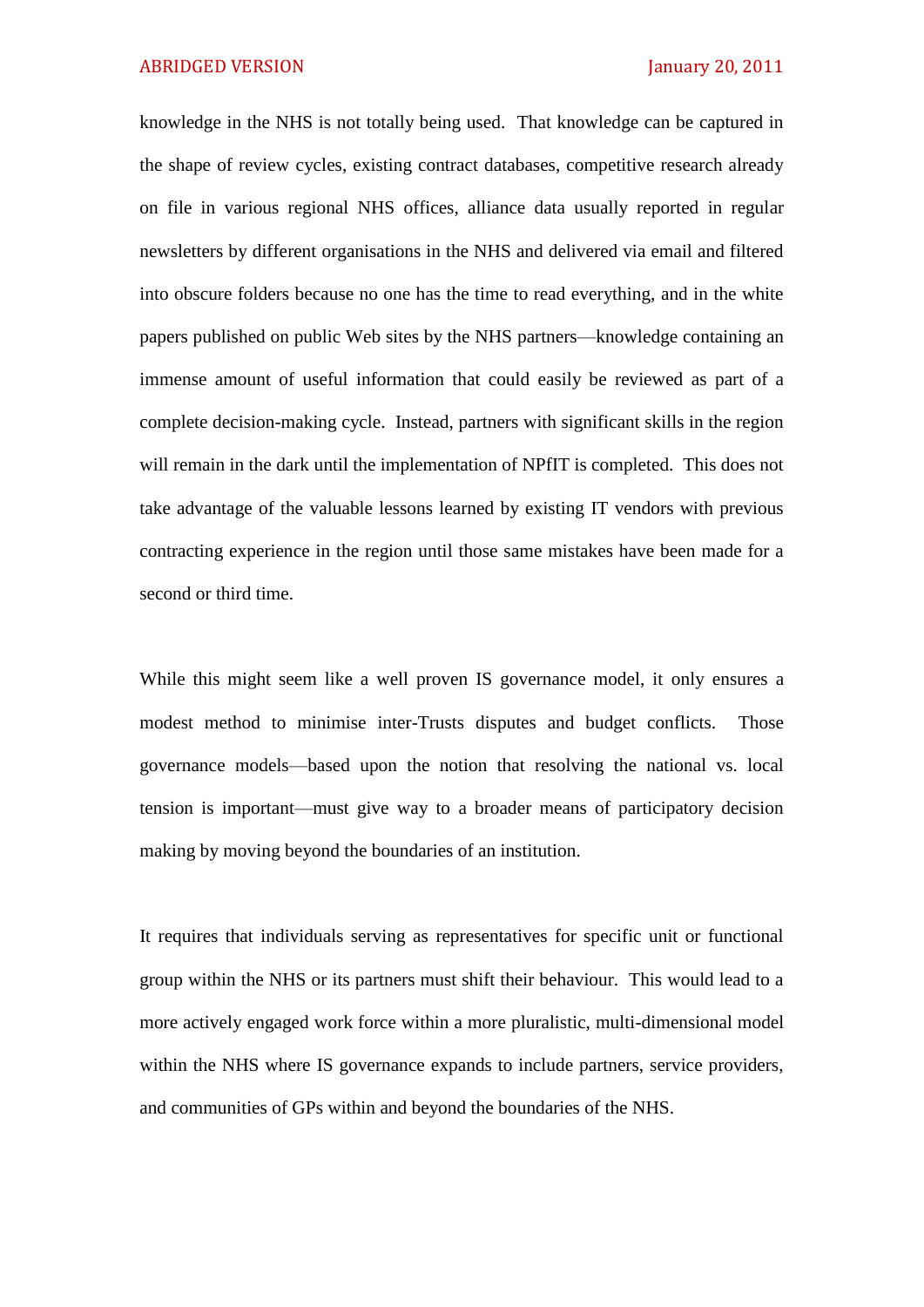At the local level, this means both Trust Boards would be required to confirm the contract indicating their agreement to the following:

- The proposed delivery sequence of projects in NPfIT together with antecedent and non-related projects
- The funding implications for the LHC over the period 2005-2008
- That the delivery arrangements and risk management processes are of sufficient robustness for a programme of this size.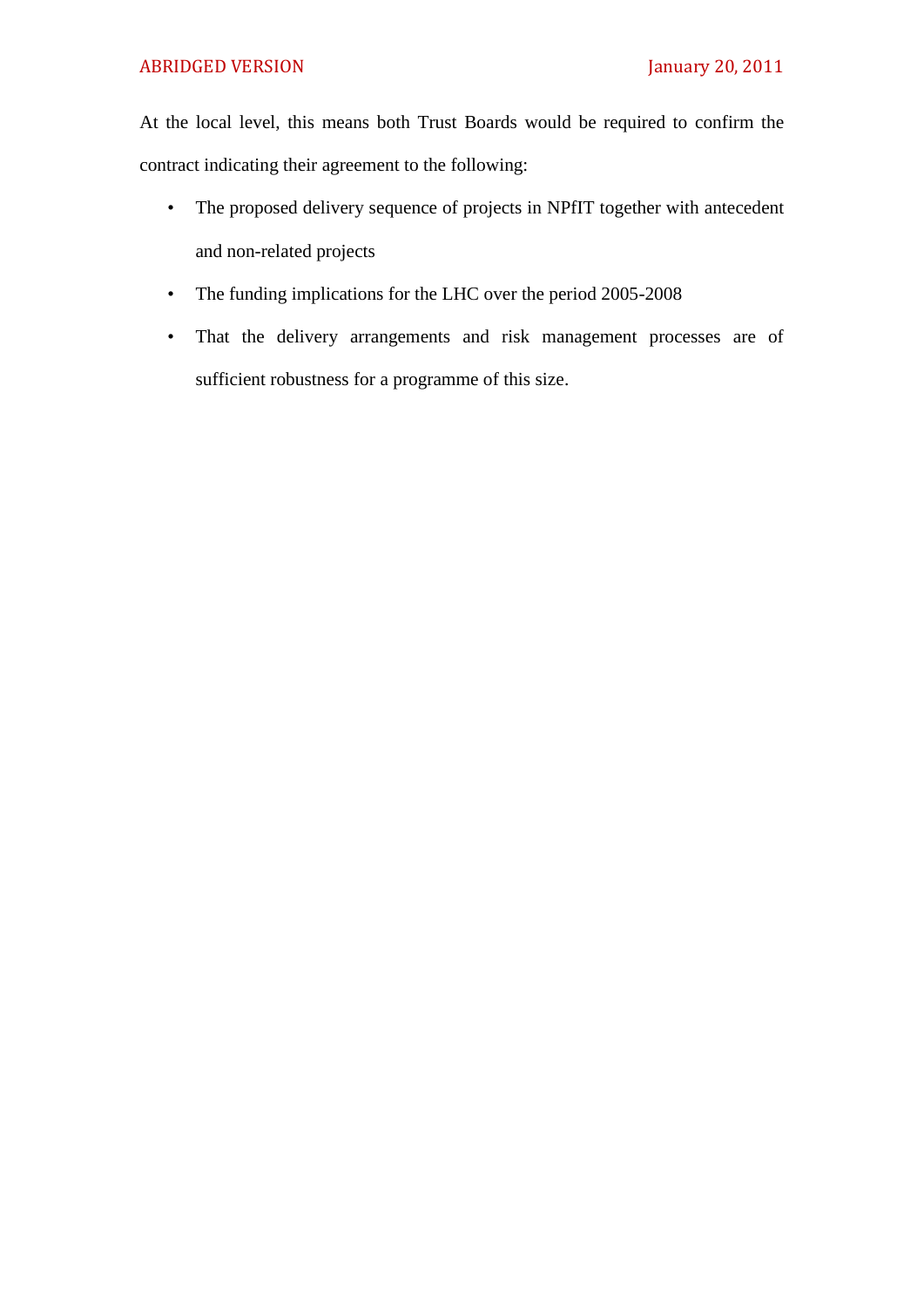## **CHAPTER FIVE**

# **(CASE STUDY II) SOUTHAMPTON GENERAL HOSPITAL, SOUTHAMPTON UNIVERSITY HOSPITAL TRUST**

#### **5.1 Introduction**

This is the second of five cases presented in this thesis. This chapter begins by giving the reader some background information about Southampton University Hospitals NHS Trust (SUHT). That is followed by a discussion of the specific IS strategy used by SUHT. The case reviews previous IS strategy of SUHT, noting various lessons learned and discusses the current objectives of SUHT IS strategic plans, incorporating NPfIT. It discusses potential about benefits that NPfIT brings into the institutional mix for SUHT employees and patients, namely:

- Controls access to patient information in the hospital databases;
- Reduces risk of medical error;
	- iv) Causes phased managed implementation.
	- v) Ensures that plans are communicated.
	- vi) Ties in with business planning ensuring service in the right place at right time, etc.

The case also details barriers to NPfIT implementation, namely:

- Existing functionality may be hard to replace;  $\bullet$
- While the cost of LSP systems is not fully understood, it may be too high and unaffordable for some Trusts;
- Interfaces of LSP systems may be difficult to setup and manage (see Figure 5.1);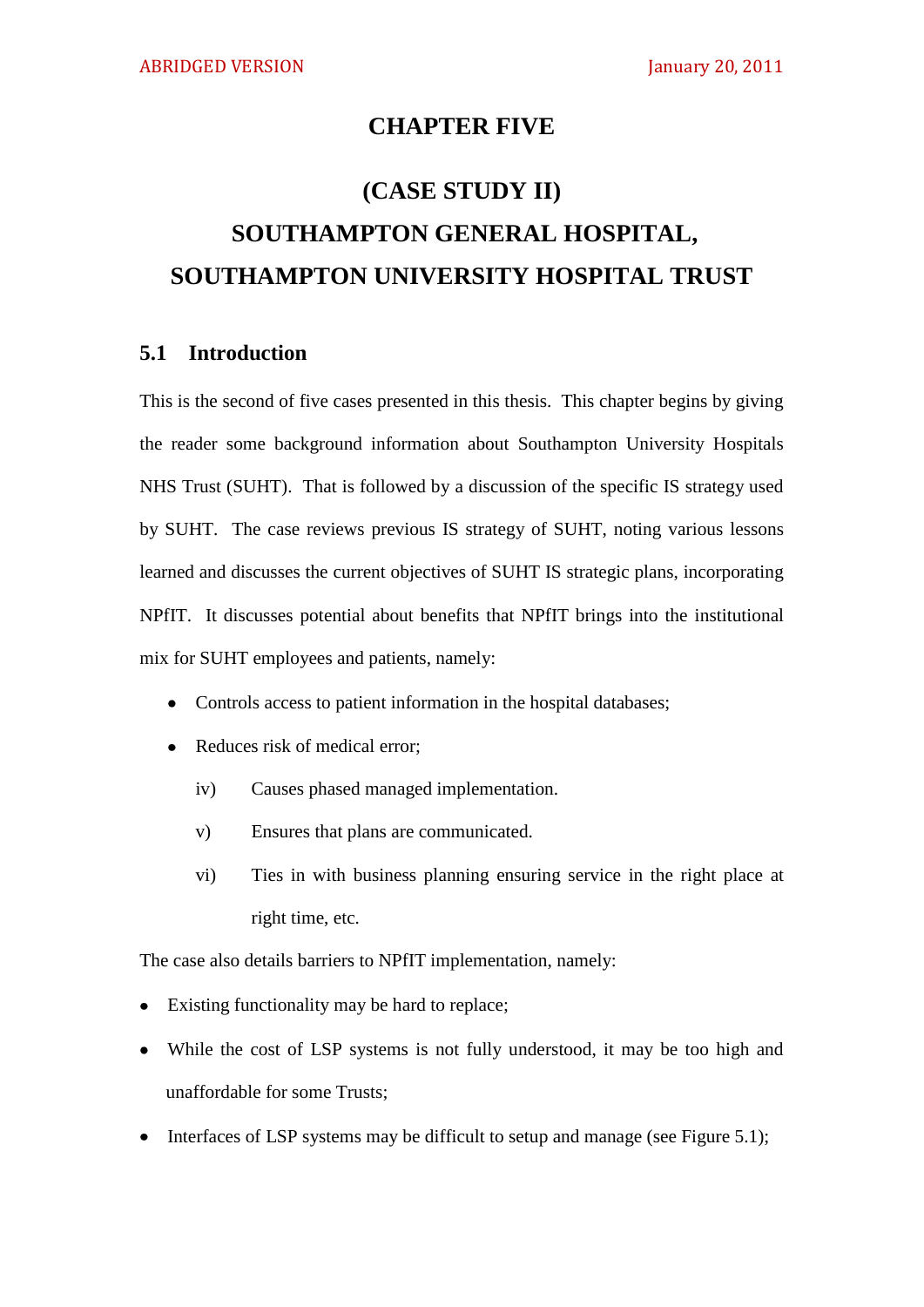The IS supplier market could be decimated to the degree that there is no support  $\bullet$ for incumbent systems.

### **5.8 Chapter summary**

This case study has described the approach taken by SUHT to establish and implement emerging technologies strategy, with the objective of ensuring consistency in the provision of prompt and effective resolution of IS problems and supporting the smooth and efficient operation of the hospital. The case study has examined in turn the details of the process of implementing strategic plans from the national authority that looks at emerging technologies available to the NHS.

We can conclude, in the case of SHUT, that the technological factors like scalability, the managerial aspects of speed and focus, and the behavioural aspects of price and flexibility were the key drivers of the model. The inhibitors of the model were poor connectivity, lack of trust in the model, reluctance to be locked into long-term contracts with suppliers, lack of customisation, poor choice and suitability of software applications from NPfIT, and few opportunities to integrate disparate applications across technology platforms and business environments. Sometimes assumptions are made about systems required in the NHS and what is clinical in the true sense.

It has briefly looked at the SUHT approach adapted to decision making and using the concept from institutional theory and understanding of the alignment of the critical activities in the NHS systems network. It later transpired that this was the only case where alignment supported a proprietary solution to support hospital core activities with a locally inspired IS strategy, and demonstrated the power and influence of an aligned view.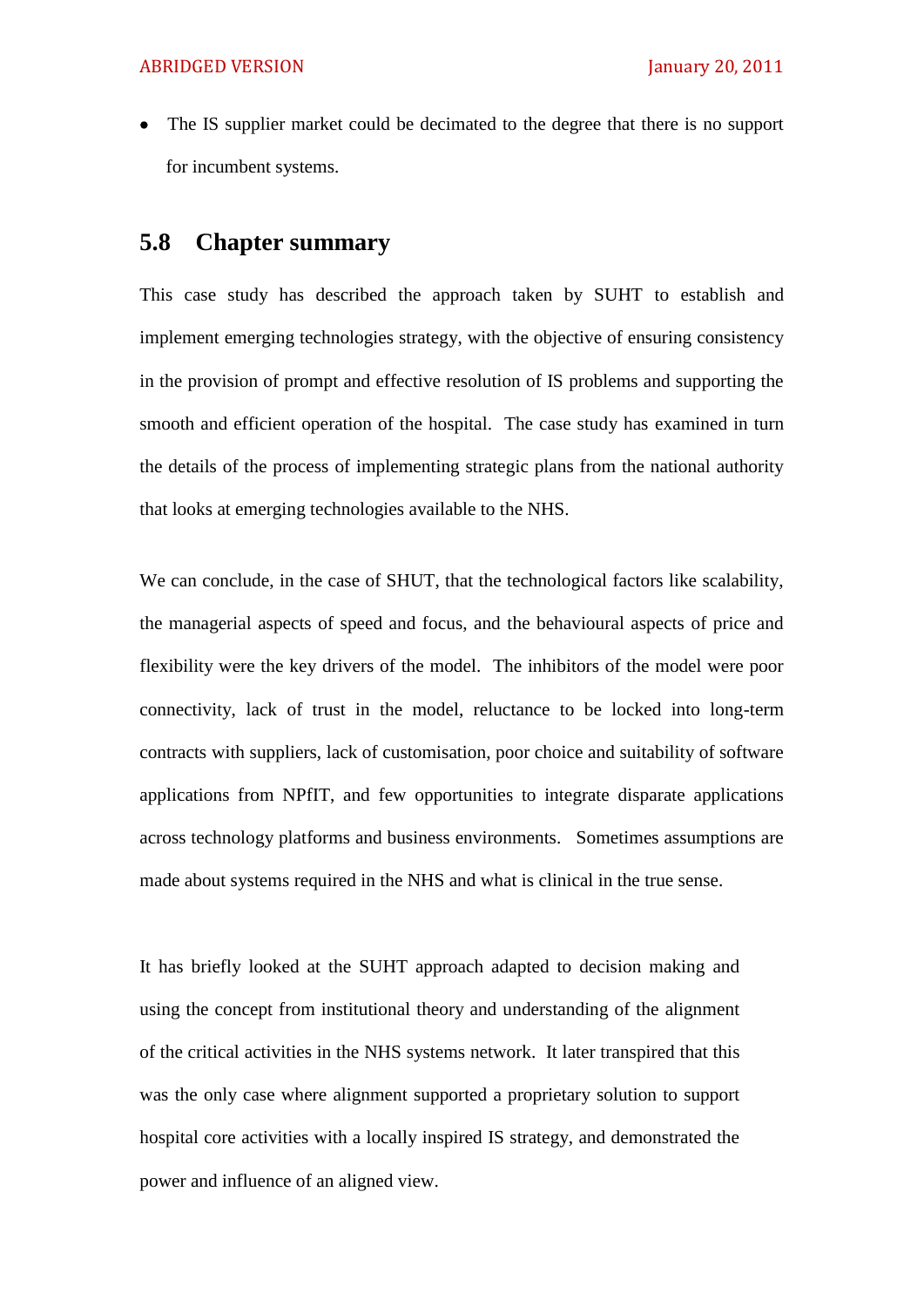## **CHAPTER SIX**

# **(CASE STUDY III) EAST LEEDS PRIMARY CARE TRUST**

#### **6.1 Introduction**

This is the third of five cases presented in this thesis. In this chapter the reader is given some background information about East Leeds Primary Care Trust. That is followed by a discussion of the specific IS strategy used by East Leeds PCT. The case reviews previous IS strategies of East Leeds PCT, noting various lessons learned and discusses the current objectives of the strategic plans. It discusses potential benefits that the IS strategy brings to the PCT employees and patients, namely:

- Controlling access to patient information in the hospital databases;
- Reducing risk of medical error;  $\bullet$ 
	- vii) Causes phased managed implementation.
	- viii) Ensures that plans are communicated.
	- ix) Ties in with business planning ensuring service in the right place at right time, etc.

The case also details barriers to NPfIT implementation, namely:

- Existing functionality may be hard to replace;  $\bullet$
- While the cost of LSP systems is not fully understood, it may be too high and  $\bullet$ unaffordable for certain Trusts;
- Interfaces of LSP systems may be difficult to setup and manage;
- The IS supplier market could be decimated to the degree that there is no support  $\bullet$ for incumbent systems.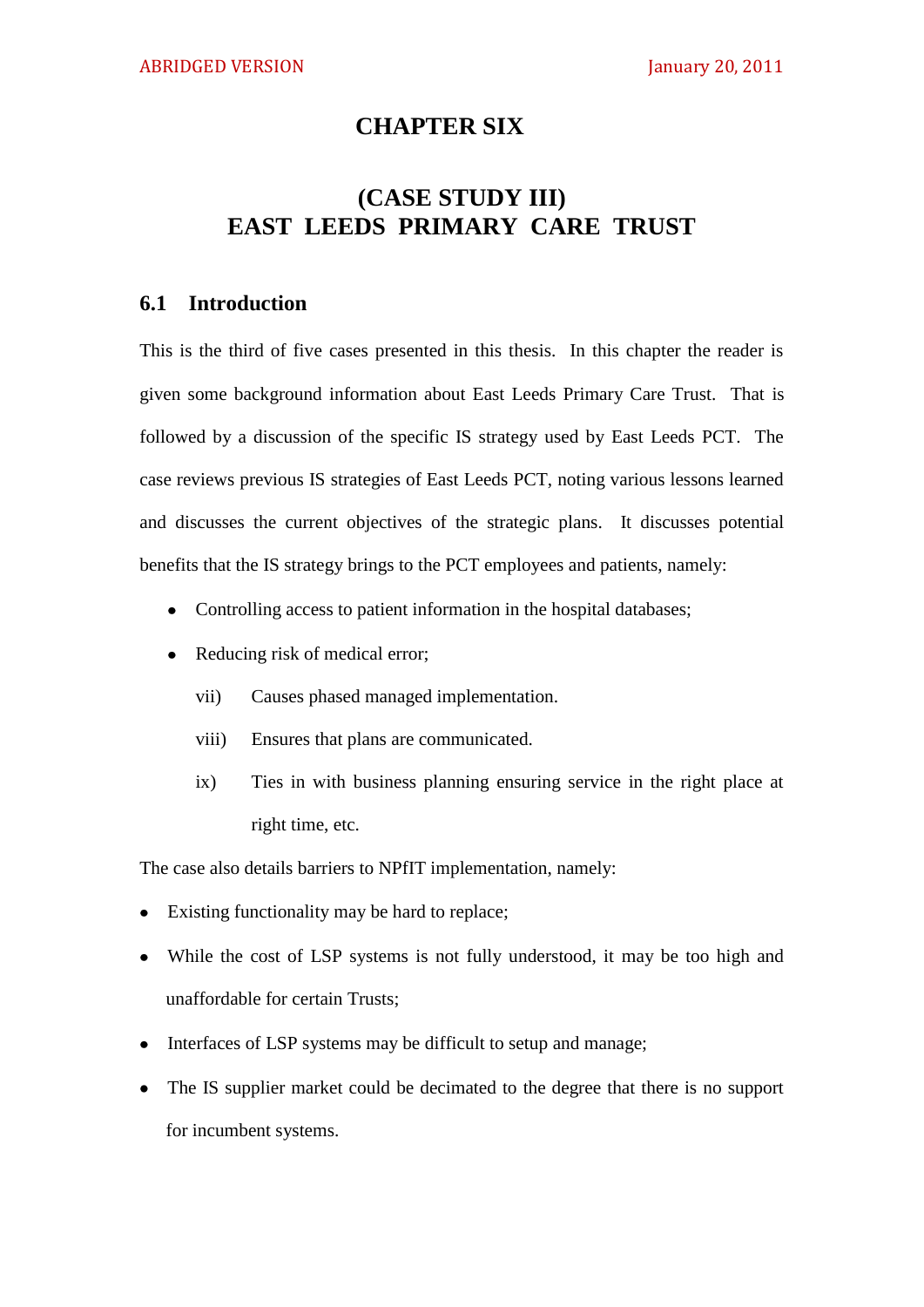# **6.8 Chapter summary**

This case shows that the actual data, which should be stored on the integrated healthcare database being introduced by NPfIT, is more difficult to assess. It is being suggested here that the NHS SPIN should be available at a summary level while more detail information should be maintained at the local level of varies primary care or secondary care institutions. But clinicians should be given the capability to access this data when they need further information.

If the NPfIT database is to be based around the primary care record, all GPs must record full, accurate details on patient contacts and treatments. East Leeds PCT has made several efforts in getting around this problem but still requires a great deal of work to achieve.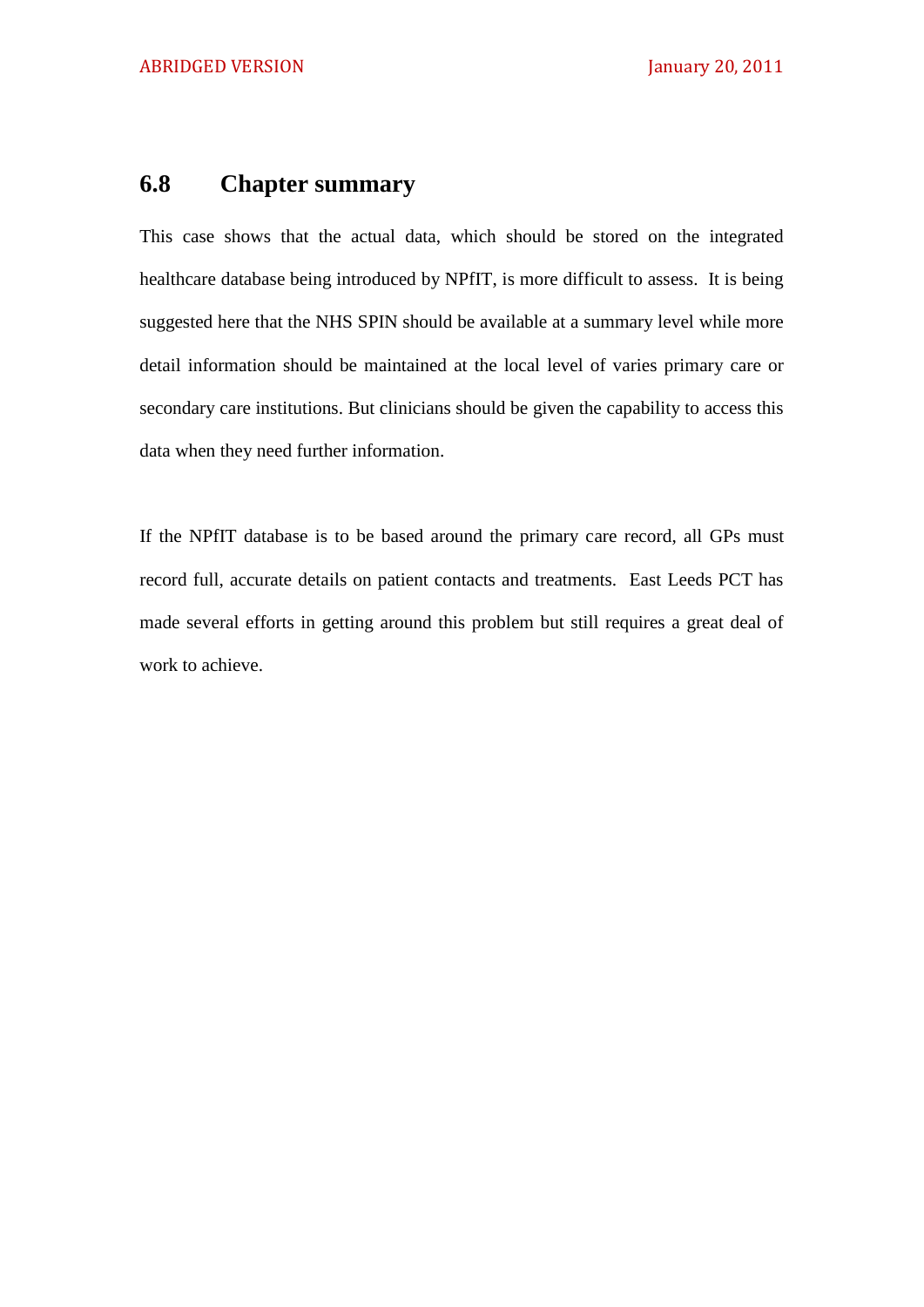# **CHAPTER SEVEN (CASE STUDY IV) UNIVERSITY HOSPITAL BIRMINGHAM NHS FOUNDATION TRUST**

### **7.1 Introduction**

This is the fourth of five cases presented in this thesis. In this chapter the reader is given some background information about University Hospital Birmingham NHS Foundation Trust (UHB). The case reviews previous IS strategies of UHB, noting various lessons learned and discusses the current objectives of UHB IS strategic plans. It discusses potential benefits that the NPfIT brings to UHB employees and patients, namely:

- Controlling access to patient information in the hospital databases;
- Reducing risk of medical error;
	- x) Causes phased managed implementation.
	- xi) Ensures that plans are communicated.
	- xii) Ties in with business planning ensuring service in the right place at right time, etc.

The case also details barriers to NPfIT implementation, namely:

- Attempt to replace certain existing functionality may prove difficult;
- While the cost of LSP systems is not fully understood, it may be too high and  $\bullet$ unaffordable for certain Trusts;
- Interfaces of LSP systems may be difficult to setup and manage;  $\bullet$
- The IS supplier market could be decimated to the degree that there is no  $\bullet$ support for incumbent systems.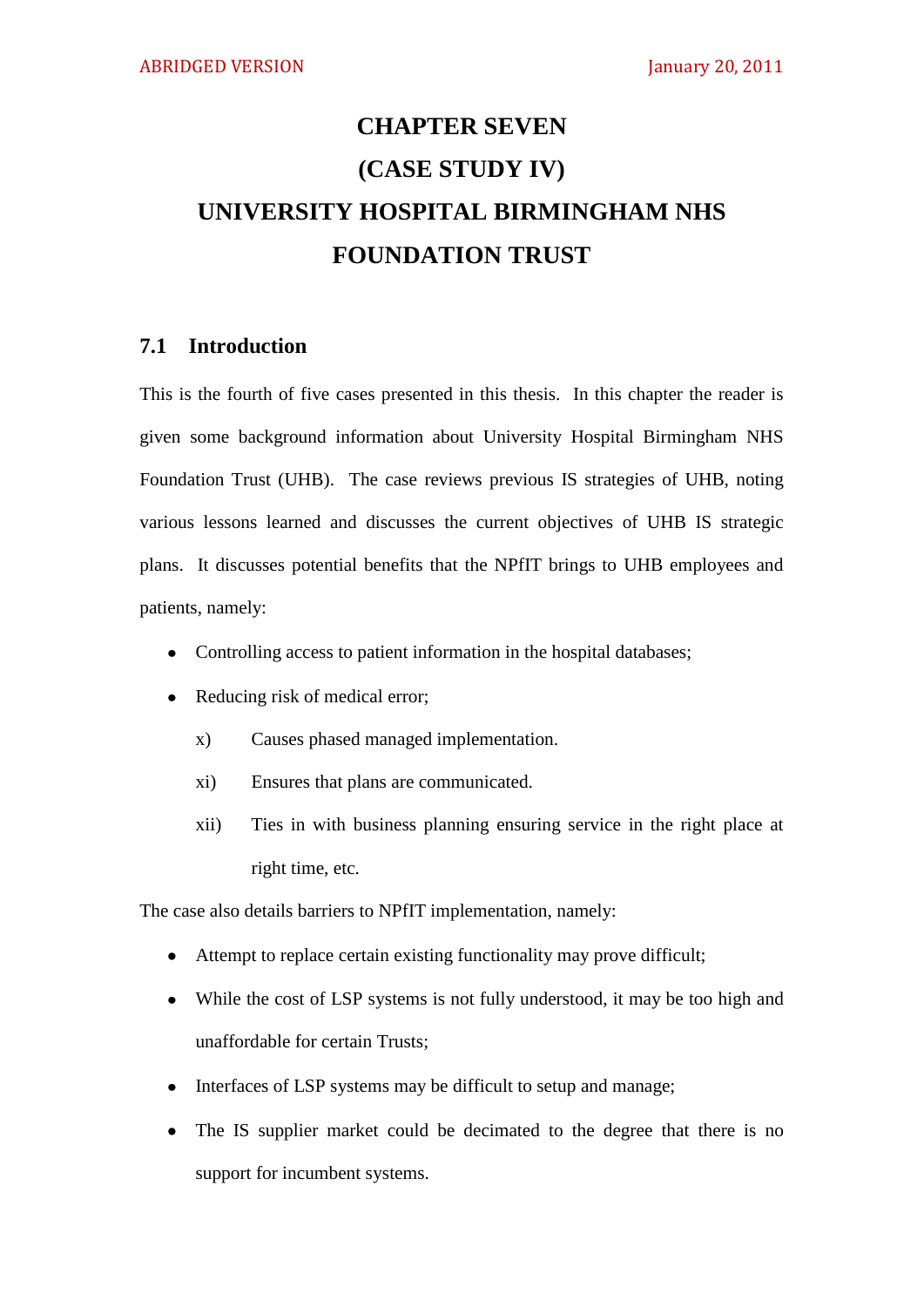## **7.8 Chapter summary**

This case, with its characteristics of the few highly vibrant Trusts in the NHS, helps to explain how different institutional frameworks generate distinctive patterns of sectoral and technological specialisation. Such patterns have enable UHB to be more or less effective in dealing with particular kinds of institutional problems and innovating in different ways. As a result, the NPfIT initiative—with emerging contrasting institutional arrangements—has displayed different kinds of economic development and specialisation.

Institutional frameworks that encourage such lock-in, therefore, reduce the risks associated with long-term commitments and so facilitate both authority sharing and the development of organisational process improvements. Individual NHS Trusts can also inhibit IT supplier's ability to adapt to radical technological and industry-specific change.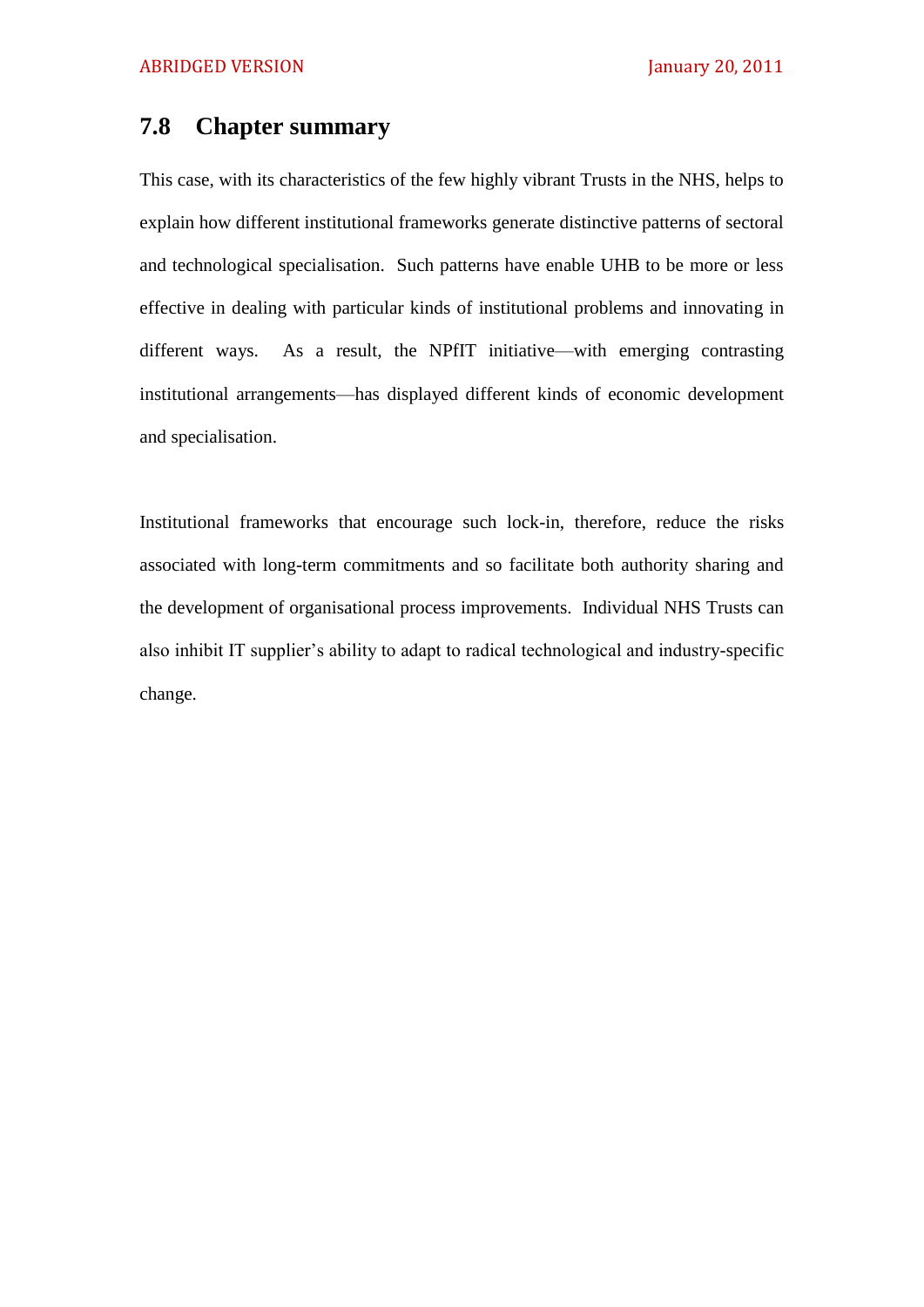# CHAPTER EIGHT **(CASE STUDY V) ADAN MEDICAL CENTRE - SEDGEFIELD PRIMARY CARE TRUST**

### **8.1 Introduction**

The fifth case study looks at an example of the implementation of IS strategy in a primary care environment. It examines a General Practice (GP) surgery in the North East of England with a typical workload for an average GP in the UK.

As with the previous case studies, it begins with some background information about the surgery and the environment in which the information system is meant to support. The case reviews previous attempts by the Adan Medical Centre (AMC) to use an electronic patient record system in a rather ambitious plan of a 'paperless surgery'.

This case points out some IS governance issues in the NHS leading to an introduction of a framework. This case also illustrates some integration issues of IS in the NHS, emphasising the disengagement of systems between primary care and secondary care.

#### **8.8 Chapter summary**

AMC found that much of the information relating to its customers resided on different systems, lacking a single point of responsibility and control. The data sources relating to patient demographics and secondary care, long-term illness, and social care also reside in different places. Patient Intelligence solutions on the market today do not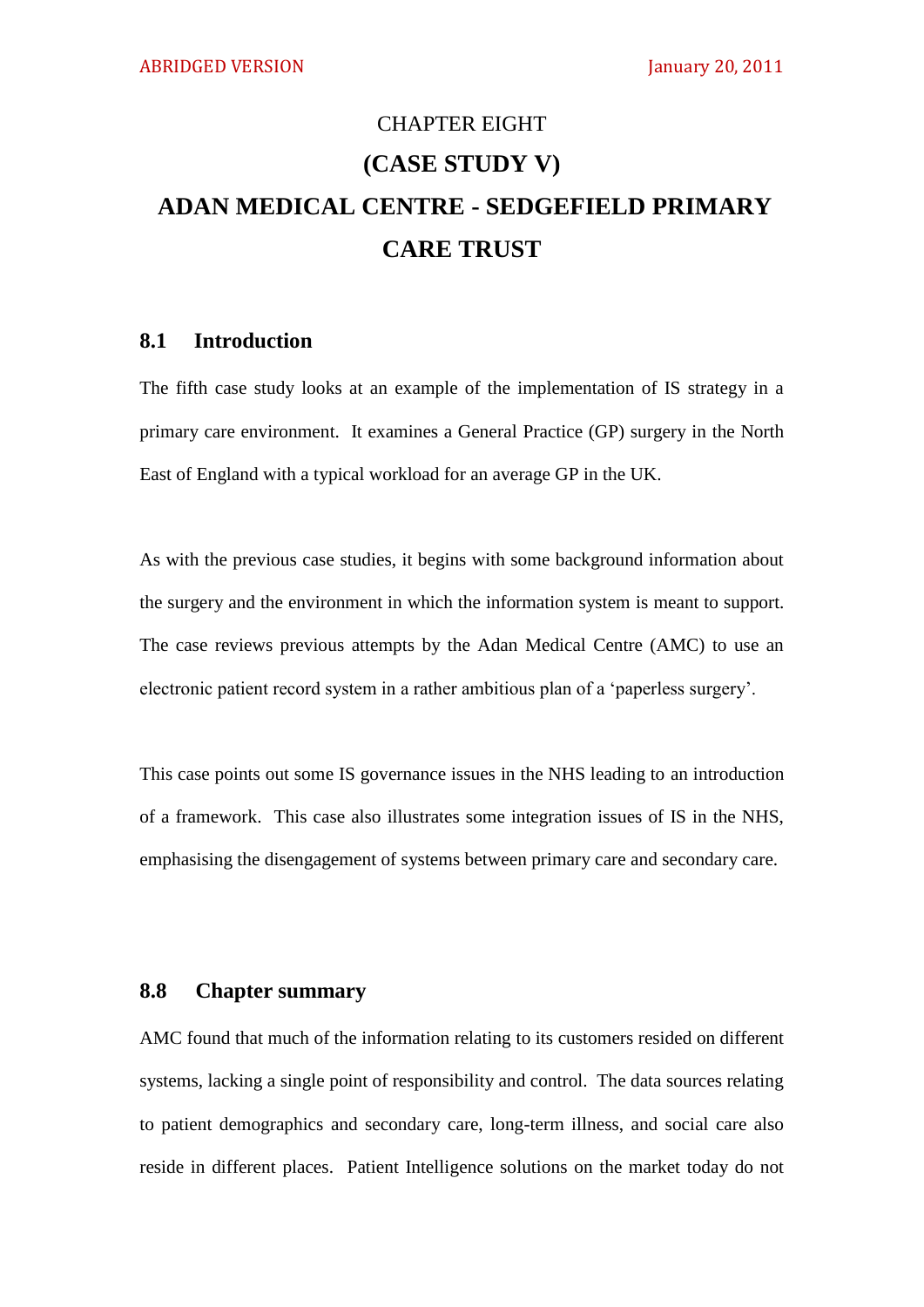have built-in ability to connect to the types of information AMC needs to create the key performance indicators reports without creating direct access to each information source (Guah & Currie, 2004). The direct access approach would create problems with redundant and overlapping data. The approach would also create a hard-wired, not scaleable, solution. An effective solution must consolidate and deliver the information to the patient intelligence package. To provide a consolidated view of this information, the AMC would need to undertake a lot of manual work, such as creating a data mart. However, a data mart or data stage would not meet the need for delivering real-time access to the information.

The use of the information system to empower staff, observed in this case study, can be put into a wider context. It reinforces the message that a socio-technical approach, which encourages active user participation in the development and operation of information systems are likely to be viewed more positively. It also provides some important new insights about the management of IS projects that should be particularly valuable to practising managers within the NHS. In particular, it is important that the cultural impacts of future IS implementations are explicitly evaluated and effectively managed.

The findings here also imply that:

*Successful implementation of strategic plans*: Trusts that had their planes well integrated with their business plans and were consistent in focusing both in process and implementation issues did overall better than the rest of the Trust (planning effectiveness). NHS Trusts with inconsistent strategic alignment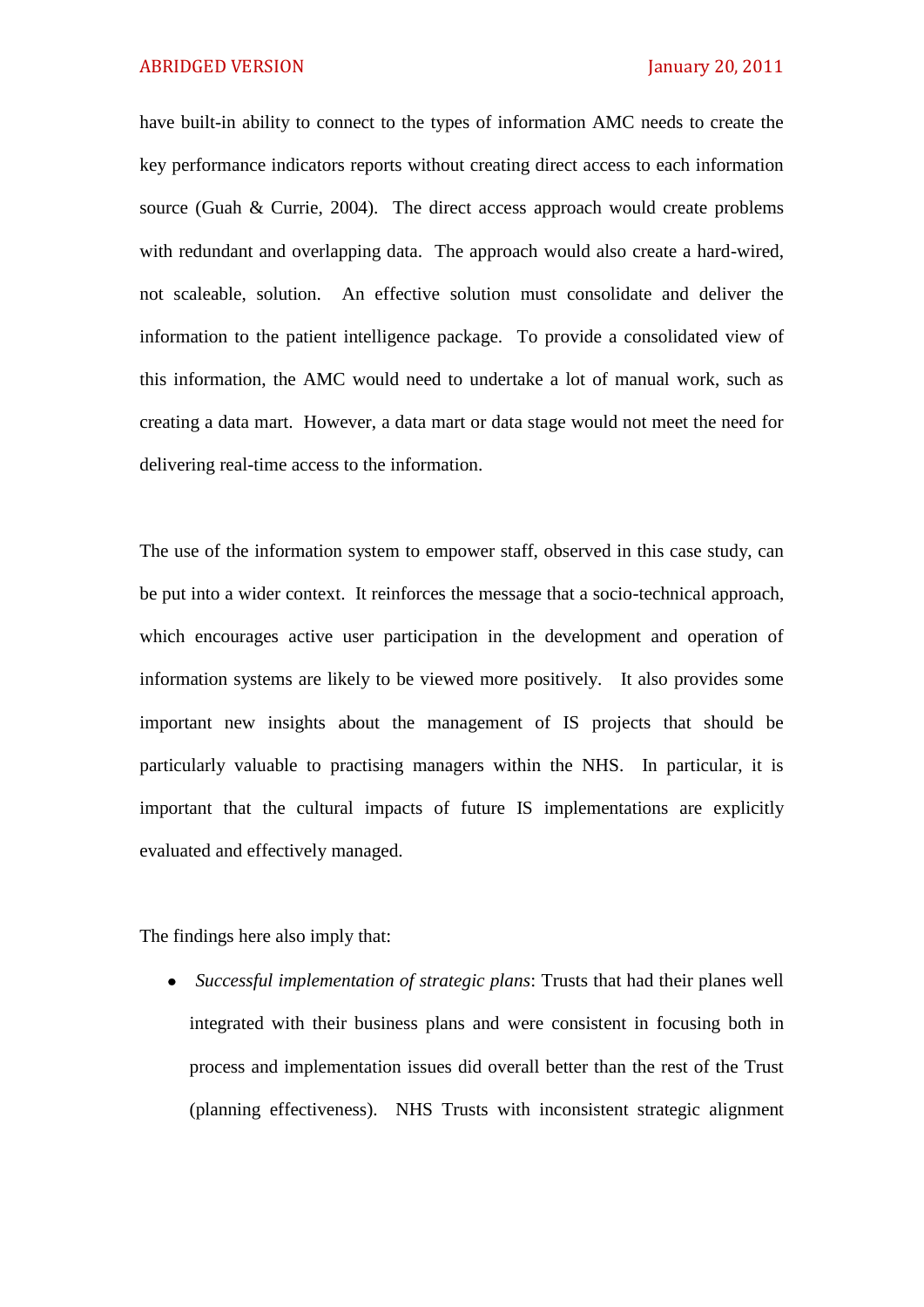levels and low levels of technical integration and function integration output integration will perform poorly compared to the rest of the NHS;

- *Communication of strategic direction of the practice*: Medical practices with strategic integration managers who were well informed about the business plans and were involved in both IS and NHS corporate IS strategy did overall better than those without.
- *Small size flexibility and internal coordination*: Small trusts with the ability to utilize IS resources according to their needs for functional coordination (i.e. they had similar levels of functional integration process and output) did better than Trusts which spent more resources on process than required by their internal business functions. Small trusts with high levels of technical integration and strategic integration are, in general, good performers.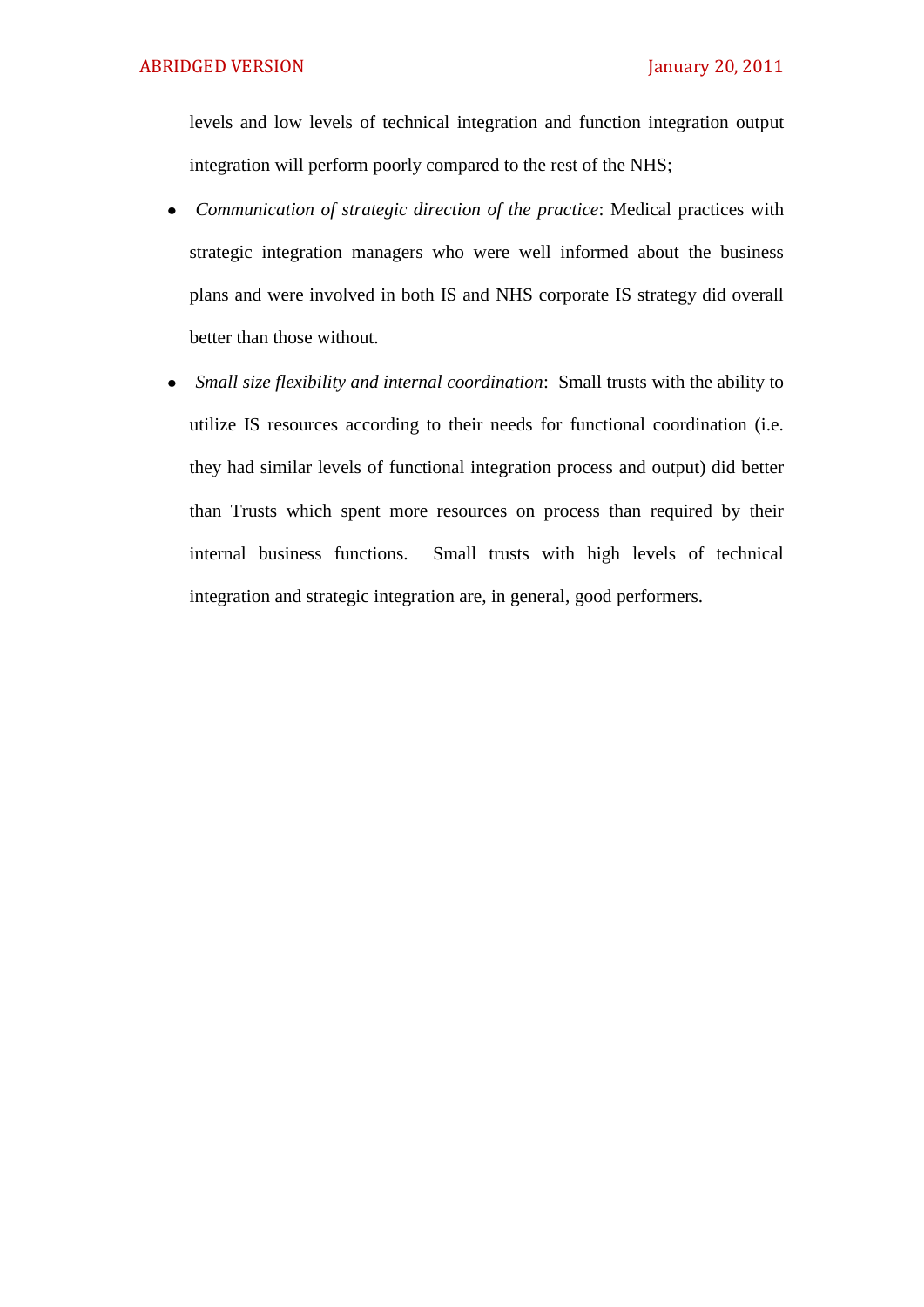# **PART 3**

# **THE ANALYSIS**

# **AND**

# **CONCLUSIONS**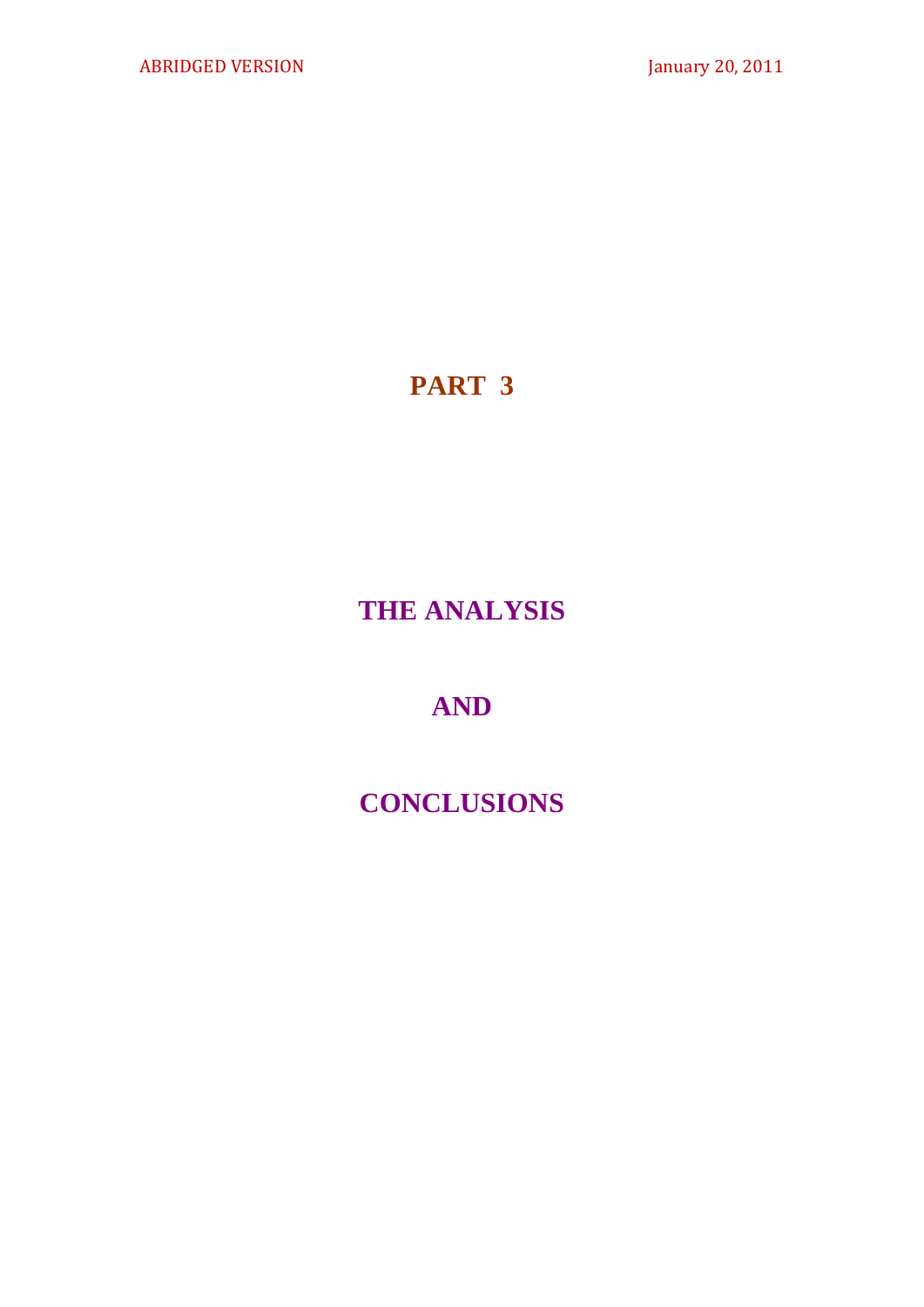#### CHAPTER NINE

## **CASE STUDY ANALYSIS**

#### **9.1 Introduction**

This chapter gives a combined analysis of the five case studies to elicit data collected during the study and interpret different scenarios within IS strategy and implementation of emerging technologies. As such, the aim is not to provide a theory that describes how success or failures in NPfIT are achieved or cases of a successful or unsuccessful NHS IS strategy model. Instead, it aims to analysed in detail some of the issues that are associated with the institutionalisation and de-institutionalisation of IS in the NHS, as seen in the preceding chapters.

Most studies of NPfIT value and healthcare organization IS strategy test some type of model with data (Hen 2005; Kreger, 2003; Laroia, 2002; Mark, Pencheon, & Elliott, 2000; Perseid, 2003; Wu & Sawy, 2003). These studies involved crucial research design, where the type of data collected depended on the model and the researcher's objectives. These are only a few of the number of possibilities:

- 1. The cost of IS or a specific project in the healthcare industry
- 2. Impact of NPfIT on the healthcare industry
- 3. A group of firms working in healthcare
- 4. A single firm working in healthcare
- 5. A part of an healthcare organization
- 6. Groups of individuals working in healthcare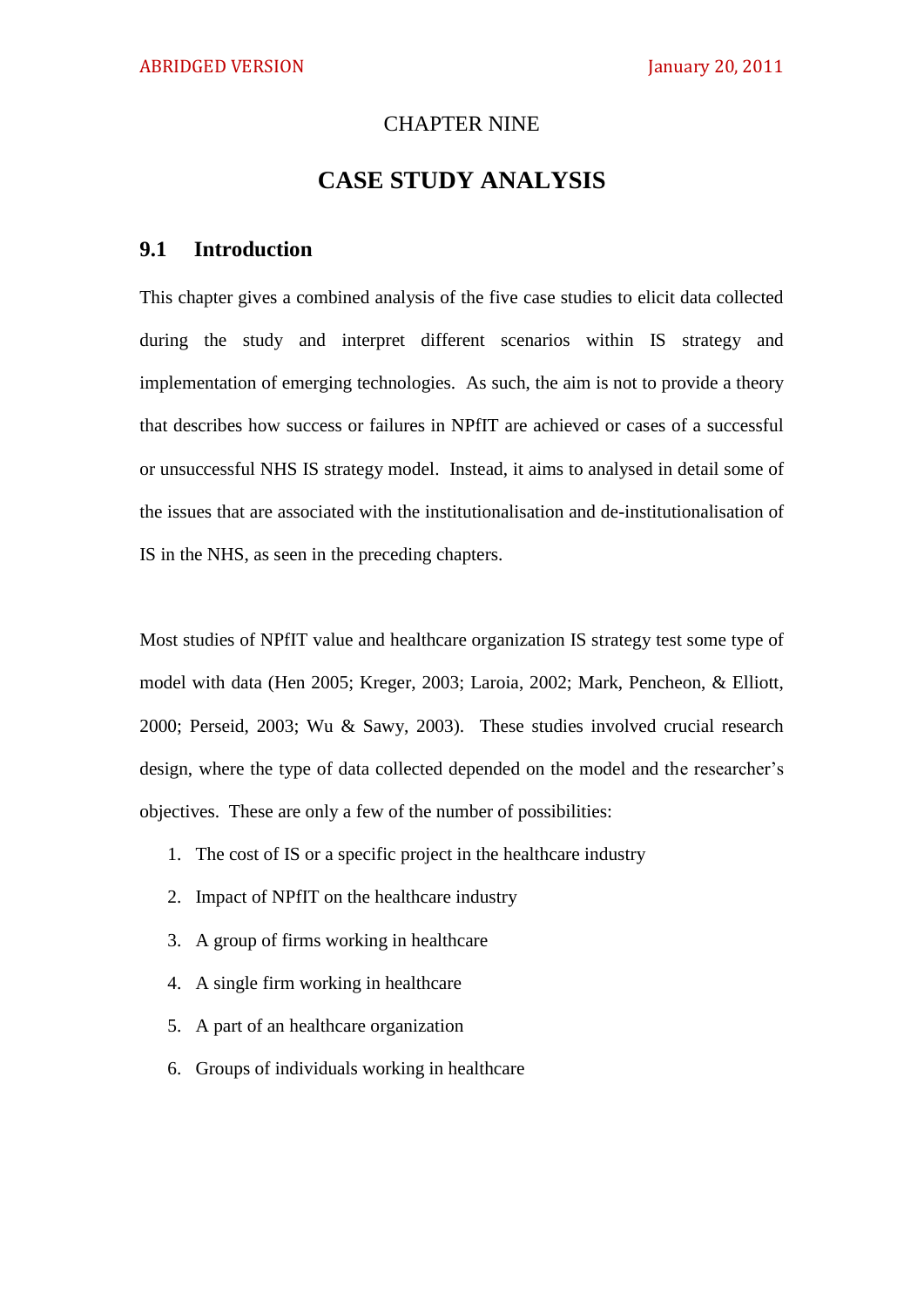As seen in the previous five chapters, studying the process of IS implementation or one specific project, aimed at showing business value from technologies, is extremely difficult. The researcher therefore sought research designs which focus on the institutionalisation of IS in health sector. The study of the implementation of a single comprehensive IS project in the NHS was able to show a relationship between investment in IS and the performance of the NHS. Looking at a variation of Trusts shows a multiplicity of scenarios across the NHS. Banker and Kauffman (1990) demonstrated that probably the most popular unit of analysis for organization value studies is the individual organization or a subunit of that organization. It was easier to find a direct linkage between a specific NHSIA initiative (like NPfIT) and the individuals or subunits that use it than to look for some type of general return from the NHS investment in IS. There are usually goals for a specific initiatives (like NPfIT) and it is easier to predict its impact because the researcher can study the system in depth. Knowing such goals and with a prediction of impact, the research chose performance or value measures that are likely to be influenced by the resulting technology: The more closely related the performance measure is to the objectives and purpose of a system, the greater the likelihood of finding results (Banker & Kauffman, 1990).

The researcher found it very difficult to quantify IS itself in the NHS. Several researchers have used binary measures when there is a control group by comparing organizational subunits or individuals having technology with those that do not have it (Baskerville, 1993; Beniger, 1986; Rai et al, 2002; Weill, 1993). This proved unconvincing, as it may be able to measure only the intensity of use of emerging technologies. For example, Weill (1993) found that a variable he called "conversion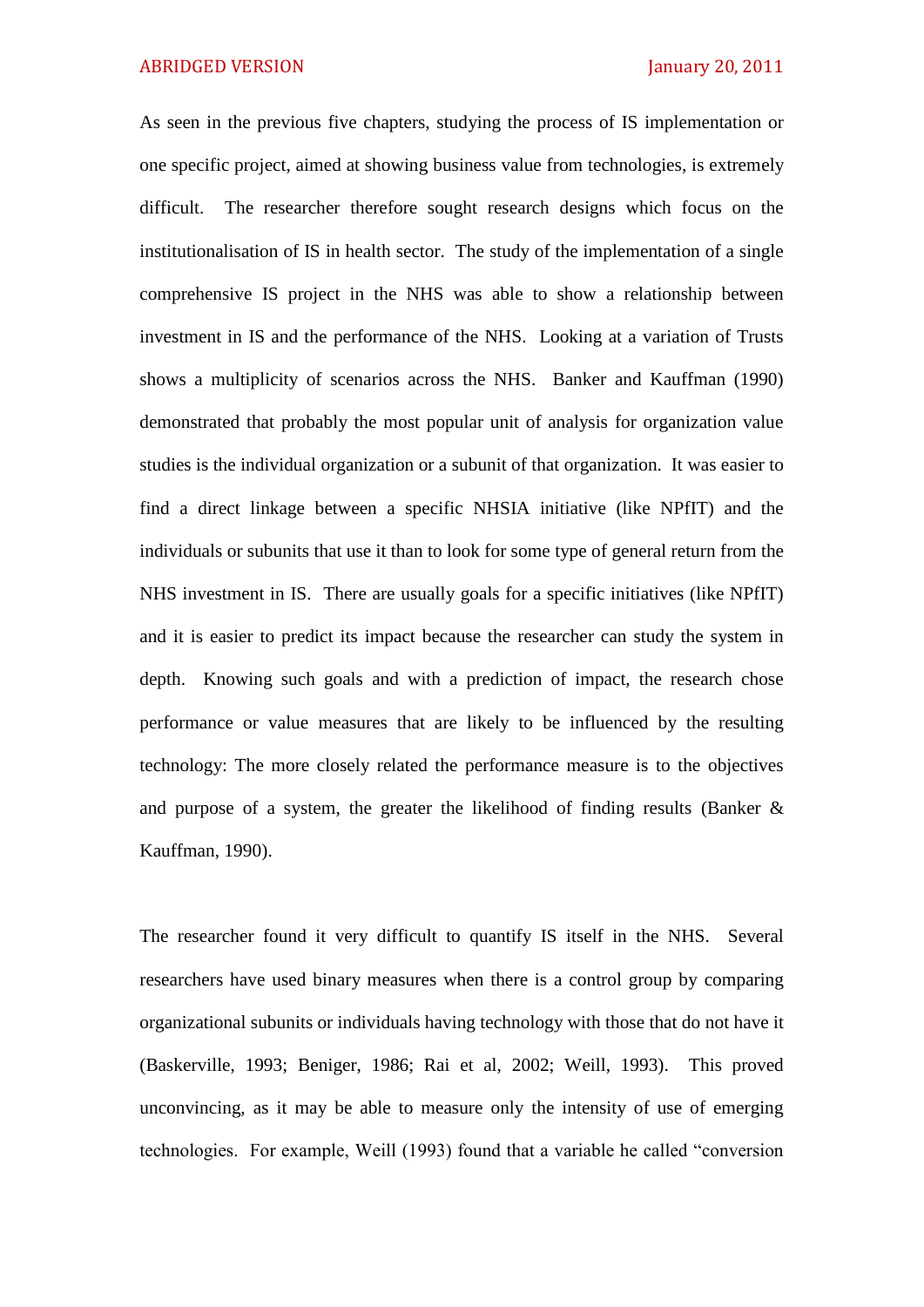effectiveness" played an important part in the relationship between investment and performance. This thesis has shown in Cases 1 and 2 (chapters 4 and 5, respectively) that a single unit in a large organization can make appropriate use of a large organisation project. These agree with Weill's findings indicating that the organization must convert its investment into NPfIT that have the potential to be productive for the organization. The notion of conversion effectiveness, therefore, applies equally well to economic or organizational considerations, as demonstrated in case. This can be summarised as 'the more specific and precise the measurement of NPfIT strategy, the greater the likelihood of finding meaningful results' (Guah & Currie, 2004).

## **9.8 Chapter summary**

Our strategy in the field was one of building on small-scale studies to develop evidence of the strategy for NPfIT model in the NHS. Such evidence of the business value of NPfIT initiative can be demonstrated in a large number of small contexts. However, there is no guarantee that by adopting IS strategy on a national scale (as planned in the NPfIT), the NHS will necessarily derive value. It is as easy (or maybe easier) to mismanage IS as any other part of the organisation. As a result, it is too much to expect the sum of all investments in technology to necessarily manifest itself in national healthcare benefits to the public.

It is clear from these cases that the depth and complexities of the issues that surround the implementation of large-scale NPfIT by a government organisation, and its diffusion throughout a large national structured health service, are far greater than generally have been considered. While the NPfIT may suggest means of reducing the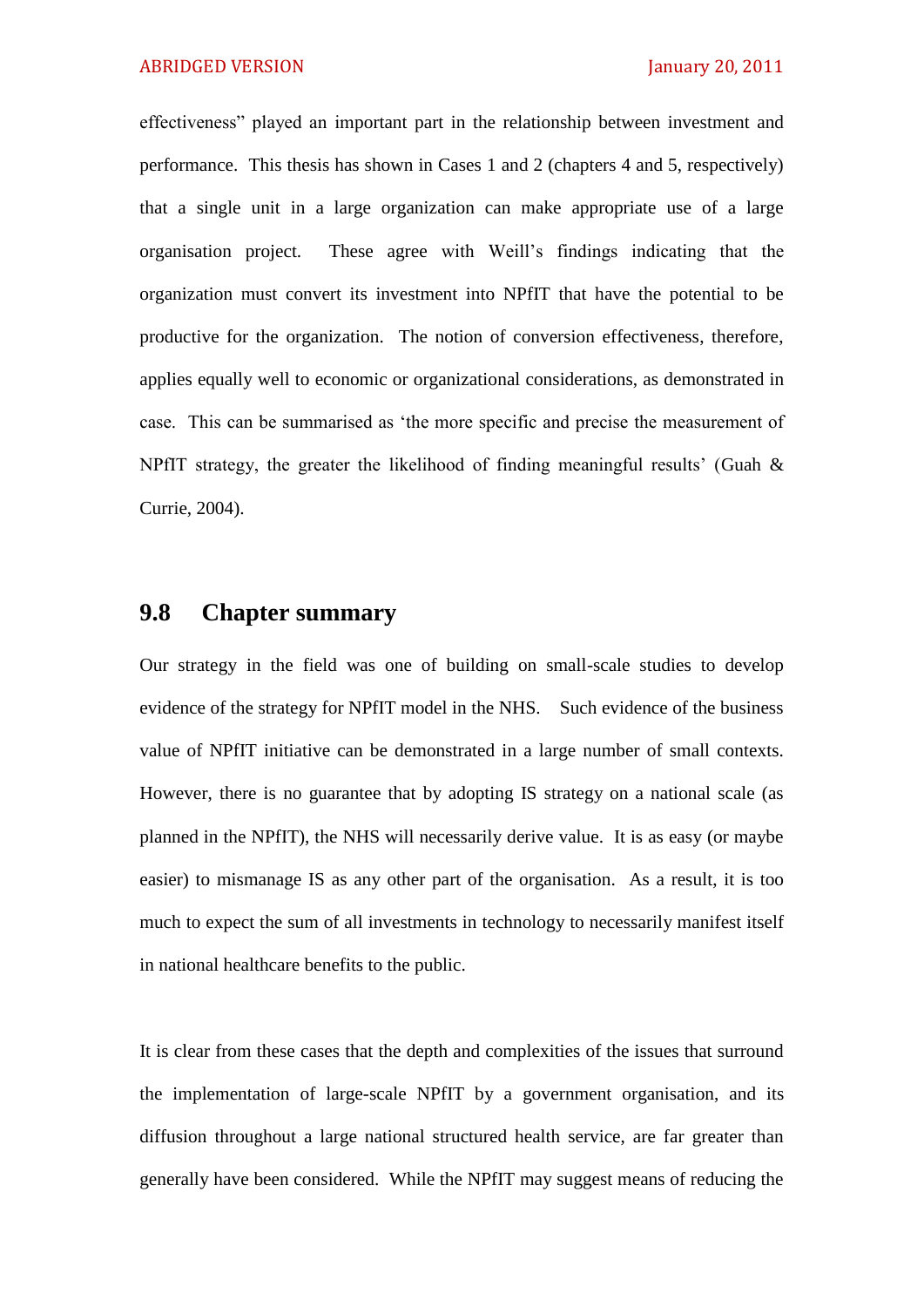impact of some of the factors involved, others strategies used by the NHSIA to implement IS in the NHS may not be amenable to treatment. Either way, it is critical that IS strategies incorporate a much more sophisticated appreciation of the complexities of the healthcare processes than traditionally has been the case. These cases bring out the fact that implementation of IS strategies across a national healthcare network carry high risks unless such complexities are taken into account.

The thesis has tried to extend certain theories on institutional perspective by incorporating more detailed notions of how the introduction of a comprehensive programme of IT is linked to the restructuring of a large organisation, and by explicating dynamic processes that lead to the impact on patients of the NHS. Through the use of case study on the reconstitution of a national healthcare organisation involving various elements of both technology and organisation the thesis has elaborated new theories of the integration of IT and organisational design. The thesis has pointed out how rationalisation in the NHS differs from existing organisational theories with illustration from the NHS implementation of NPfIT which intersects between IT and a national healthcare organisational form and medical practice.

Taking the results here, together with existing literature, results in a theory of institutional structuration. This is based on the mutually reinforcing relationship with elements of the organisational context that are parts of further elements of the larger institutional context. While our data might not have provided compelling evidence that the institutional reform practices shaped the institutional context of the NHS, the data effectively suggest how the changing of the institutional dynamics by the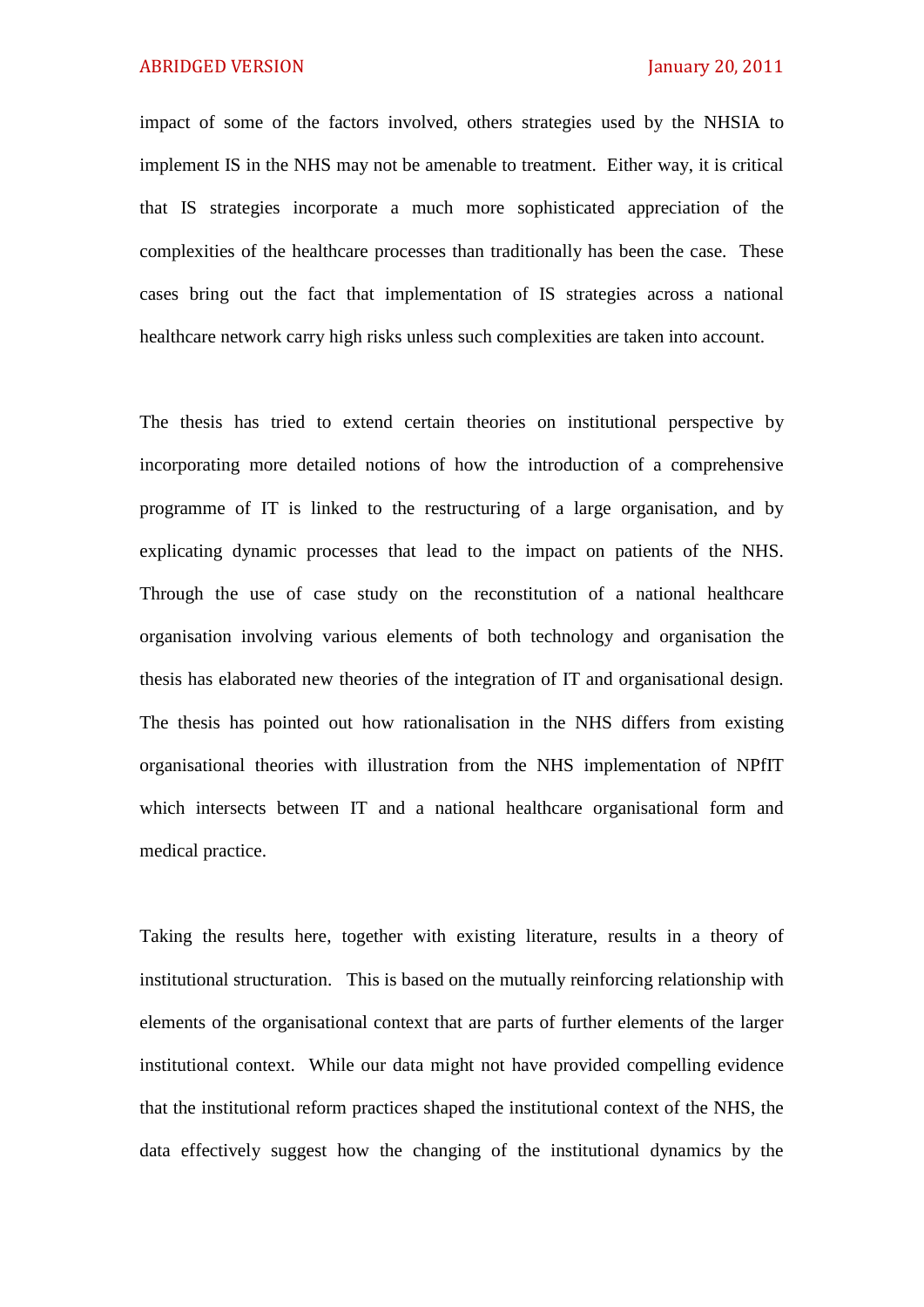implementation of the national programme affected the re-structuring of Europe's most monolithic organisation. Further research would use longitudinal data that would benefit from further exploration into the existence of several multiple mutually reinforcing relationships referred to in this part of the thesis.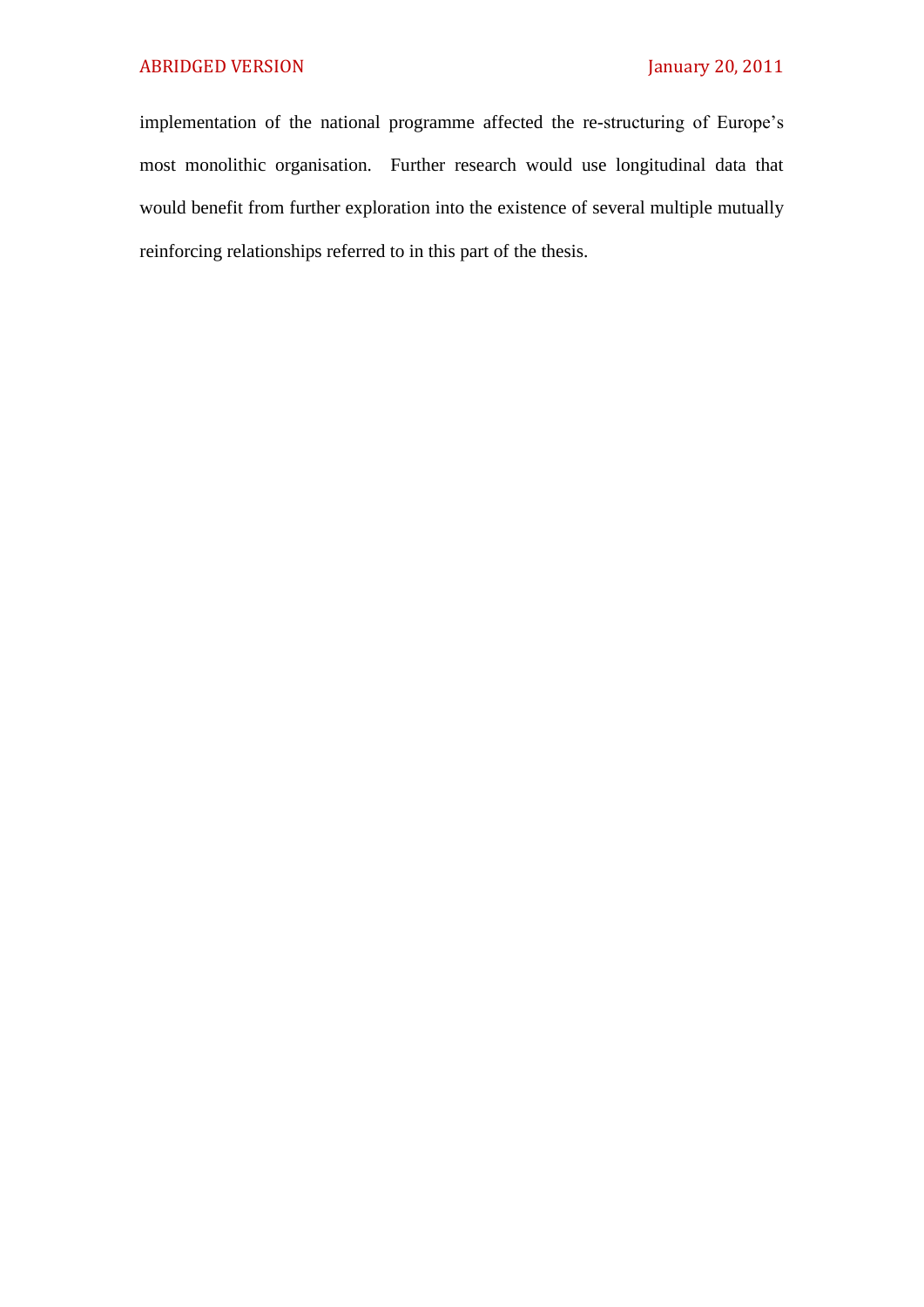### **CHAPTER TEN**

## **CONCLUSIONS AND CONTRIBUTIONS**

### **10.1 Introduction**

This final chapter builds on the findings identified in the analysis chapter and details the main contributions to the body of knowledge. The research set out to determine:

- the complex and multi-dimensional characteristics of IS strategy in the NHS;  $\bullet$
- whether emerging technologies (especially ASP and web services) models enhance IS efficiency and operations in the NHS, given the disappointing results from ASP business assessment, after the dot.com era;
- the constructs for institutionalisation of IS in the NHS;  $\bullet$
- to develop researched cases that provide current additional evidence to the many  $\bullet$ researched cases found in the literature on emerging technologies in the health sector;
- to explore whether the implementation of the NPfIT, by the NHSIA, would bring value to patient care, and influence staff perception of IS.

The answers to these questions are necessarily multifaceted and context specific. They will be addressed in depth in the discussion that follows.

What emerged from this research is a framework (see Figure 3.5 in chapter 3) that encompasses most of the critical issues that have to be addressed when adopting and implementing emerging technologies model in the NHS. In this new framework, the NPfIT initiative is viewed to be pivotal for NHS reform. This enabled a study of the anticipations, explanations and evaluations of the different experiences and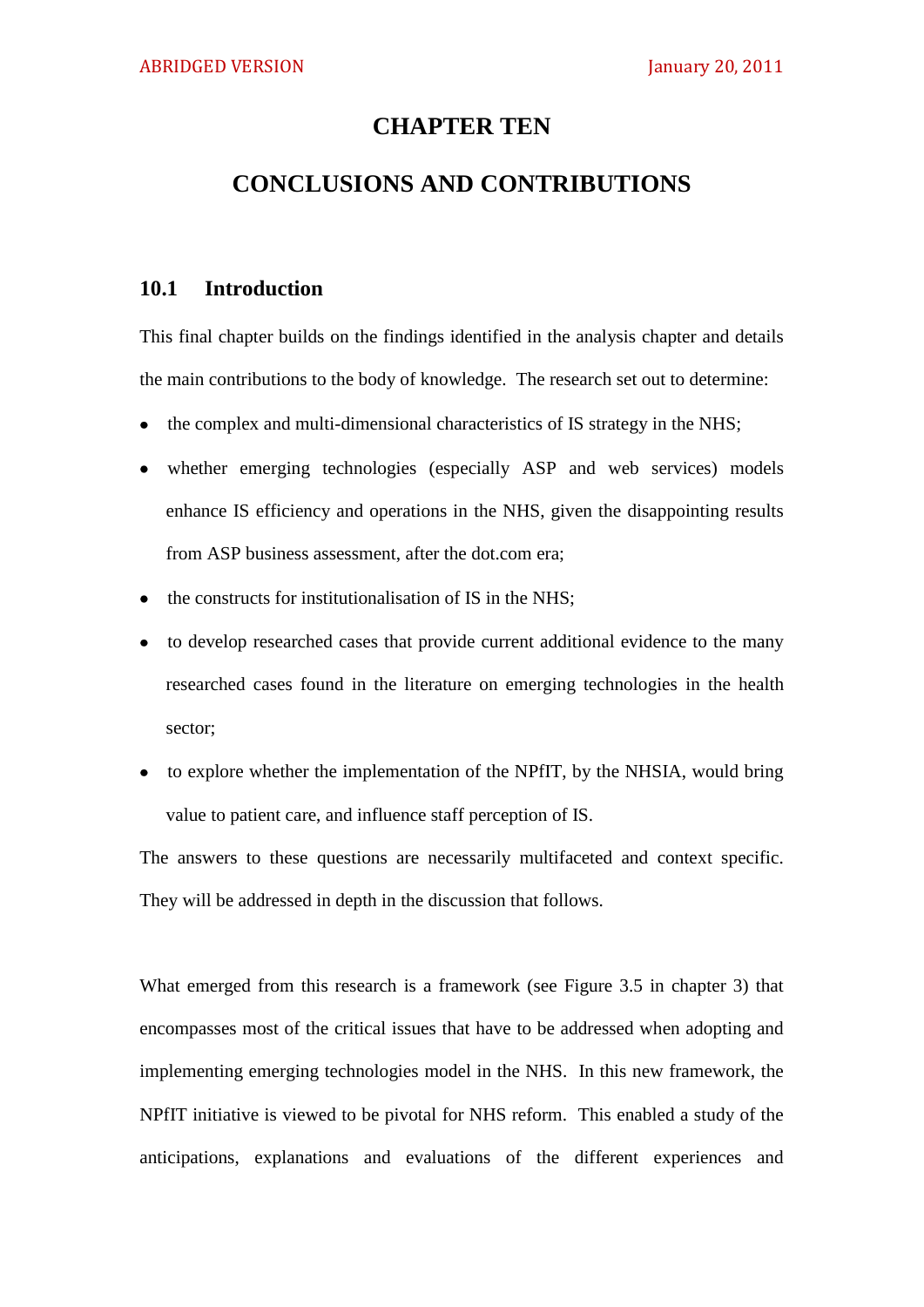consequences of the implementation of emerging technologies model in the NHS to be undertaken. Before this thesis, there was no widely known theoretical framework that had been developed to demonstrate institutionalisation and de-institutionalisation process of IS in healthcare. As a result, this framework made an important contribution to both institution theory and healthcare IS literature. In addition, the research made an important contribution to the medical IS practise in the academic world. A contribution has also been made to the research world in the form of a model that encompasses critical issues and areas providing a point of reference. The researcher could also claim, to certain degree, a practical contribution. Suggestions for future research in this area are included and the chapter concludes with summary of the contribution.

### **10.9 Summary**

This thesis has identified within the discussion on technical requirements for an EHR that there are a range of levels of process complexity that could be implemented. This underpins the implementation of national service frameworks and can support a real need for implementing shared care. Each instance of implementing NPfIT has involved extensive local design and tailoring, which are likely to be different at other localities (Guah & Currie, 2004). Thus, there may be risks to the overall rate of progress, in mandating the structure and content of NPfIT at this point, even though progress in this direction is likely to be desirable from the viewpoint of clinical governance and ensuring high quality of care nationally.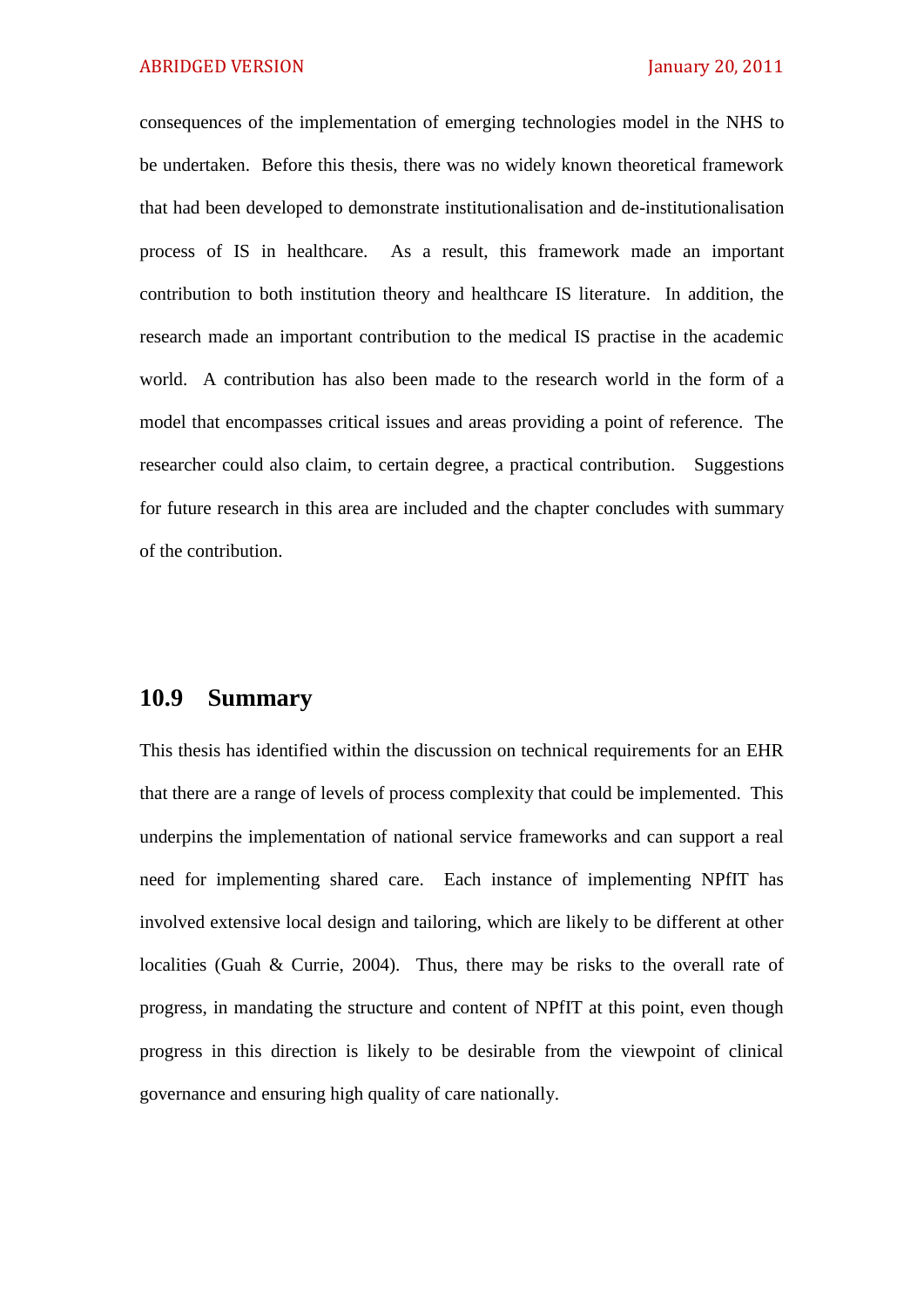ABRIDGED VERSION **January 20, 2011** 

The NHS is replete with disparate inter-organisational systems. In recent years, the UK government has advocated the adoption and diffusion of ICT with healthcare perceived as an important area. Against this background, this thesis has deepened the understanding of the adoption and diffusion of inter-organisational systems in the NHS by isolating a specific emerging technology, namely, ASP and web services models. As a loosely coupled software components delivered over Internet standard technologies, a web services enabled project (like NPfIT) can progress the NHS esociety credentials.

The implementation of care pathways support is being built into the NPfIT as outline in several NHIA strategic plans for the next few years (NHSIA, 2003). One advantage of using specifically designated service providers is the need for accountability and flexibility. NHS information need/processes are subject to change as lessons are learnt in the care process. This has been identified in other industries where workflow management is seen as separate from the data repositories.

The security risk profiles of each possible choice are different as are the ways that risks can be managed (i.e. critical points of potential failure and how countermeasures are selected and implemented). As part of this selection process to determine the EHR architecture, there is a comparative security risk assessment for each. There needs to be an evidence of risk judgement for each option in the system security procedure of NPfIT.

The theory of how the NHSIA roles shape strategic change developed in this thesis significantly advances the researcher understanding of both the diverse nature of the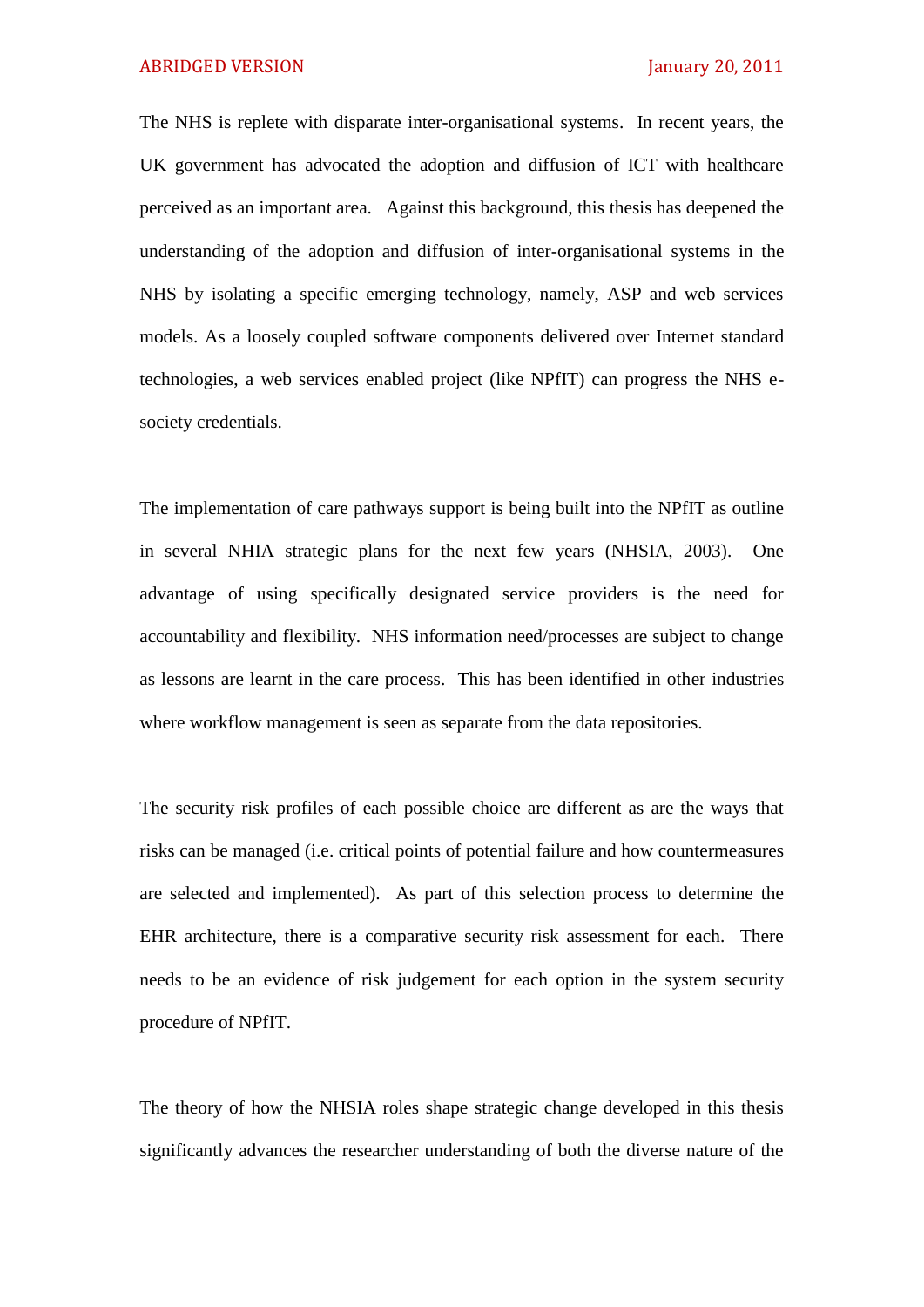NHSIA influences on the implementation of NPfIT and the intractable difficulties associated with the delivery of improvements in the healthcare process in the NHS. The theory, grounded in real-world practice, is of immense value to both practitioner and academic alike—a worthwhile achievement considering that much of IS-related improvement is considered to be too divorced from medical practice.

The thesis concludes with a quote from Wanless Report (2002), the document upon which the NPfIT was established:

*Without a major advance in the effective use of information and communications technology, the health service will find it increasingly difficult to deliver the efficient, high quality service which the public will demand. This is a major priority, which will have a crucial impact on the health service over the future years.*

The researcher sees the NPfIT in the like of a combination of mission-oriented government technology-development policies, strong professional identities, weak intermediary associations and the general features of free market economies to facilitate the development of project-based NHS modernisation agency. This agency focuses on generating radical—apparently competence destructive—innovations in the short to medium term but highly needed patient-focus systems in the long-term. However, the delivery of decomposable technologies and institutionalised standards governing inter-component operability, as well as strong and appropriate conditions, are crucial requirements for the NPfIT project to flourish since it enables niche healthcare IT supplier market to develop, and reduce entry barriers by limiting the need to produce new technological systems and invest in complementary assets for the NHS.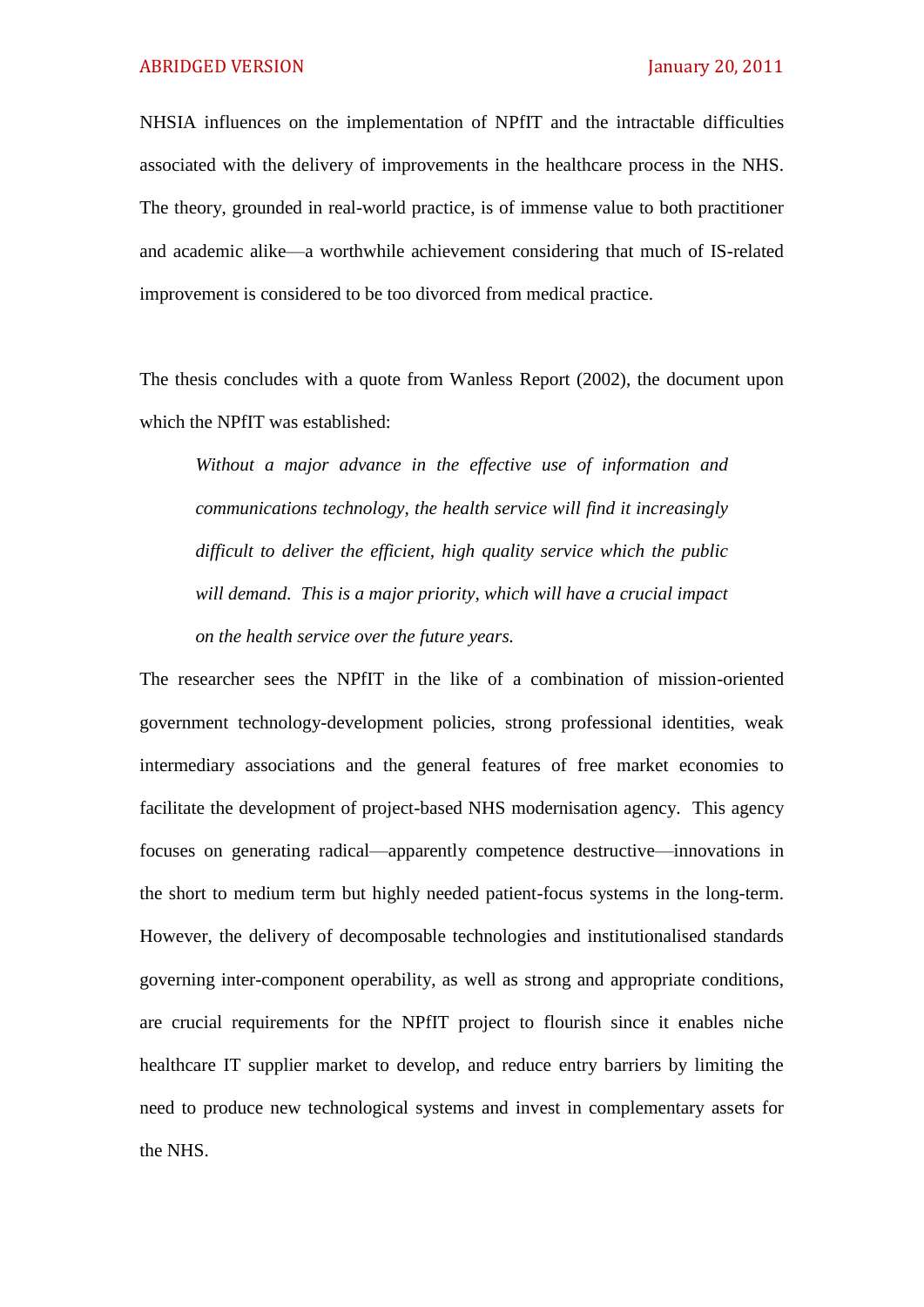## **APPENDIX A**

## **LIST OF PUBLICATIONS FROM THIS RESEARCH**

### **JOURNALS**

- GUAH, MW, & CURRIE, WL (2005) 'NHS Obtaining IS Value via ASP Strategy', *International Journal of Services Technology and Management on "Issues and Trends in E-Business Technologies*", Volume 6, Number 1, pp. 20-39.
- GUAH, M.W. & CURRIE, W.L. (2005) "Web Services in National Healthcare: The Impact of Public and Private Collaboration*", International Journal of Technology and Human Interaction*, Volume 1, Number 2, pp. 48-61.
- GUAH, M.W. (2004) 'Today Health Care Demands Knowledge Management Strategy', *Information Technology Interface Journal*, IEEE Journal, pp 461- 467.
- GUAH, MW, & CURRIE, WL. (2004) 'Factors Affecting IT-Based Knowledge Management Strategy in UK Healthcare System', *Journal of International Knowledge Management*, Vol.3, No.4, pp 279-289.
- GUAH, MW, & CURRIE, WL (2004) 'Application Service Provision: A Technology and Working Tool for Healthcare Organisations in the Knowledge Age', *Special Edition of International Journal of Healthcare Technology and Management*, Volume 5, Number 5, pp.250-267
- GUAH, MW, & CURRIE, WL (2004) 'NHS Information Quality & Integrity: Issues arising from Primary Service Provision', *Special Issue on "Information Integrity in Healthcare Delivery" of the International Journal of Healthcare Technology and Management*, Volume 6, No.2, pp.173-188.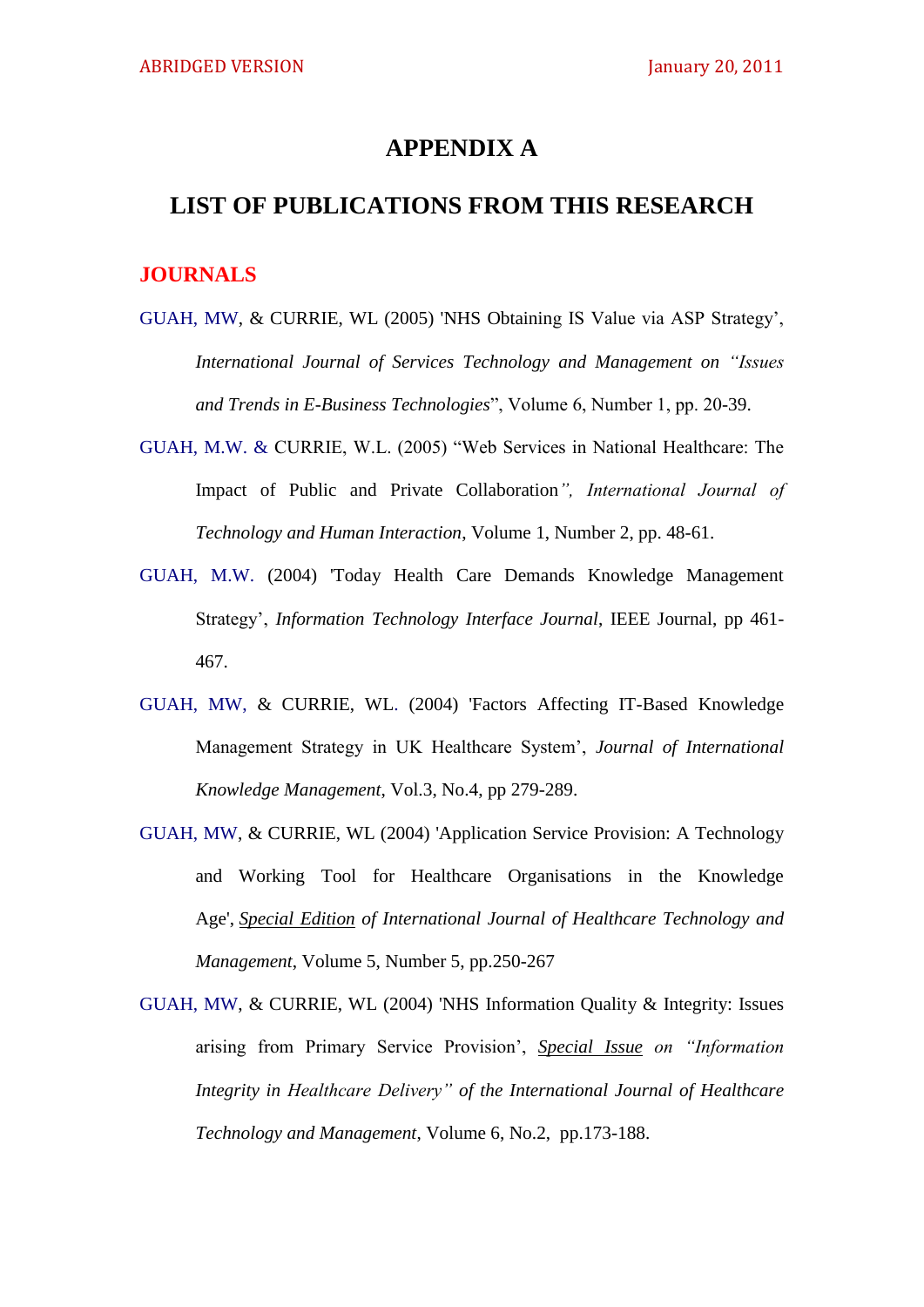GUAH, MW, & CURRIE, WL (2002) 'Evaluation of NHS Information System Strategy: Exploring the ASP model', *Issues in Information Systems*, Volume III , pp.222-228.

## **BOOK**

GUAH, MW, & CURRIE, WL (2006) ''Internet Strategy: The Road to Web Services". An edited book in print with IDEA Group Publishing, USA.

## **BOOK CHAPTERS**

- GUAH, MW, & CURRIE, WL (2005) ''Application Service Provision for Intelligent Enterprises‖ Short Article in *Encyclopaedia of Information Science and Technology*, Volume I-V, pp.140-145.
- GUAH, MW, & CURRIE, WL (2004) 'Application Service Provision: A Technology and Working Tool for Inter-Organisational Information Systems in the Internet Age', Chapter in *Inter-Organisation Information System in the Internet Age*. Edited by Sean B. Eom, pp.99-133.
- GUAH, MW (2004) 'NHS Information Systems Strategy, Planning and Implementation of Primary Service Provision (PSP).' Chapter in *Value creation for e-business Model.* Edited by Wendy L. Currie, pp.213-234.
- GUAH, MW, & CURRIE, WL (2003) 'Application Service Provision: A Technology and Working Tool for Intelligent Enterprises of the 21st Century', Chapter in *Intelligent Enterprises for the 21st Century*. Edited by Gupta, Jatinder ND & Sharma, Sushil K., pp.118-221.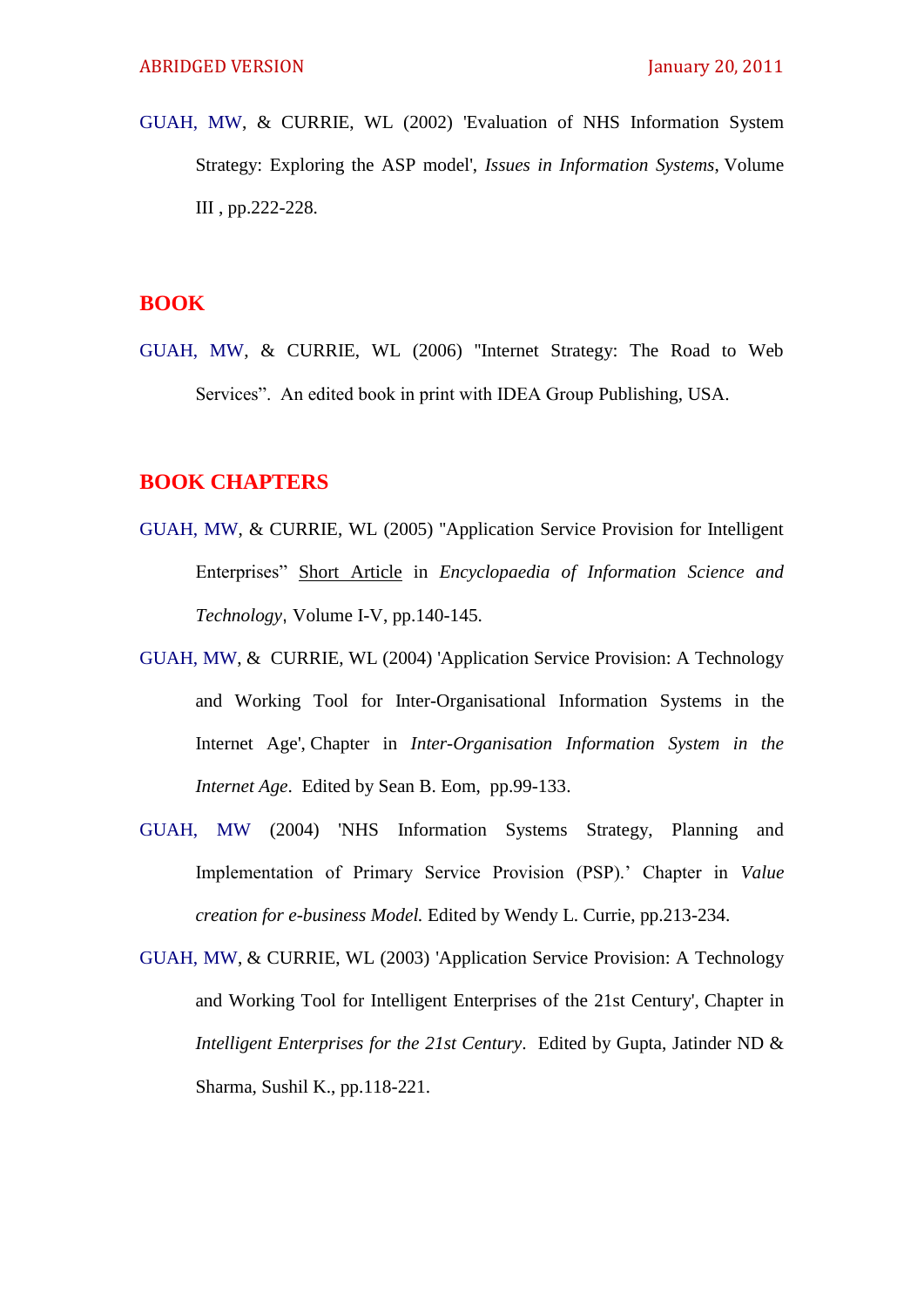### **CONFERENCES**

- GUAH, M.W. (2006) 'Giving a resource-based and institutional perspectives to information systems in the UK's NHS. EDAMBA Advanced Summer Academy, Soreze, FRANCE. **July/ August 2005**
- GUAH, M.W. (2005) 'Roles of Emerging Technologies in the National Health Service Information Systems Strategy', 13<sup>th</sup> European Conference for Information Systems (ECIS 2005). Regensburg, GERMANY. **May 2005**
- GUAH, M.W. (2005) 'The Role of Technologies in the NHS Information Systems Strategy', HC 2005 in Harrogate, UK. ([http://www.e-healthinsider.com/news/item.cfm?](http://www.e-healthinsider.com/news/item.cfm) ID=1108). **March 2005**
- GUAH, M.W., & CURRIE, W.L. (2004) ' Knowledge Management in 21<sup>st</sup> Century Healthcare Organization: The NHS Case Study' 8<sup>th</sup> Pacific Asia Conference Information Systems (PACIS) Shanghai, CHINA. **July 2004**
- GUAH, MW, & CURRIE, WL (2004) ''Key Performance Areas for Web services in Healthcare'  $12<sup>th</sup>$  European Conference for Information Systems (ECIS). FINLAND. **June 2004**
- GUAH, M.W. (2004) 'Knowledge Management in 21<sup>st</sup> Century Healthcare Systems: The NHS Case Study' ITI 2004, Cavtat – Dubrovnik, CROATIA. **June 2**
- GUAH, MW, & CURRIE, WL (2004) 'Logicality of ASP in Healthcare: The NHS Case Study' HICSS–37, IT-Enabled Governance Structures in Health Care Mini-track. Island of Hawaii (Big Island)-USA. **January 2004**
- KHAN, N, GUAH, M & CURRIE, WL (2003) 'Assessment of the Fundamentals of Offshore Outsourcing Model' American Conference on Information Systems (AMCIS 2003) Tampa, Florida, USA. **August 2003**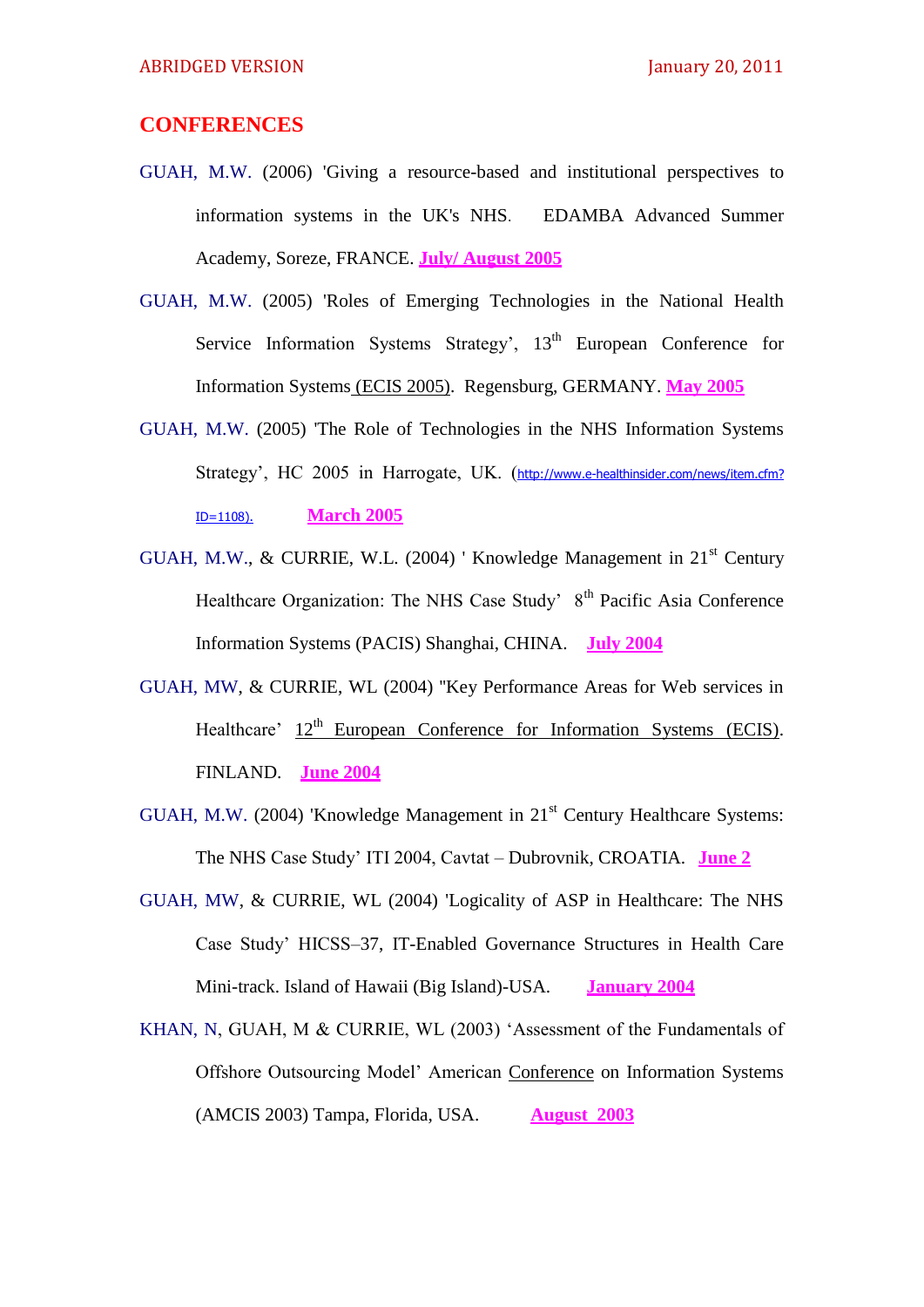- GUAH, MW, & CURRIE, WL (2003) ‗Application Service Provision in Healthcare: UK's National Health Service Case Study' (HealthCom 2003) Santa Monica, USA. **June 2003**
- GUAH, MW, & CURRIE, WL (2002) 'Can ASP Model Rescue NHS Information System Strategy?', The Fifth International Conference on Electronic Commerce Research (ICECR-5), Montreal, CANADA. **October 2002**
- GUAH, MW, & CURRIE, WL (2002) 'Evaluation of NHS Information System Strategy: Exploring the ASP model', International Association for Computer Information Systems, Florida, USA. **October 2002**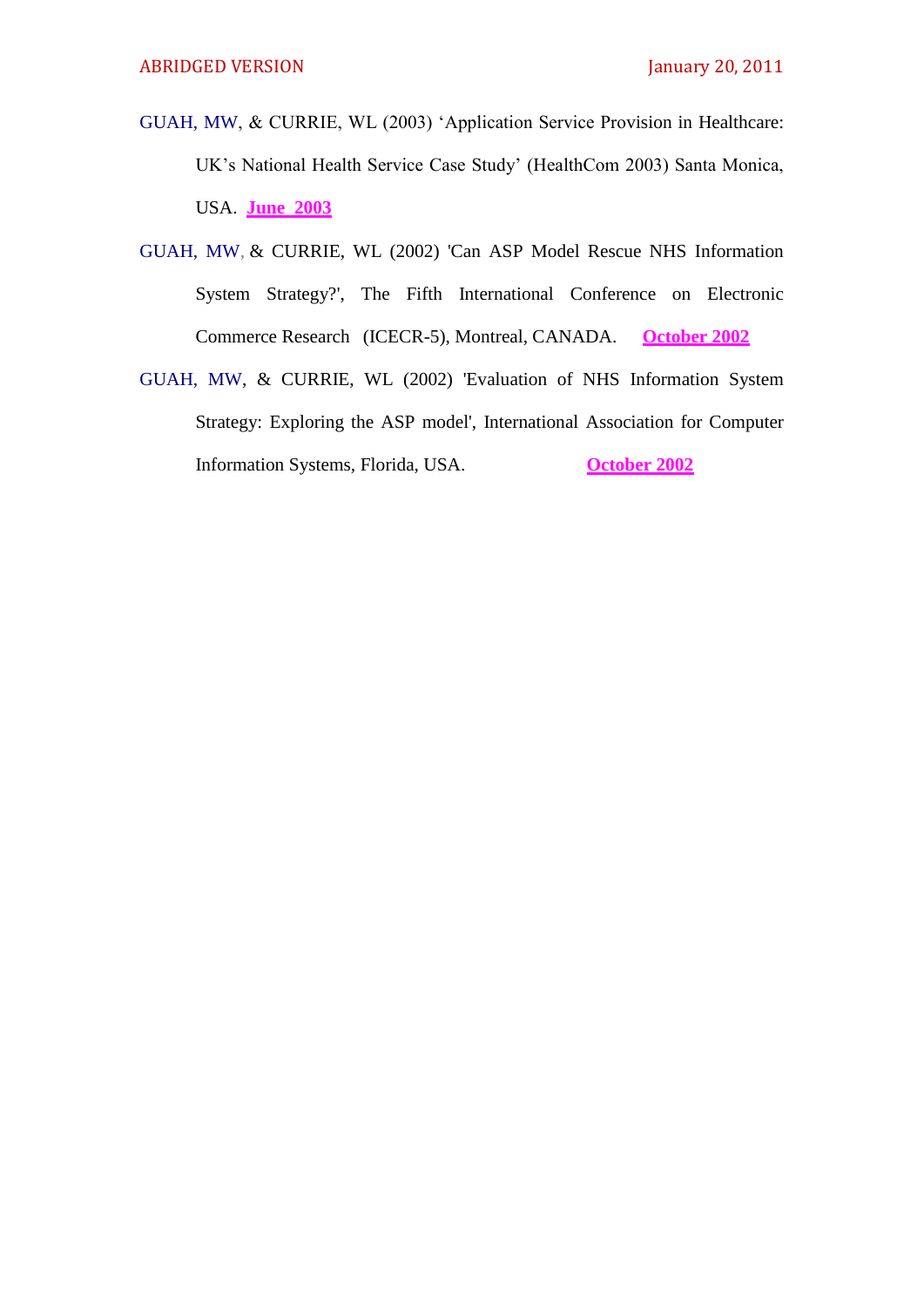## THESIS REFERENCES

- $2<sup>nd</sup>$  Diffuse Conference (2002), "Will Web Service Revolutionize e-Commerce?" [www.diffuse.org/conference2-conclusions.html](http://www.diffuse.org/conference2-conclusions.html) Access Feb.03
- Aberdeen Group (2001). Worldwide ASP Spending: Forecast and Analysis 2001-2005 Report, *Aberdeen Group*, Boston.
- Adorno, T.W. (1998). *Critical Models: Interventions and Catchwords*, Columbia University Press, New York.
- Ahn, J.G., Leem, C.S. and Yang, J.H. (2001). *"A Framework for Certification and Audit of Application Service Provider – ASP."* Vol.10, No.3, pp.239-252.
- Alter, Steven (1996) INFORMATION SYSTEMS: A management perspective. 2<sup>nd</sup> ed, The Benjamin/Cummings Publishing Company.
- Amit, R. and Zott, C. (2001) ‗*Value Creation in e-Business"* Strategic Management Journal, Vol. 22, pp-493-520.
- Angell, I.O. & Smithson, S. (1991) *Information Systems Management: Opportunities and Risks,* Macmillan Press, Basingstoke.
- Argarwal, R. and Prasad, J. (1998) A Conceptual and Operational Definition of Personal Innovativeness in the Domain of Information Technology. *Information Systems Research,* Vol.9, No.2, pp.204-215.
- Argote, L. (1999). Organizational Learning: Creating, Retaining, and Transferring Knowledge. Kluwer Academic, Boston.
- ASP Industry Consortium. (2000) Industry News. [\(www.aspindustry.org\)](http://www.aspindustry.org/). Accessed December 2001.
- Atkinson, C.J. and Peel, V.J. (1998). Transforming a Hospital through Growing, not Building, an Electronic patient Record System*. Methods of Information in Medicine*. Volume 37, pp.285-293.
- Avgerou, C. & T. Cornford (1993). A review of the methodologies movement. *Journal of Information Technology.* Vol.8, No.5, pp. 277-286.
- Avison, D.E. & Fitzgerald, G. (2003). Where Now for Development Methodologies? *Communications of the ACM*. Vol. 46, No.1, pp. 79-82.
- Avison, D.E., Fitzgerald, G. & Powell, P. (2001). Information Systems Teaching, Research and Practice, *Information Systems Journal,* 11, 1, 2001.
- Bainbridge, David (2000). *Introduction to Computer Law*. 4<sup>th</sup> ed. Longman Pearson Education Limited.
- Bakas, E.A. & Boren, S.A. (2000). Managing clinical knowledge for health care improvement, *Yearbook of Medical Informatics*, pp.65-70.
- Banker, R. and Kauffman, R. (1988). Strategic Contributions of Information Technology: An Empirical Study of ATM Networks. *Proceedings of the Ninth International Conference on Information Systems*. Minneapolis.
- Barbalet, J. (2004). William James: Pragmatism, Social Psychology and Emotions. European Journal of Social Theory, Vol.7, No.3, pp.337-353
- Barley, S.R. & Tolbert, P.S. (1997). Institutionalization and Structuration: Studying the Links between Action and Institution. Organization Studies, Vol.18, No.1, pp.93- 117.
- Barney, J.B. & Griffin, R.W. (1992) *The Management of Organizations: Strategy, Structure, Behavior.* Houghton Mifflin, Boston.
- Baskerville, R. (1993) Information System security designs Methods: Implications for Information Systems Development, ACM Computing Surveys, Vol.25, No.4.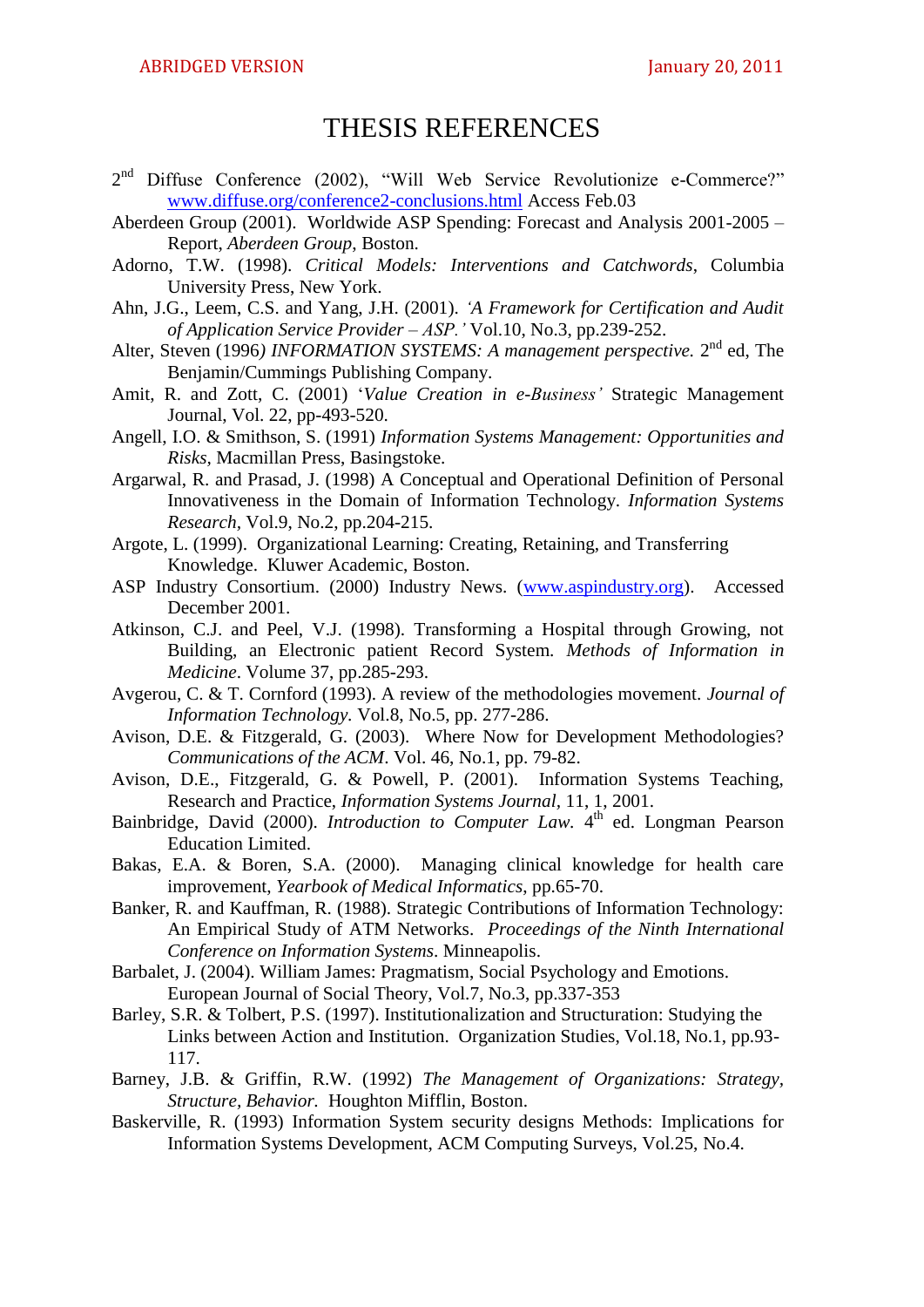- Baum, J.A.C. & Oliver, C. (1992). Institutional Embeddedness and the Dynamics of Organizational Populations. American Sociological Review, Vol.57, No.4, pp.540-559.
- Benbasat, I., Goldstein, DK & Mead, M. (1987). The Case Research Strategy in Studies of Information Systems, *MIS Quarterly*, Vol.11, No.3, pp.369-386.
- Bender-Samuel P. (1999) A fork in the road for ASPs. [www.outsourcing](http://www.outsourcing-journal.com/issues/apr2000)[journal.com/issues/apr2000.](http://www.outsourcing-journal.com/issues/apr2000) Accessed December 2001.
- Beniger, James R. (1986). *The Control Revolution: Technological and Economic Origins of the Information Society. Harvard*. University Press. Massachusetts.
- Bennett, C. & Timbrell, G.T. (2000). 'Application Service Providers: Will They Succeed?‖ *Information Systems Frontiers*, Vol.2, No.2, pp.195-211.
- Bergeron, Francoise, and Bégin, Clermont. (1989). 'The Use of Critical Success Factors in Evaluation of Information Systems: A Case Study.' *Journal of Management Information Systems.* 5(4), Spring, 111-124.
- Bjorck, Fredrik (2004). Institutional Theory: A new perspective for research into IS/IT security in organisations. Proceedings of the  $37<sup>th</sup>$  Hawaii International Conference on System Sciences, Hawaii, USA.
- Blaikie, Norman (1993). Approaches to Social Enquiry. Polity Press, Cambridge, pp.17- 23.
- Blaze, M., Feigenbaum, J. and Lacy, J. (1996). Decentralized Trust Management. *IEEE Proceedings of the 17th Symposium on Security and Privacy*. Oakland, CA, May.
- Bloomfield, B.P., Coombs, R., Knights, D. & Littler, D. (1997) Information Technology and Organizations: Strategies, Networks, and Integration. Oxford University Press, New York.
- Bodnar, G.H. "It Governance," Internal Auditing (18: 3), 2003, p. 27.
- Boltanski, L. & Thevenot, L. (1999). The Sociology of Critical Capacity. European Journal of Social Theory, Vol.2, No.3, pp.359-377.
- British Computer Society News (2003). The Way We Were. *The Computer Bulletin*. May, pp.12.
- British Standards Institution (1993). Information security management, Part 1. Code of practice for information security management systems. BS 7799.
- Brown, A.D. & Jones, M.R. (1998). Doomed to Failure: Narratives of Inevitability and Conspiracy in a Failed IS Project, Organization Studies, Vol.19, No.1, pp.73-88.
- Brown, C.V. "Examining the Emergence of Hybrid Is Governance Solutions: Evidence from a Single Case Site," Information Systems Research (8: 1), 1997, pp. 69-94.
- Brown, Steve (2001). NHS finance: the issue explained. *The Guardian*. 30 May.
- Brown, Susan A. & Venkatesh, Viswanath (2003). Bringing Non-Adopter Along: The Challenge Facing The PC Industry. *Communications of the ACM*. April, Volume 46, No. 4. pages 76-80.
- Buaron, R. (1981) New Game Strategies. *The McKinsey Quarterly*, Spring.
- Buhaug, H. (2002). Long waiting lists in hospitals. *British Medical Journal,* Volume 324, pp. 252-253.
- Caldwell, T. (2002) Downturn gives a lift to outsourcing IT services and solutions. *Management Consultants Association Report*.
- Carr, N.G. (2003). IT Doesn't Matter. *Harvard Business Review.* Vol.81, No.5, pp.41-49.
- CBDI Report (2003). Insight for Web Service and Software Component Practice. *Web Services Usage Survey,* February/March.
- Chang, K., Jackson, J. & Grover, V. (2002), "E-Commerce and corporate strategy: an executive perspective", *Journal of Information & Management*, page1-13.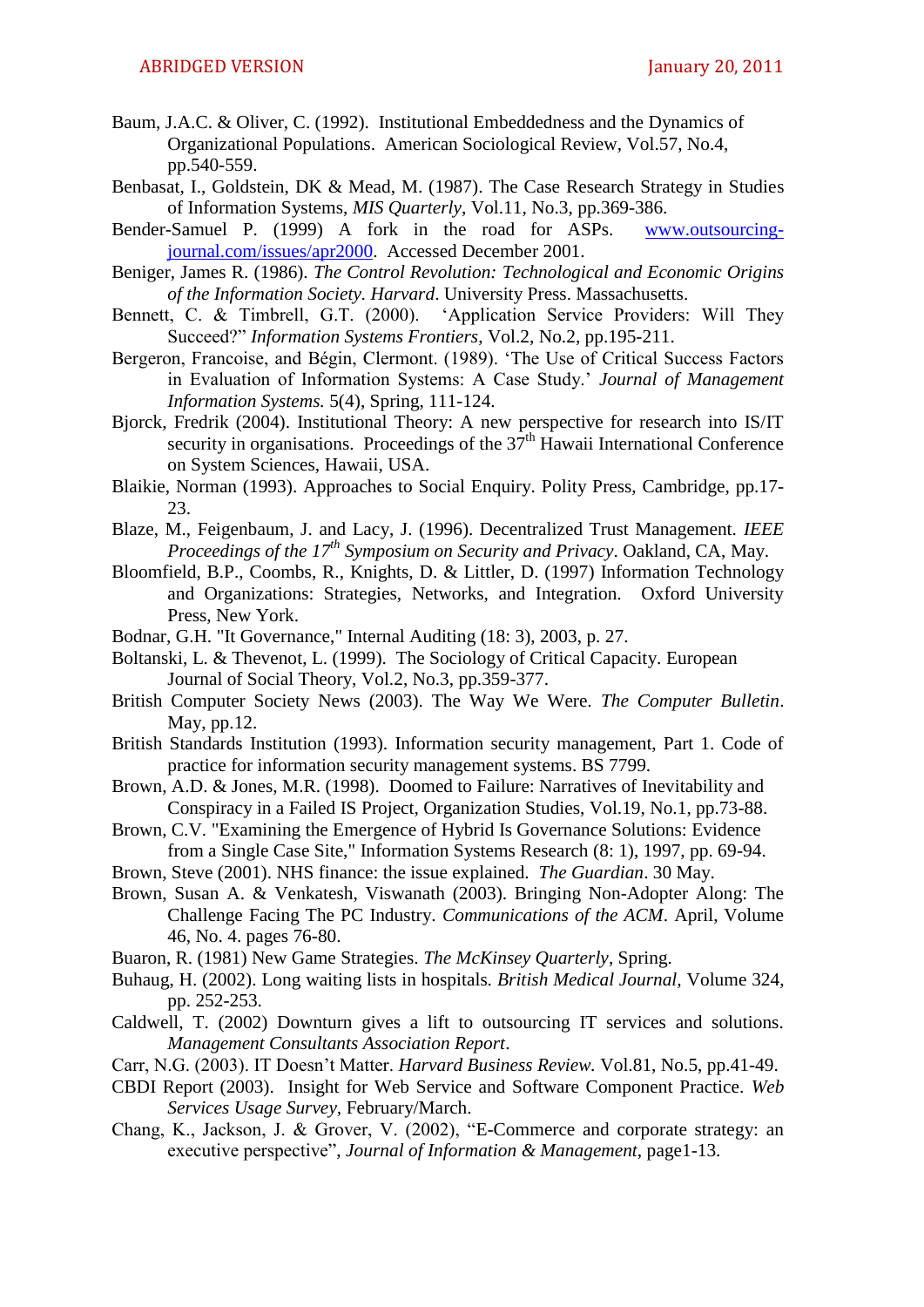- Chang, S.J. (1996), "An evolutionary perspective of diversification and corporate restructuring: entry, exit, and economic performance," *Strategic Management Journal*, Vol-17.
- Chatterjee, D., Grewal, R. & Sambamurthy, V. (2002) 'Shaping up for E-Commerce: institutional enablers of the organisational assimilation of web technologies.' MIS Quarterly. Vol.26, No.2, pp. 65-89.
- Checkland, P.B. & Scholes, J. (1990) Soft Systems Methodology in Action, Wiley, Chichester.
- Checkland, P.B. (1983) Systems Thinking, Systems Practice, Wiley, Chichester.
- Chin, P.O., Brown, G.A., and Hu, Q. "The Impact of Mergers & Acquisitions on It Governance Structures: A Case Study," Journal Of Global Information Management (12: 4), 2004, pp. 50-74.
- Clark, D.F. (2001). When the Parties Have to Stop. Political Quarterly.
- Coase, R.H. (1937). The Nature of the Firm. Economica, New Series, Vol.4, No.16, pp.386-405.
- Collins, Tony (2003) Doctors attacks health IT codes. *ComputerWeekly* 6 February.
- Currie W.L. & Seltsikas, P. (2001) Exploring the Supply-side of IT outsourcing: evaluating the emerging role of application service providers. *European Journal if Information Systems*. Vol. 10, pp.123-134.
- Currie, W. & Willcocks, L.P. (1998) ‗Analysing Four Types of IT Sourcing Decisions In The Context of Size, Client/Supplier Interdependency And Risk Mitigation'*. Information Systems Journal*. Vol.8, pp.119-143.
- Currie, W., Desai, B. & Khan, N. (2004) Customer Evaluation of Application Service Provisioning in Five Vertical Sectors. *Journal of Information Technology.* Vol.19, pp.39-58.
- Currie, W., Desai, B., Khan, N., Wang, X. & Weerakkody, V. (2003) Vendor strategies for business process and applications outsourcing: recent findings from field research. *Proceedings: Hawaii International Conference on Systems Sciences.* Hawaii, January.
- Currie, W.L. (2000) Expanding IS Outsourcing Services Through Application Service Providers. *Executive Publication Series*. CSIS2000/002.
- Currie, W.L. (2003) A knowledge-based risk assessment framework for evaluating webenabled application outsourcing projects. *International Journal of Project Management. Volume* 21, pages 207-217.
- Currie, W.L. (2004). "The Organizing vision of application service provision: a processoriented analysis," in *Information and Organization*, Vol.14, pp.237-267.
- D'Aunno, T., Succi, M. & Alexander, J.A. (2000). The Role of Institutional and Market Forces in Divergent Organizational Change - Statistical Data Included. Administrative Science Quarterly, [Dec, 2000](http://www.findarticles.com/p/articles/mi_m4035/is_4_45)
- Daniels, K., Johnson, G. & deChernatony, L. (2002) Task and institutional influences on managers' mental models of competitions, Organization Studies, Jan-Feb, 2002
- Davenport, T.H. & Short, J.E. (1990). The new industrial engineering: Information technology and business process redesign, Sloan Management Review, Volume 34. Number 4, pp.1-27.
- Davenport, T.H. & Stoddard, D.B. (1994). Reengineering Business Change of Mythic Proportions. *MIS Quarterly,* Vol.18, No.2, pp.121-127
- Davenport, T.H. (1993). *Process innovation: Reengineering Work Through Information Technology.* Boston, MA: Harvard Business School Press. 337.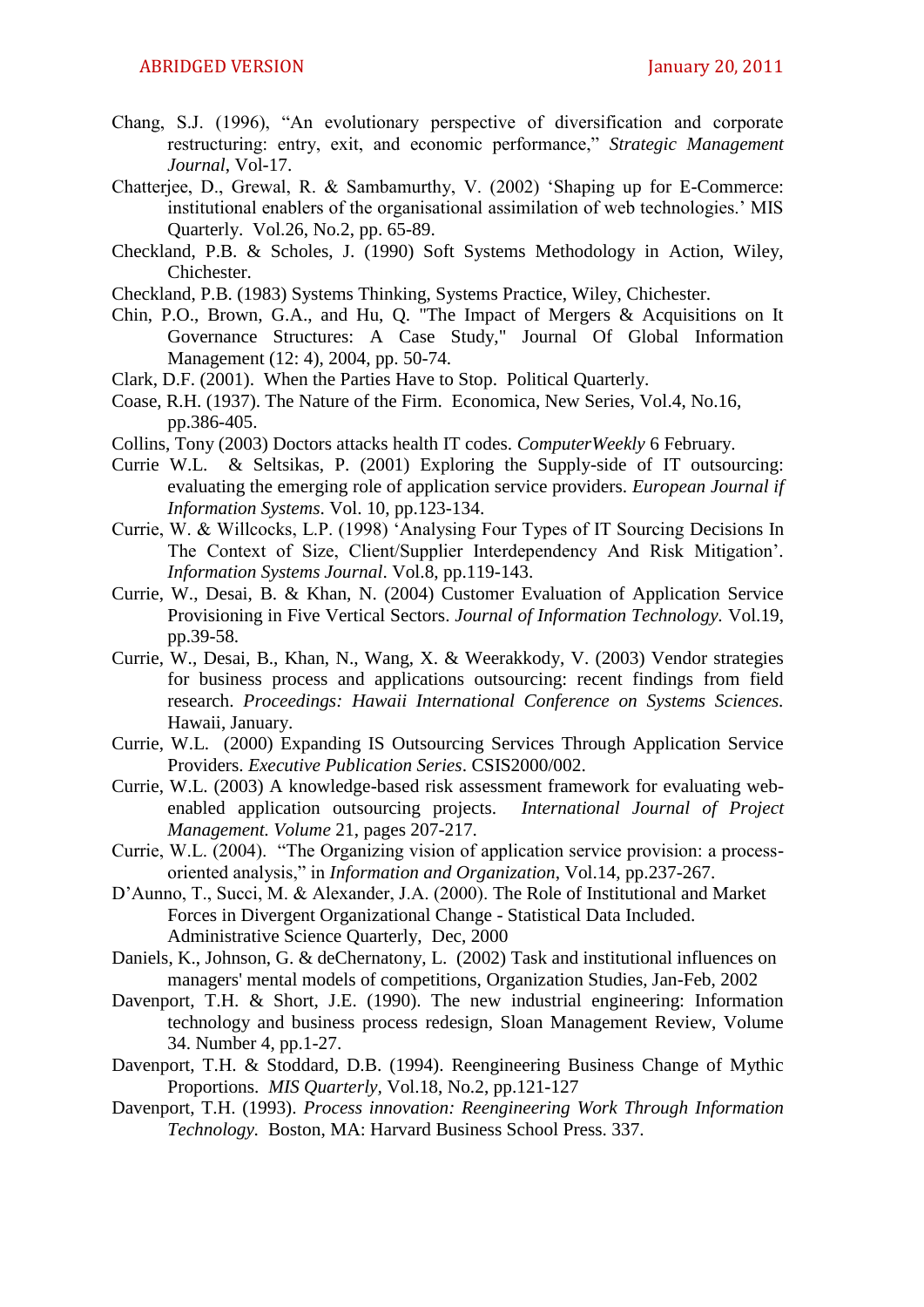- Davis, F.D. (1989), "Perceived Usefulness, Perceived Ease of Use and User Acceptance of Information Technology", *Management Information Systems Ouarterly*, Vol.13, No 4, pp.982-1003
- Day, G.S. & Schoemaker, P.J.H. (2000). Avoiding the Pitfalls of Emerging Technologies. *California Management Review,* Vol.42, No.2, pp.8-33.
- Demick, J. (2000) Toward a Mindful Psychological Science: Theory and Application. Journal of Social Issues, Volume 56, Issue 1, pp. 141-160.
- Demsetz, H. (1988). The theory of the firm revisited*, Journal of Law, Economics, and Organization.* Vol.4, No., pp.141-161.
- Dent, M. (1996). *Professions, information technology & management in hospital,* Avebury, Aldershot.
- Department of Health. (2000) *NHS Plan: An information strategy for the modern NHS*, London.
- Department of Health. (2004) *Choosing Health: making healthier choices easier*, Public Health White Paper, London.
- Devaraj, S. & Kohli, R.(2000). Information Technology Payoff in the Health-Care Industry: A Longitudinal Study. Journal of Management Information Systems. Vol.16, No.4, pp.41-68.
- Dewire, D.T. (2000) Application Service Providers. *Information Systems Management*, Vol.17, No.4, pp.14-19.
- DiMaggio, P. & Powell, W.W. (1983). The New Institutionalism in Organizational Analysis.
- Dixon, J. (2001). Health Care: Modernising the Leviathan. The Political Quarterly. Volume 72, Issue 1, pp.30-38
- Doherty, N.F., King, M. & Marples, C.G. (2000). The impact of Hospital Information Support Systems on the Operation & Performance of Hospitals. *Information Systems Review*, Vol.1, No.1, pp.97-107.
- Dotan, Tamir (2002). How can eBusiness improve customer satisfaction? Case Studies in the Financial Services Industry. *Journal of Information Technology Cases and Applications*, Vol.4, No.4, pp.22-48.
- Drummond, H. (1998). Is Escalation Always Irrational? Organization Studies, Vol.10, No.6, pp.911-929.
- Drury D.H. & Farhoomand, A. (1999) Information Technology push/pull reactions, *Journal of Systems and Software*, Vol.41, Issue 1, pages 3-10
- Dussauge, P., Hart, S. & Ramanantsoa, B. (1994). Strategic Technology Management: Integrating product technology into global business strategies for the 1990s. John Wiley & Sons Ltd., Chichester.
- Dyer, J.H. & Singh, H. (1998). The relational view: Cooperative Strategy and sources of interorganizational competitive advantage. *Academy of Management Review*, Vol.23, No.4, pp.660-679.
- Earp, Julia B. & Baumer, David (2003). Innovative Web Use to Learn About Consumer Behavior and Online Privacy. *Communications of the ACM.* April, Volume 46, No. 4. pages 81-83.
- Eccles, M., McColl, E., Steen, N., Rousseau, N., Grimshaw, J., Parkin, D., & Purves, I. (2002). Effect of computerised evidence based guidelines on management of asthma and angina in adults in primary care: cluster randomised controlled trial. *British Medical Journal,* Volume 325, pp. 941-944. 26 October.
- Eisenhardt, K. & Martin, J.A. (2000). ‗*Dynamic capabilities: what are they?"* Strategic Management Journal, Vol. 21, pp 1105-1121.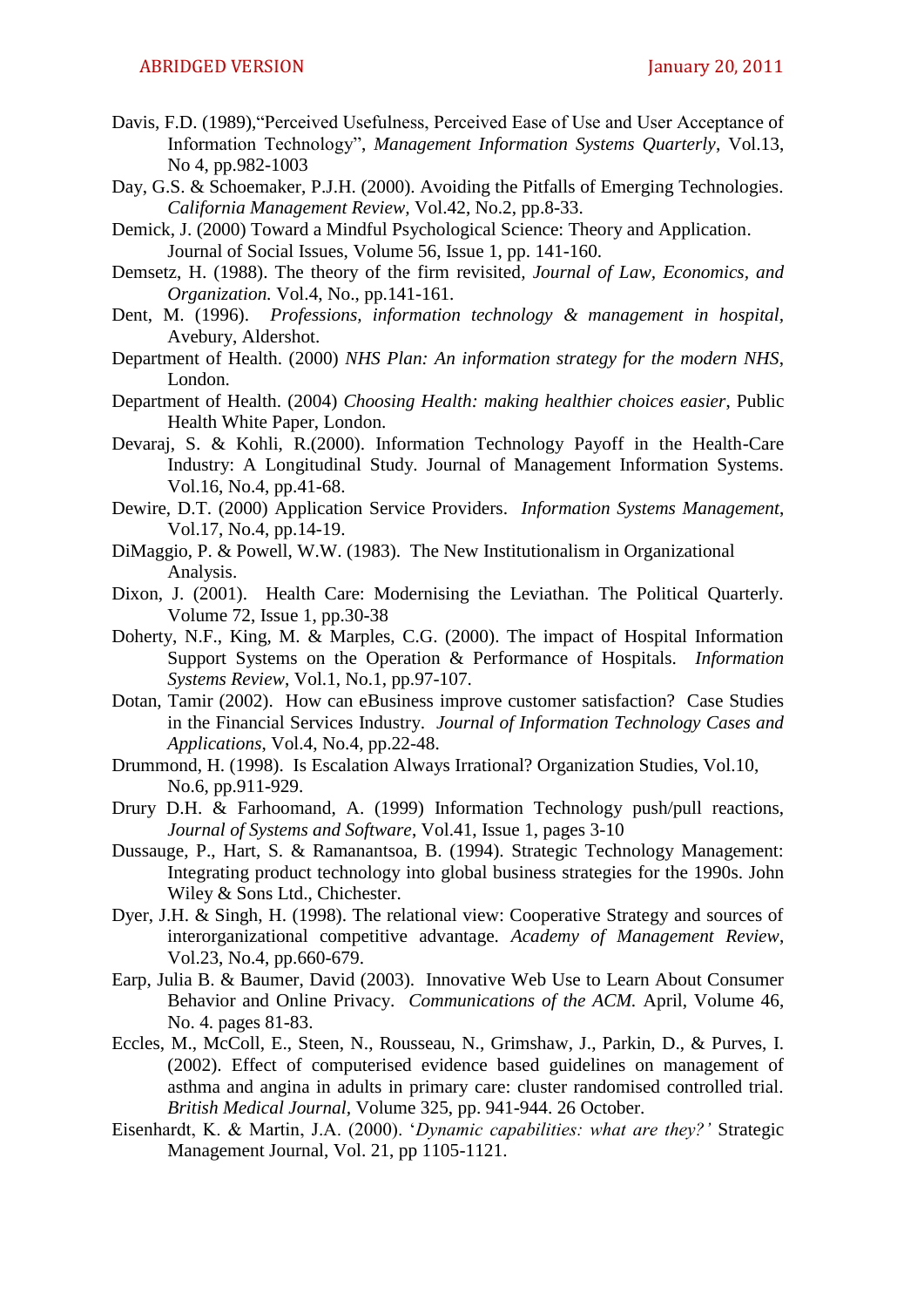- Eisenhardt, K.M. (1989). Building Theories from Case Study Research. *Academy of Management Review*, Vol.14, No.4, pp.532-550.
- Eisenhardt, K.M. (1996). Resource-based view of strategic alliance formation: Strategic and social effects in entrepreneurial firms*, Organizational Science,* Vol.7, No.2, pp.136-150.
- Eisenhardt, K.M. (2002). Building Theories from Case Study Research. In A.Michael Huberman and Mathew B. Miles (Eds.), *The Qualitative Researcher"s Companion*, Thousand Oaks, California: Sage Publications, Inc., pp.5-31.
- Eng, Paul M. (1995). Prodigy Is in that Awkward Stage. *Business Week*. Feb-13, 90-91.
- Exler, R. (2003). IT Governance Frameworks. [http://www2.cio.com/analyst/](http://www2.cio.com/analyst/%20report1559.html)  [report1559.html.](http://www2.cio.com/analyst/%20report1559.html) Research Report for Robert Francis Group. (Accessed November 2003)
- Farhoomand, Ali F., Ng, Pauline S.P. & Conley, William L. (2003). Building a Successful E-Business: The FedEx Story. *Communications of the ACM*. April, Volume 46, No. 4, pages 84-89.
- Feldman, Martha S. (2004). Resources in Emerging Structures and Processes of Change. Organization Science. Vol.15, No.3, pp.295-309.
- Ferlie, E.B. & Shortell, S.M. (2001). Improving the quality of health care in the United Kingdom and the United States: A framework for change. *Milbank Quarterly*, vol. 79, pp. 281-315.
- Fiedler, K., Grover, V. & Teng, J. (1995). An Empirical Study of Information Technology Enabled Business Process Redesign and Corporate Competitive Strategy. *European Journal of IS*, Vol. 4, pp. 17-30.
- Fitch, C.J., Briggs, J.S. & Beresford, R.A. (2000). System Issues for Successful Telemedicine Implementation. *Health Informatics Journal.*Vol.6,No.3,pp.66-173.
- Fligstein, N. (1996). Markets as Politics: A Political-Cultural Approach to Market Institutions. American Sociological Review, Bol.61, No.4, pp.656-673.
- Fox-Wolfgramm, S.J., Boal, K.B. & Hunt, J.G. (1998). Organizational adaptation to institutional change: a comparative study of first-order change in prospector and defender banks. Administrative Science Quarterly, Volume 43, No.1, pp.87-126.
- Funchs, C. (2003). Some Implications of Pierre Bourdieu's Works for a Theory of Social Self-Organization. European Journal of Social Theory, Vol.6, No.4, pp.387-408.
- Gallegos, F. (2003)"IT Auditor Careers: IT Governance Provides New Roles and Opportunities," Information Systems Control Journal, Vol.3, pp. 40-43.
- Gallegos, F. (2003). "IT Governance: It Audit Role," Information Systems Control Journal, Vol.4, pp. 25-26.
- Galliers, R.D. (1991) 'INFORMATION SYSTEMS RESEARCH: Contemporary Approaches & Emergent Traditions' *Proceedings of the IFIP TC8/WG 8.2 Working Conference.*
- Galliers, R.D. (1995) "The Place of Information Technology and Radical/Incremental Change in Business Process Redesign" in *Business Process Change: Reengineering Concepts, Methods and Technologies,* (Grover, V. & W. J. Kettinger eds) Idea Group Publishing, Harrisburg, PA, pp. 125-142.
- Galliers, R.D. (1998) "Reflections on BPR, IT and Organisational Change" in *Information Technology and Organisational Transformation: Innovation for the 21st Century Organisation,* (Galliers, R. D. & Baets, W. R. J. eds) Wiley, Chichester, pp. 225-243.
- Gallivan, M.J. (2001) Striking a balance between trust and control in a virtual organization: a content analysis of open source software case studies. *Information Systems Journal.* Volume 11, pp. 277-304.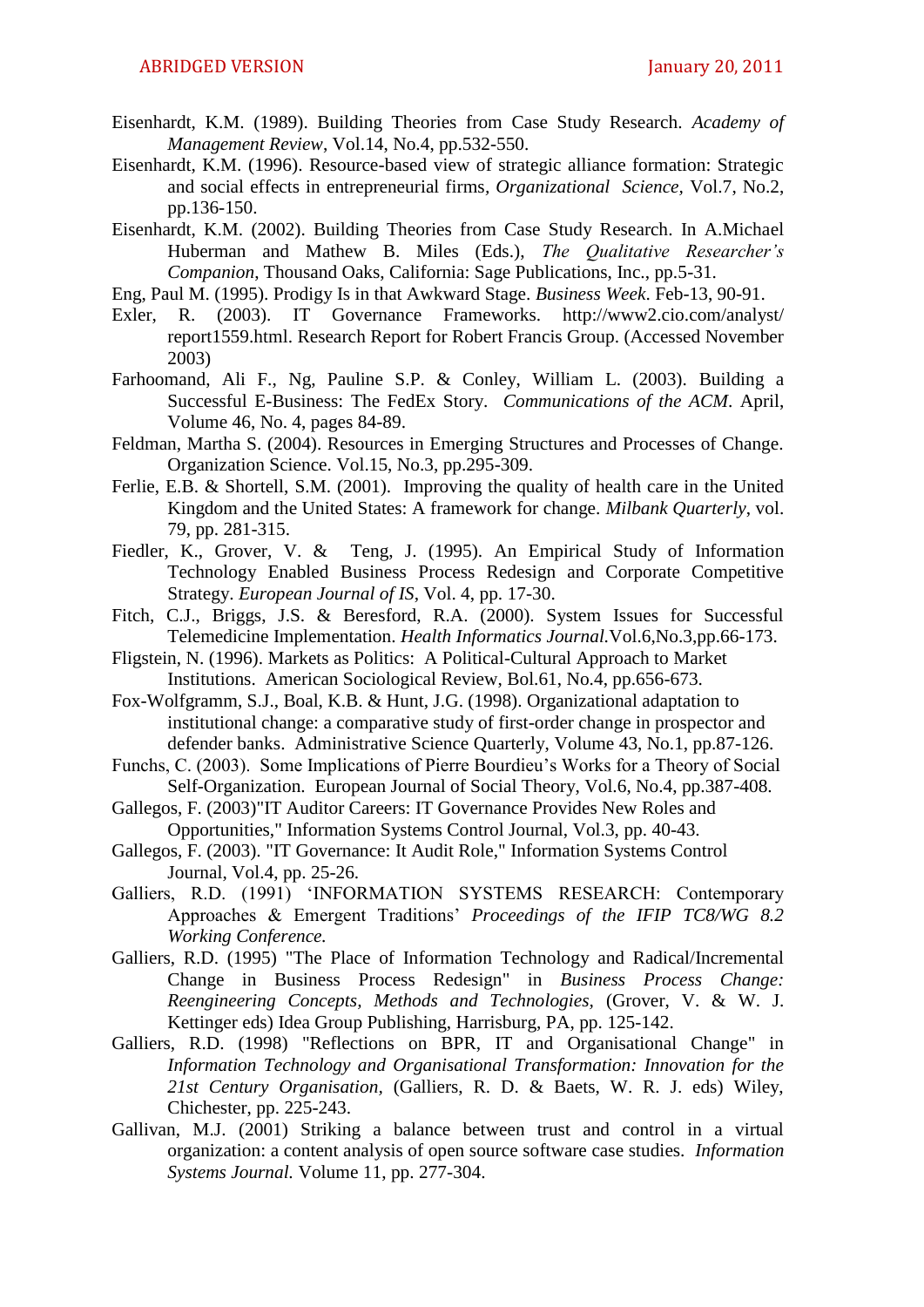Gaynor, D. "IT Governance," Accountancy Ireland (34: 4), 2002, p. 28.

- Gerowitz, M., Lemieux-Charles, L., Heginbothan, C. & Johnson, B. (1996). Top management culture and performance in Canadian, UK and US hospitals, *Health Services Management Research* Vol. 6, pp. 69-78.
- Gershon, P. (2004). *Releasing Resources to the Frontline: Independent Review of Public Sector Efficiency*. Her Majesty Treasury: London, July.
- Gill, G., and Saunders, C. (1997) "Motivation for Information Technology Adoption," *Journal of Management Systems*, Vol. 9, Nos.1, pp.1-4.
- Glaser, B. & Strauss, A. (1967). *The Discovery of Grounded Theory: Strategies for Qualitative Research,* Chicago, Aldine, 1967.
- Gorges, M.J. (2001). The New Institutionalism and the Study of European Union: The Case of the Social Dialogue. Western European Politics, Vol.24, No.4, pp.152- 168.
- Gottschalk, K. Graham, S., Kreger, H. & Snell, J. (2002) Introduction to Web Services Architecture. *IBM Systems Journal*, Vol. 41. No. 2.
- Grabowski, M. & Lee, S. (1993). Linking Information Systems Application Portfolios and Organizational Strategy. In R.D. Banker, R.J. Kauffman & M.A. Mahmood (Ed.), *Strategic Information Technology Management: Perspectives on Organizational Growth and Competitive Advantage.* Harrisburg, Pennsylvania: Idea Group Publishing, 1993, pp. 33-54.
- Grover, V., Fiedler, K. & Teng, J. (1997), "Empirical evidence on Swanson's tri-core model of information systems innovation", *Information Systems Research*, Vol.8, No.3, pp.273-287.
- Guah, M.W. & Currie, W.L. (2002), Evaluation of NHS Information Systems Strategy: Exploring the ASP Model. *Issues of Information Systems Journal*, Vol. III, pp.222-228.
- Guah, M.W. & Currie, W.L. (2003). "ASP: A Technology and Working Tool for intelligent Enterprises of the  $21<sup>st</sup>$  Century", in *Intelligent Enterprises of the*  $21<sup>st</sup>$ *Century.* Edited by Gupta, JND and Sharma, SK. Summer. IGI Public, pp.188- 219.
- Guah, M.W. & Currie, W.L. (2004). "Application Service Provision: A Technology and Working Tool for Healthcare Organization in The Knowledge Age", *International Journal of Healthcare Technology and Management.* Volume 6, Number. 1 / 2, 2004, pp.84-98.
- Guba, E. & Lincoln, Y. (1994). Competing paradigms in qualitative research. In *Handbook of Qualitative Research.* Edited by Denzin, N. & Lincoln, Y. Thousand Oaks, CA: Sage.
- Hagel, J. III (2002). *Out of the Box: Strategies for Achieving Profits Today and Growth Tomorrow through Web Services.* Boston, MA: Harvard Business School Press.
- Hagel, J. III., & Brown, JS (2001) ‗Your next IT Strategy'. *Harvard Business Review,* Vol.79, No.9, pp.105-113.
- Haines, Margaret (2002) Knowledge management in the NHS Platform for Change. DOH, [www.healthknowledge.org.uk.](http://www.healthknowledge.org.uk/) Accessed Nov-02.
- Hammer, M. and Stanton, SA. (1995) 'The Reengineering Revolution: A Handbook', New York, NY, Harper Collins, pp.336.
- Hardy, G. "Coordinating IT Governance a New Role for It Strategy Committees," Information Systems Control Journal (4), 2003, pp. 21-24.
- Hart, P. & Saunders, C. (1997) Power and Trust: Critical Factors in Adoption and Use of Electronic Data Exchange, *Organization Science*, Vol. 8, No. 1, pp.23-42.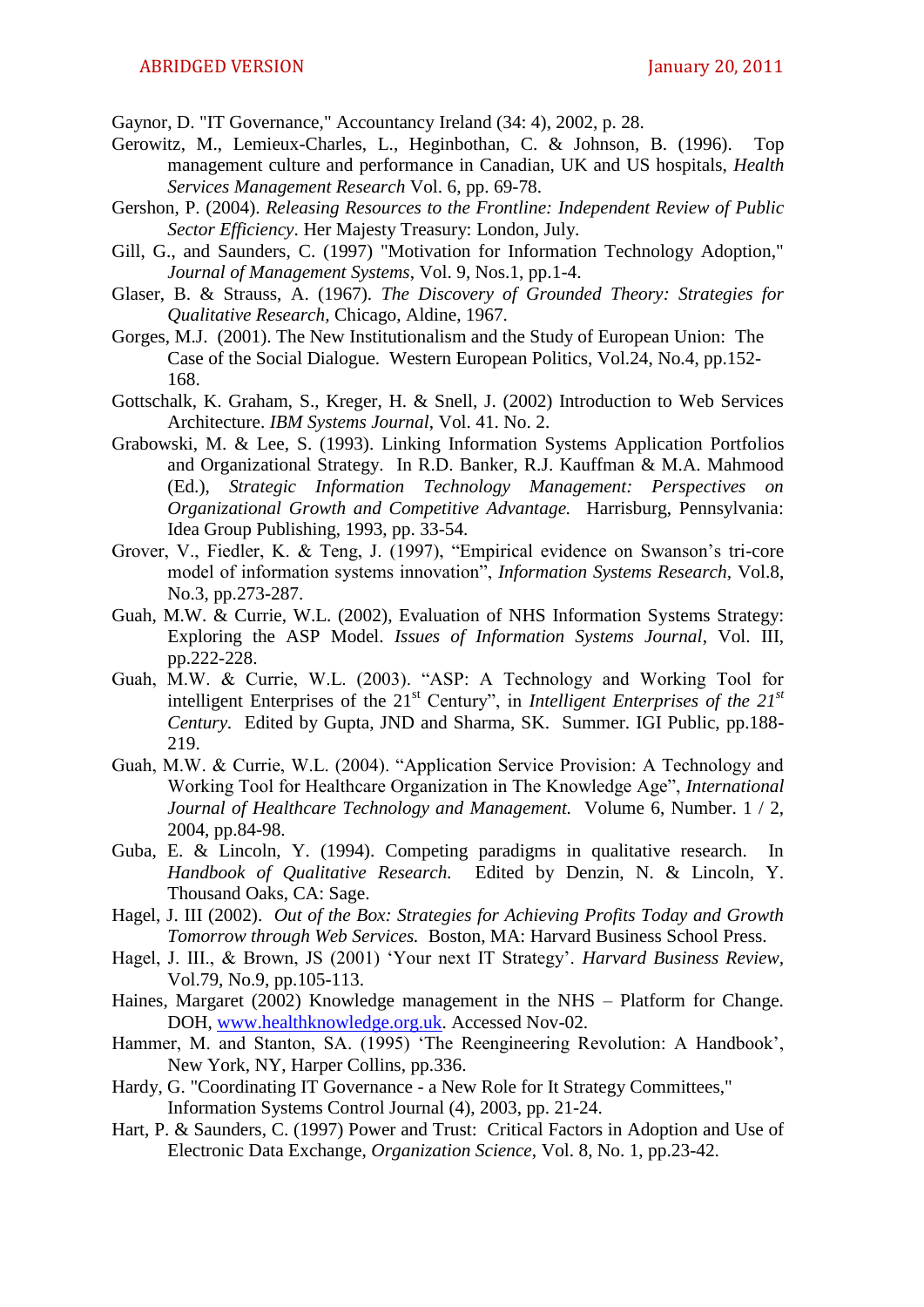- Heeks, R., Mundy, D. & Salazar, A. (1999). Understanding Success and Failure of Healthcare Information Systems, in Healthcare Information Systems: Challenges of the New Millennium. Armoni, A. Ed. Hershey, PA: Idea Group Publishing.
- Heiskanen, A., Newman, M. and Simila, J. (2000) The Social Dynamics of Software Procurement. *Accounting, Management and Information Technologies*.Vol.10,No.1,pp.1-32.
- Hinings, C.R. & Greenword, R. (2002) Disconnects and consequences in organization theory? - ASQ Forum. Administrative Science Quarterly, Vol.47, No.3, pp.411.
- Hirschheim, R., & Newman, M. (1988) 'Information systems and user resistance: theory and practice', *Computer Journal*, Vol. 31, pp.398-408.
- Hitt, M.A., Dancin, M.T., Levitas, E., Arregle, J.L. & Borza, A. (2000) Partner selection in emerging and developed market contexts: Resource-based an organizational learning perspectives. *Academy of Management Review*, Vol.14, No.4, pp.532- 550.
- Hondo, M., Nagaratnam, N. & Nadalin, A. (2002) Securing Web Services. *IBM Systems Journal*, Vol. 41. No. 2.
- Howcroft, D. (2001) 'After the goldrush: deconstructing the myths of the dot.com market'. *Journal of Information Technology.* Vol.16, No.4, pp. 195-204.
- Hvalshagen, M. "Transforming the IT Organization for the State of Virginia," Information Systems Management (21: 4), 2004, pp. 52-61.
- IBM, Microsoft. Security in a Web services World: A proposed architecture and roadmap. [www-106.ibm.com/developerworks/webservices/library/ws-secmap/](http://www.106.ibm.com/developerworks/webservices/library/ws-secmap/)  Accessed in November 2002.
- IDC Report (2001) ―*XSP Market: Preliminary World Wide Forecasting and Analysis* 2001-2005" June.
- IDC Report (2001) *A study of major ASP expenses*, July.
- IDC Report (2001) *Dynamics of the ASP: how to build, price, and sell ASP services*, August.
- Information Age Research (2003). Business Process Management. *Information Age.* May, Page 75.
- Information Technology Association of America (ITAA) (2001) ITAA Survey of ASP Demand in the US Federal Market. *Government Computer News Magazine*, page 6, June.
- Institute of Medicine (2002). *CROSSING THE QUALITY CHASM: A New Health System for the 21st Century*, Committee on Quality Health Care in America, National Academy Press, Washington, DC.
- Irani, Zahir & Love, Peter E.D. (2001) The Propagation of Technology Management Taxonomies for Evaluating Investments in Information Systems. *Journal of Management Information Systems.* Volume 17, No. 3, pp. 161-177.
- Jacklin, P.B., Roberts, J.A., Wallace, P., Haines, A., Harrison, R., Barber, J.A., Thompson, S.G., Lewis, L., Currell, R., Parker, S., & Wainwright, P. (2003). Virtual outreach: economic evaluation of joint teleconsultations for patients referred by their general practitioner for a specialist opinion. *British Medical Journal,* Volume 327, pp. 84-92. 12 July.
- Jain, V. & Kanungo, S. (2002). E-commerce strategies and their linkages with organizational and IS/IT strategies,  $6<sup>th</sup>$  World Multi Conference on Systemics, Cybernetics and Informatics, SCI 2002, July 14-18, Orlando, Florida USA.
- Kakabadse, N. & Kakabadse, A. (2002). Software as a Service via Application Service providers (ASPs) Model of Sourcing: An Exploratory Study. *Journal of Information Technology Cases and Applications*, Vol.4, No.2, pp.26-44.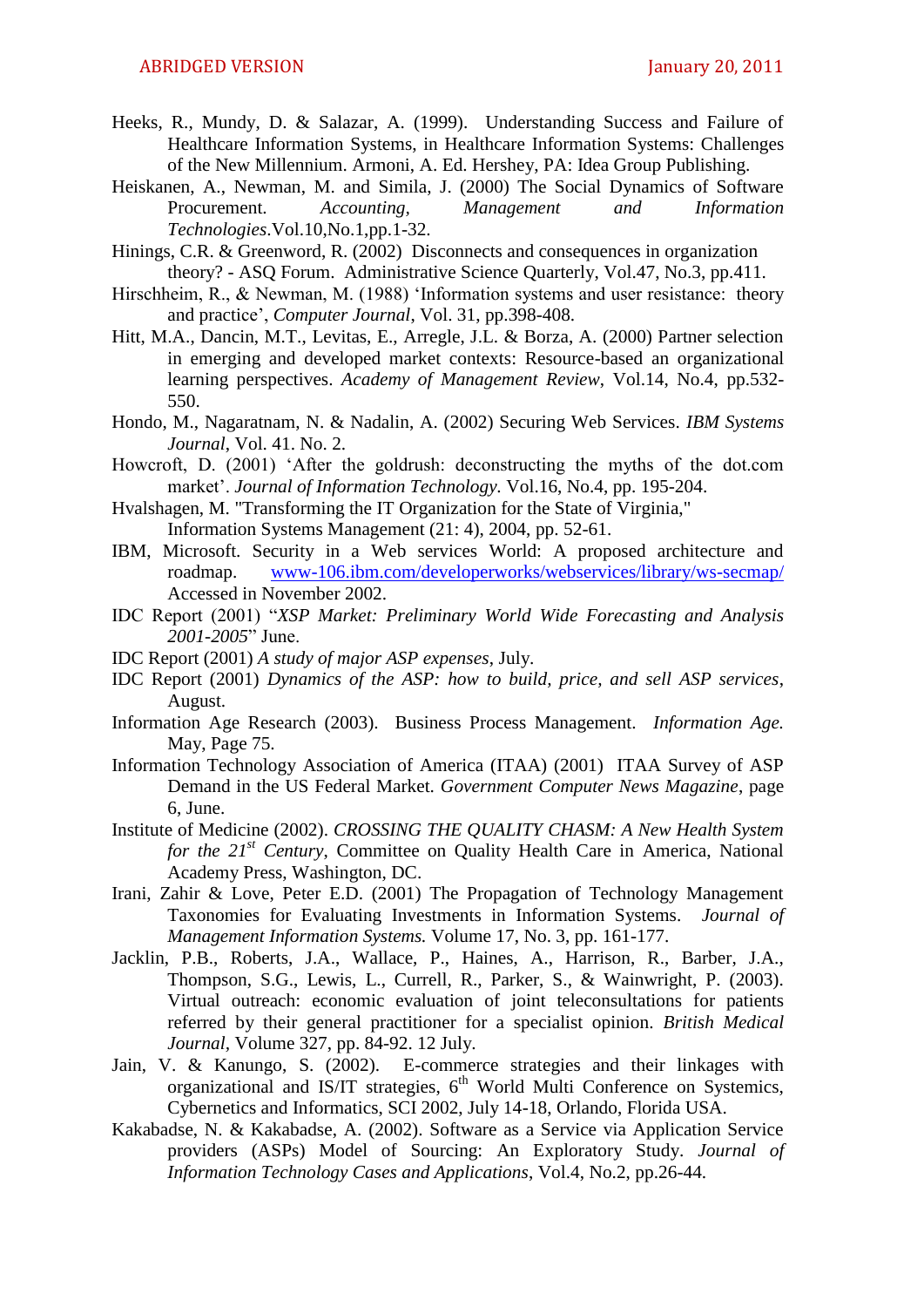- Kan, A.R. "Managing a Multi-Billion Dollar IT Budget," International Conference on Software Maintenance, 2003, p. 2.
- Kaplan, B. and Maxwell, J.A. (1994). Qualitative Research Methods for Evaluating Computer Information Systems. In *Evaluating Health Care Information Systems: Methods and Applications,* J.G. Anderson, C.E. Aydin and S.J. Jay (eds.), Sage, Thousand Oaks, CA, pp. 45-68.
- Kauffman, R.J., McAndrews, J., Wang, Y. (2000). Opening the ‗black box' of network externalities in network adoption. *Information Systems Research.* Vol.11, No.1, pp.61-82.
- Keen, J. (1994). Information Management in Health Services, Buckingham: The Open University Press.
- Kern, T., Lacity, M. & Willcocks, L. (2002). *Netsourcing: Renting Business Applications and Services Over a Network*, Prentice Hall, New York.
- Kettinger, W.J., Teng, J.T.C. & Guha, S. (1997) Business Process Change: A Study of Methodologies, Techniques, and Tools. *MIS Quarterly*, Vol.21, No.1, pp.55-80.
- Kim, D. (2002). "ASP and collaborative network infrastructure for global enterprise intelligence: an explanatory approach to identify prerequisites and challenges," in *Global Supply Chain Management,* edited by Jian Chen, International Academic Publication.
- King, N. (1998). Template analysis. In Symon, G. & Cassel, C.: *Qualitative methods and analysis in organizational research*. SAGE Publications, London. Pp.118-134.
- Kishore, R. "The Asp Paradigm for Strategic IT Governance: Reducing Know-What Uncertainties for Successful Implementation," 2002 Information Resources Management Association International Conference, 2002, pp. 1013-1014.
- King, N. (1998). Template analysis. In Symon, G. & Cassel, C.: *Qualitative methods and analysis in organizational research*. SAGE Publications, London. Pp.118-134.
- Kjaer, P & Pedersen, O.K. (2001). Translating Liberalization: Neoliberalism in the Danish Negotiated Economy in Campbell, J.L. & Pedersen, O.K. (eds.), The Rise of Neoliberalism and Institutional Analysis. Princeton and Oxford: Princeton University Press.
- Klecun-Dabrowska, Ela & Cornford, Tony (2000). Telehealth acquires meanings: information and communication technologies within health policy. *Information Systems Journal.* Vol. 10, pp.41-63.
- Klein, H.K. & Myers, M. (1999) A set of principles for conducting and evaluating interpretive field studies in information systems. *MIS Quarterly.* Vol. 23, No.1, pp.67-93.
- Kling, R. (1987). Defining the boundaries of computing across complex organizations, Critical Issues in Information Systems Research (eds R. Boland & R. Hirschheim), Wiley, New York.
- Kodra, A.Z. & Hinings, C.R. (1998). Organizational Diversity and Change in Institutional Theory. Organization Studies, Volume 19, Issues 5, pp.743-768
- Kolliker, A. (2001). Bringing Together or Driving Apart the Union? Towards a Theory of Differentiated Integration. West European Politics, Vol.24, No.4, pp.125-151.
- Kraatz, M.S. & Zajac, E.J. (1996). Exploring the Limits of the New Institutionalism: The Causes and Consequences of illegitimate Organizational Change. American Sociological Review, Vol.61, No.5, pp.812-836.
- Kraemer, K.L. & Dedrick, J.(2002) 'Strategic use of Internet and e-commerce: Cisco Systems'. *Journal of Strategic Information Systems*, 11, pp.5-29.
- Krasner, H. (2000) ‗Ensuring e-business success by learning from ERP failures. *IT Pro*, January/February, pp.22-27.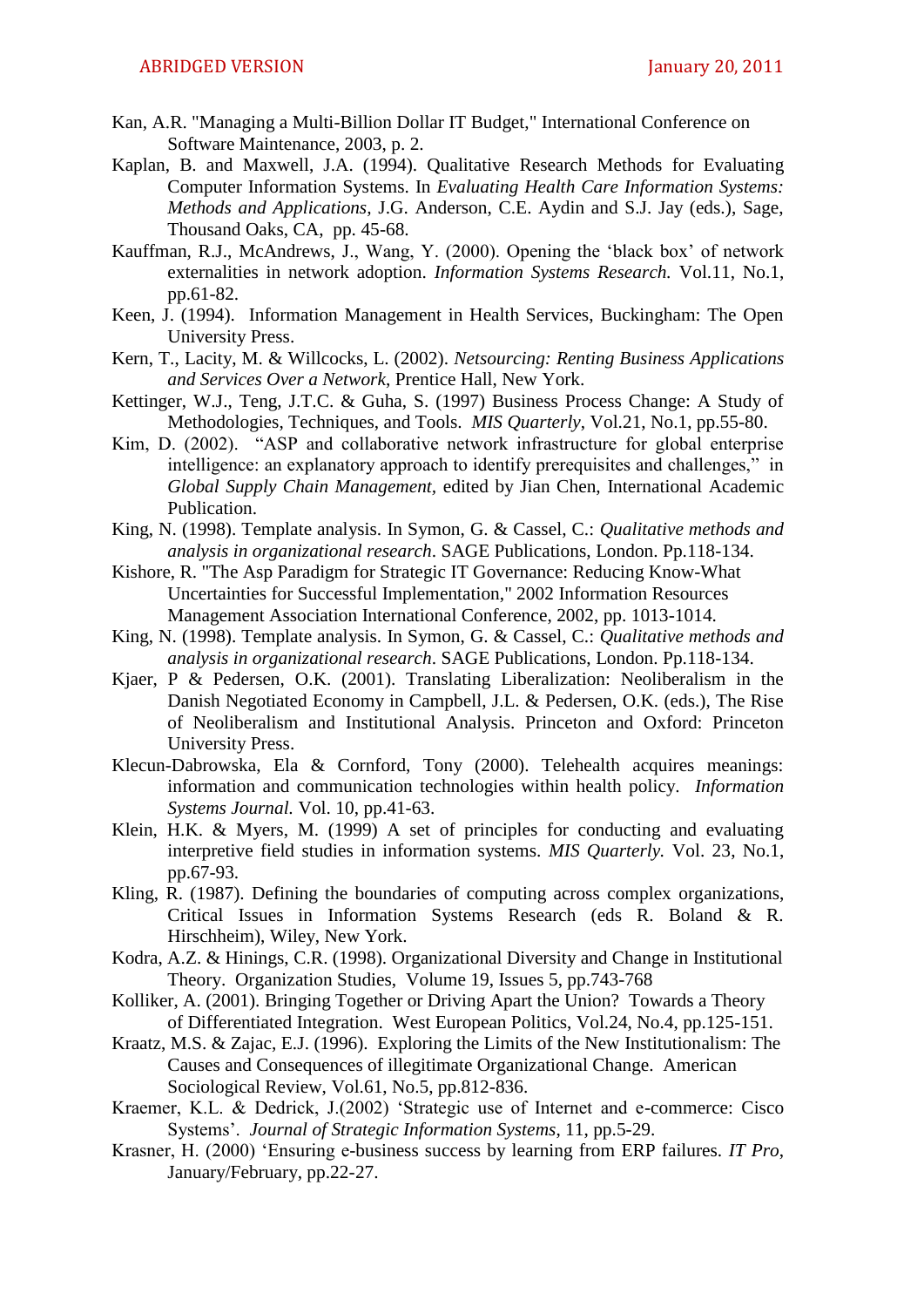- Kreger, H. (2003) ‗Fulfilling the Web Services Promise.' *Communications of the ACM*. Vol. 46, No.6, pp.29-34.
- Lacity, M. & Willcocks, L. (2002). "Regional Perspectives: Survey of IT Outsourcing Experiences in US and UK Organizations," in *Advanced Topics In Global Information Management*, Idea Group, Hershey, pp.160-189.
- Lacity, M.C. & Willcocks, L.P. (1998). 'An Empirical Investigation of Information Technology Sourcing Practices: Lessons From Experience', *MIS Quarterly*, Vol.22, No.3, pp.3363-408.
- Lacity, M.C., Willcocks, L.P. & Feeny, D.F. (1996). 'The value of selective IT sourcing', *Sloan Management Review*, Vol.37, No.3, pp.13-25.
- Laerum, H., Ellingsen, G., & Faxvaag, A. (2001). Doctors' use of electronic medical records systems in hospitals@ cross sectional survey. *British Medical Journal.* Volume 323:1344-1348 8 December.
- Lainhart, J.W., IV "An IT Assurance Framework for the Future," Ohio CPA Journal (60: 1), 2001, pp. 19-23.
- Lainhart, J.W., IV "Why IT Governance is a Top Management Issue," The Journal of Corporate Accounting & Finance (11: 5), 2000, pp. 33-40.
- Land, F. (1987) Is an information theory enough? In Avison et al. (eds), *Information Systems in the 1990s: Book 1-Concepts and Methodologies, AFM Exploratory Series no. 16*, Armidale NSW, New England University, 67-76.
- Lane, P., Salk, J. & Lyles, M. (2001). Absorptive capacity, learning and performance in international joint ventures. Strategic Management Journal, Vol.22, pp.1139- 1161.
- Laroia, A. (2002). Leveraging Web Services to Connect the Healthcare Enterprise[.http://e-serv.ebizq.net/wbs/larois\\_1.html,](http://e-serv.ebizq.net/wbs/larois_1.html)(accessed February, 2002).
- Lauchlan, S. (2000) 'ASPs: Are you ready to play?' Computing 3, 29.
- Laycock, Martyn (2002). Planning, Managing and Implementing Change. Health Knowledge, [www.healthknowledge.org.uk.](http://www.healthknowledge.org.uk/) Accessed Nov-02.
- Lee, A.S. (1999) "Researching MIS" in *Rethinking Management Information Systems,*  (Currie, W.L. & Galliers, G. eds) Oxford University Press, pp. 7-27.
- LeRouge, C., Hevner, A., Collins, R., Garfield, M. & Law, D. (2004). Telemedicine Encounter Quality: Comparing Patient and Provider Perspectives of a Socio-Technical System. Proceedings of the  $37<sup>th</sup>$  Hawaii International Conference on System Sciences, Hawaii, USA.
- Li, Eldon Y, Jiang, James J, & Klein, Gary (2003) "The Impact of Organizational Coordination and Climate on Marketing Executives' Satisfaction with Information Systems Services," *Journal of Association for Information Systems*, Vol. 4, pp.99- 117.
- Linthicum, D.S. (2000) To ASP or not to ASP. [www.SoftwareMag.com.](http://www.softwaremag.com/) (April 2002).
- Little, Graham R. (1999). Paper 1: Theory of Perception. www.grlphilosophy. co.nz (assessed June 2002).
- Lucas, H.C. (1993). The Business Value of Information Technology: A Historical Perspective and Thoughts for Future Research. In R.D. Banker, R.J. Kauffman and M.A. Mahmood (Ed.), *Strategic Information Technology Management: Perspectives on Organizational Growth and Competitive Advantage.* Harrisburg, Pennsylvania: Idea Group Publishing, 1993, pp. 359-3744.
- Luftman, J., Papp, R., and Brier, T. "Enablers and Inhibitors of Business-IT Alignment," Communications of the AIS, March 1999.
- Lui, L.G. (2003) The economic behavior of academic research libraries: toward a theory - Academic Libraries - Brief Article. Library Trends, Winter, 2003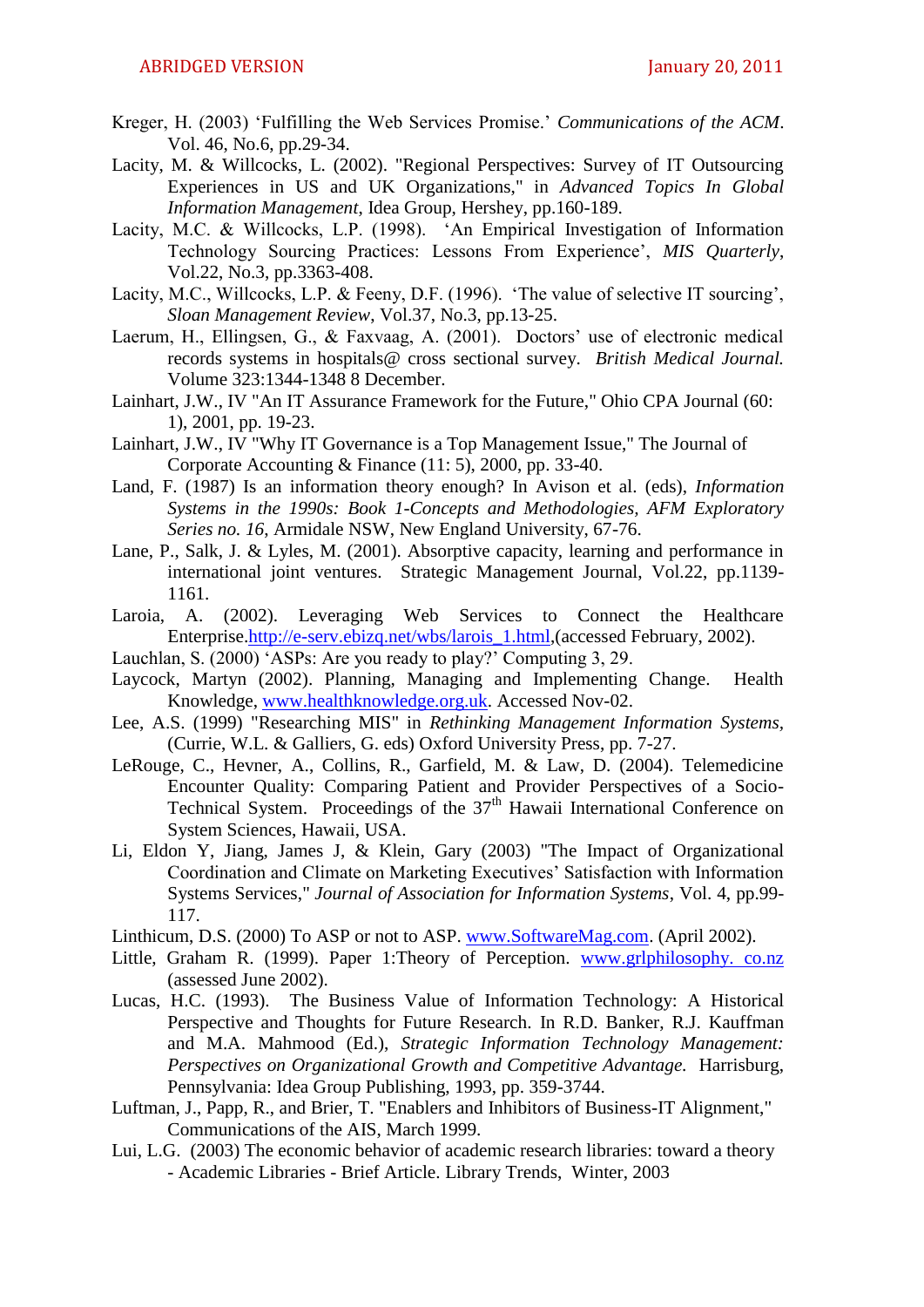- Macinko, J., Starfield, B. & Shi, L. (2003). The contribution of primary care systems to health outcomes within Organization for Economic Cooperation and Development countries, 1970-1998 - OECD - new research is emerging concerning the international comparison of health systems around the world. [Health Services](http://www.findarticles.com/p/articles/mi_m4149)  [Research,](http://www.findarticles.com/p/articles/mi_m4149) [June, 2003](http://www.findarticles.com/p/articles/mi_m4149/is_3_38)
- Maclver, Kenny (2003). The UK's 10 worst web application failures… and what could have been done to prevent them. Information Age, May, pp.36-40.
- Majchrzak, A., Rice, R.E., Malhotra, A., King, N. & Ba, S. (2000) "Technology Adaptation: The Case of a Computer-Supported Inter-organizational Virtual Team," *MIS Quarterly*, Vol.24, Nos.4, pp.569-600.
- Majeed, Azeem (2003). Ten ways to improve information technology in the NHS. *British Medical Journal,* Volume 326, pages 202-206.
- Mark, A. (1991). Changing Cultures determining domains in the NHS. *Health Services Management Research*, vol. 4, no. 3, pp. 193-205.
- Mark, A., Pencheon, D. Elliott, R. (2000). Demanding Healthcare. *International Journal of Health Planning & Management*, vol. 15, no. 1, pp. 237-253.
- Markus M.L. & Robey, D. (1988). Informational technology and organizational change: Causal structure in theory and research. *Management Science*, vol. 34, no. 5, pp. 583-594.
- Markus M.L. & Soh, C. (1993). Banking on Information Technology: Converting IT Spending into Firm Performance. In R.D. Banker, R.J. Kauffman & M.A. Mahmood (Ed.), *Strategic Information Technology Management: Perspectives on Organizational Growth and Competitive Advantage.* Harrisburg, Pennsylvania: Idea Group Publishing, pp.375-403.
- Markus, M.L. (1983) 'Power, politics and MIS implementation,' *Communications of the ACM,* Vol.26, No.6, pp. 430-445.
- Markus, M.L. (1994) 'Electronic mail as the medium of managerial choice,' *Organization Science,* Vol.5, pp. 502-527.
- Markus, M.L. (2000) 'Paradigm Shifts—E-Business and Business/Systems Integration,' *Communications of the AIS,* Vol.4, No.10, November.
- Marshall, Martin N., Mannion, R., Nelson, E., & Davies, Huw T.O. (2003). Managing change in the culture of general practice: qualitative case studies in primary care trusts. *British Medical Journal,* 327: 599-602.
- Martin, J. (1995) ‗*The Great Transition: Using the Seven Disciplines of Enterprise Engineering to Align People, Technology and Strategy",* New York: AMACOM.
- Martin, R.M.; Sterne, J.A.C.; Gunnell, D.; Ebrahim, S.; Smith, G.D. & Frankel, S. (2003). NHS waiting lists and evidence of national or local failure: analysis of health service data. *British Medical Journal,* Volume 326, pp. 188-198.
- Maslow, A.H. (1943) ‗A theory of human motivation'*, Psychological Review*, Vol.50, pp.370-396.
- Mathieson, K., (1991), "Predicting User Intentions: Comparing the Technology Acceptance Model with the Theory of Planned Behaviour", *Information Systems Research*, 1991 , pp173-191.
- McCarthy, T. (2001). ‗Are ASPs for you?' *Financial Executive*, Vol.17, No.4, pp.45-48.
- McFarlan, FW. (1984) 'Information technology changes the way you compete. HBR, Vol. 62, No. 3, pp. 98-103
- McGauran, A. (2002). Foundation hospitals: freeing the best or dividing the NHS? *British Medical Journal*. Vol-324, 1 June, pp-1298.
- McGinity, Meg (2003). Getting Real, Providers have a new boss: The customer. *Communications of the ACM.* Volume 46, No. 4. pages 23-26.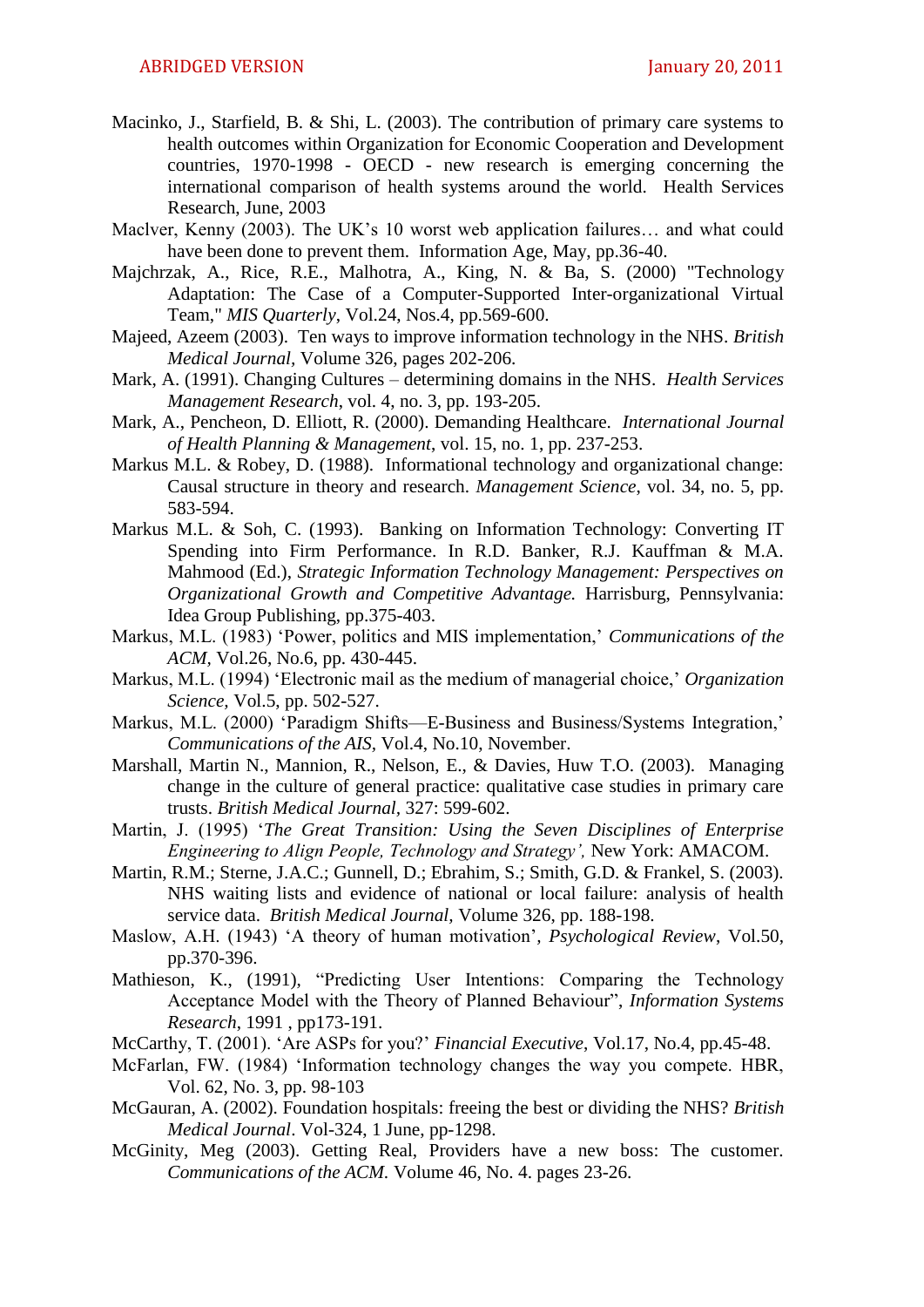- McGlynn, E.A., Asch, S.M., Adams, J., Keesey, J., Hicks, J., DeCristofaro, A. & Kerr, E.A. (2003). The quality of health care delivered to adults in the United States. *New England Journal of Medicine*. Vol-348, pp.2635-45.
- McLeord Jr., Raymond (1993), Management Information Systems: A study of computerbased Information Systems. 5<sup>th</sup> ed. Macmillan Publishing, New York.
- Meisenberger, S. & Seiwald, J. (2002). Institutionalised knowledge Properties of knowledge in and of institutions. Paper for the EURAM Conference, Epistemology and Methodology: Rhetoric, Logic and Hermeneutics in Knowledge Creation Track.
- Metters, J., Abrams, M., Greenfield, P.R., Parmar, J.M., & Venn, C.E. Report to the Secretary of State for Health of the professional committee on the appeal of Mr. D. R. Walker under paragraph 190 of the terms and conditions of service of hospital medical and dental staff (England and Wales). London: Department of Health, 1997.
- Meyer, N.D. "Systemic IS Governance: An Introduction," Information Systems Management (21: 4), 2004, pp. 23-34.
- Mick, S.S. & Wyttenbach, M.E. (2003). Advances in Health Care Organization Theory. Jessey-Bass Publishing.
- Miles, M.B. & Huberman, A.M. (1994). Qualitative Data Analysis: An Expanded Sourcebook,  $(2<sup>nd</sup> ed.)$ , London: Sage Publications.
- Millman, A., Lee, N. & Brooke, A. (1995). ABC of Medical Computing: COMPUTERS IN GENERAL PRACTICE--I. *British Medical Journal.* Volume 311: Pages 800- 802. 23 September.
- Mintzberg, H. (1979). An emerging strategy of direct research. *Administrative Science Quarterly*. Vol.24, No.4, pp.582-589.
- Miranda, Shaila M. & Saunders, Carol S. (2002) 'The Social Construction Of Meaning: An Alternative Perspective On Information Sharing'. *Information Systems Research*.
- Monro, J., Nicholl, J., O'Cathain, A. & Knowles, E.(2000) Impact of NHS Direct on demand for immediate care: Observational study. *British Medical Journal.*  Volume 321: Pages 150-153. 15 July.
- Morgan, G. (1998). *Images of organization* (3rd ed.) Thousand oaks, CA: Sage.
- Mumford, E. (1995) *Effective systems design and requirement analysis: The ETHICS approach.* Basingstoke, UK: Macmillan Press.
- NAO (1996) *The NHS Executive: The Hospital Information Support Systems Initiative*, National Audit Office, London: HMSO.
- NHS Modernisation Agency (2004). Review of Waiting and Booking Information (ROWBI). Accessed @ [www.content.modern.nhs.uk/NR/](http://www.content.modern.nhs.uk/NR/) in Feb-2005.
- NHSIA, (2003) Annual Operating Plan: To be the national provider of information and infrastructure servvices.
- Oak, P. "Deploying Wireless Technology a Case for IT Governance," Information Systems Control Journal (2), 2002, pp. 53 - 55.
- Oliver, Christine (1992). The Antecedents of Deinstitutionalization. *Organization Studies*, Vol.13, No.4, pp.563-588.
- Orlikowski, W.J. & Barley, S.R. (2001). Technology and Institutions: What Can Research on Information Technology and Research on Organisations Learn from Each Other? MIS Quarterly, Vol.25, No.2, pp.145-165.
- Orlikowski, W.J. (1993) CASE Tools as Organizational Change: Investigating Incremental and Radical Changes in Systems Development. *MIS Quarterly*, Vol. 17, No. 3, pp.309-340.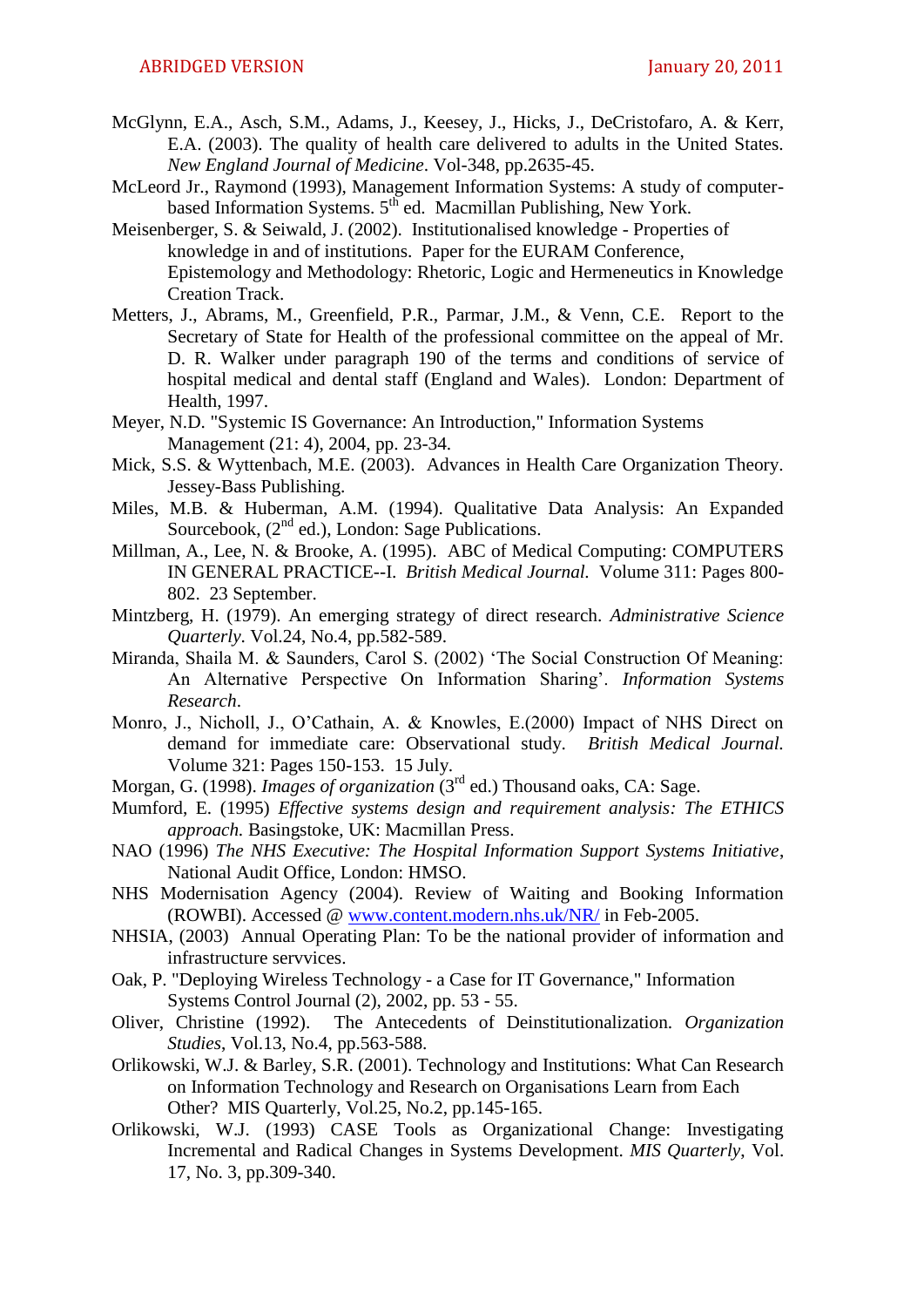- Orlikowski, Wanda J. & Tyre, Marcie J.(1994) ‗Windows of Opportunity: Temporal Patterns of Technological Adaptation in Organizations'. *Organization Science*, May, pp.98-118.
- Patel, N.V. "Emergent Forms of IT Governance to Support Global E-Business Models," Journal of Information Technology Theory and Application (4: 2), 2002a, pp. 33- 48.
- Patel, N.V. "Global E-business IT Governance: Radical Re-Directions," 35th Annual Hawaii International Conference on System Sciences, Hawaii, 2002b, pp. 3163 - 3172.
- Payton, Fay Cobb (2003) 'e-Health Models Leading to Business-to-Employee Commerce in the Human Resources Function'. *Journal of Organizational Computing and Electronic Commerce*, Vol-13, No.2, pp.147-161.
- Pencheon, D. (1998). Matching demand and supply fairly and efficiently. *British Medical Journal*, 316:1665-7.
- Perseid Software Limited (2003), "The Strategic Value of Web Services for Healthcare  $\&$ the Life Sciences." March 2003. [\(www.perseudsiftware.com\)](http://www.perseudsiftware.com/) Accessed August-2003.
- Peterson, R.R. "Configurations and Coordination for Global Information Technology Governance: Complex Designs in a Transnational European Context," 34th Annual Hawaii International Conference on System Sciences, Hawaii, 2001, p. 10.
- Peterson, R.R. "Crafting Information Technology Governance," Information Systems Management (21: 4), 2004, pp. 7-22.
- Peterson, R.R., O'Callaghan, R., and Ribbers, P.M.A. "Information Technology Governance by Design: Investigating Hybrid Configurations and Integration Mechanisms," 21st International Conference on Information Systems, 2000.
- Pettigrew, AM, (1990) Longitudinal field research on change: theory and practice, *Organisational Science*, Vol 1, pages 267-292
- Pfeffer, Jeffrey (1997). New Directions for Organization Theory: Problems and Prospects. Oxford University Press, New York.
- Phipps, S. & Charney, N. (2002), "Microsoft and Sun: the vision of Web Services", *IT Solution Journal*, May, pp.18-22.
- Pierson, P. (1996). The Path To European Integration: A Historical Institutionalist Analysis. Comparative Political Studies, Vol.29, No.2, pp.123-163.
- Planting, S. (2000). The Internet is not the automobile. [\(www.futurecompany.co.za/2000/07/07/featurec.htm\)](http://www.futurecompany.co.za/2000/07/07/featurec.htm) Accessed Dec-2001.
- Porter, ME & Millar, VE. (1985). How information gives you competitive advantage. *Harvard Business Review* Vol.62, No.4, pp.49-160, July-August.
- Porter, Michael E. (1985). Competitive Advantage. New York: Free Press.
- Porter, Michael E. (1998) 'Michael E. Porter on Competition. *A Harvard Business Review Book"*, MA.
- Pouloudi, Athanasia (1999). Information technology for collaborative advantage in healthcare revisited. *Information & Management.* Vol.35, pp.345-356.
- Powell, A., and Yager, S.E. "Exploring Reputation Differences in Information Systems Groups," Journal of Information Technology Cases and Applications (6: 2), 2004, pp. 5-26.
- Powell, W.W. & DiMaggio, P.J. (1991). *The new institutionalism in organizational analysis.* Chicago: The University of Chicago Press.
- Probert, Stephen, (2002). 'Combining Critical Theory with Empirical Studies in IS Research using Adorno's "Critical Modelling" Approach'. *Proceedings of*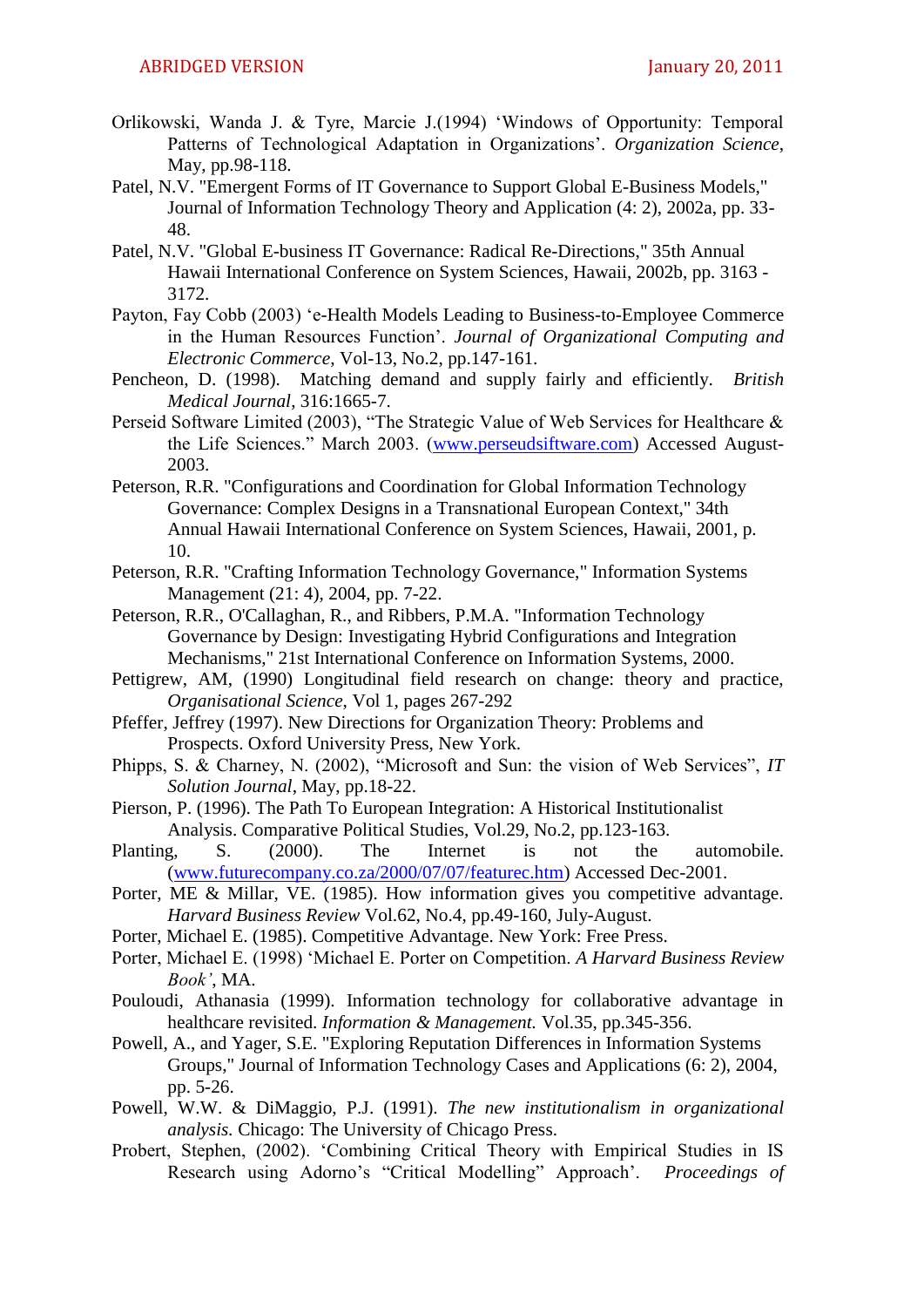*European Conference on Research Methods in Business and Management*, MCIL, Reading, pp.309-316.

- Proenca, E.J., Rosko, M.D., & Zinn, J.S. (2000). Community Orientation in Hospitals: An Institutional and Resource Dependence Perspective. Health Services Research, Dec, 2000.
- Quinn J.B. & Hilmer, F.G. (1994) ‗Strategic outsourcing.' *Sloan Management Revie,* Summer (39). 63-79.
- Rai, A., Lang, S.S., & Welker, R.B. (2002). Assessing the Validity of IS Success Models: An Empirical Test and Theoretical Analysis. Information Systems Research, Vol.13, pp.50-69.
- Rau, K.G. "Effective Governance of IT: Design Objectives, Roles, and Relationships," Information Systems Management (21: 4), 2004, pp. 35-42.
- Ray, L. (2001). Pragmatism and Critical Theory, European Journal of Social Theory, Vol.7, No.3, pp.307-321.
- Raymond, L. (1990). Organizational Context and Information Systems Success. *Journal of Management Information Systems*, Vol.6, No.4, pp.5-20.
- Remenyi, D. (1998). *"A guide to measuring and managing IT benefits."* National Computer Centre - Blackwell, Manchester, UK.
- Ribbers, P.M.A., Peterson, R.R., and Parker, M.M. "Designing Information Technology Governance Processes: Diagnosing Contemporary Practices and Competing Theories," 35th Annual Hawaii International Conference on System Sciences, Hawaii, 2002, pp. 3143 - 3154.
- Robbins, S. "Is Governance," Information Systems Management (21: 4), 2004, pp. 81-82.
- Robertson, S. and Powell, P. In search of Flexibility: The Mercator Case. *Journal of Information Technology Cases and Applications*, Vol.2, No.1, pp.24-40, 2000.
- Robinson, J.C. (2001) Organizational Economics and Health Care Markets industry data - Industry Overview. [Health Services Research,](http://www.findarticles.com/p/articles/mi_m4149) [April, 2001](http://www.findarticles.com/p/articles/mi_m4149/is_1_36)
- Robinson, Ray (2002). Gold for the NHS: Good news that raises questions on consistency and sustainability. *British Medical Journal.* Volume 324:987-98. 27 April.
- Rockart, J.F. & Short, J.E. (1989). IT in the 1990s: Management organizational interdependence. *Sloan Management Review*, Winter, pp.7-17.
- Roszak, T. (1994) *The Cult of Information: A Neo-luddite Treatise on High-Tech, Artificial Intelligence, and the True Art of Thinking.* University of California press, Berkeley.
- Rothman, J. (1974) *Planning and Organizing for Social Change: Action Principles from Social Science Research*, Columbia University Press, New York.
- Ruef, M. & Scott, R.W. (1998) A multidimensional model of organizational legitimacy: hospital survival in changing institutional environments. [Administrative Science](http://www.findarticles.com/p/articles/mi_m4035)  [Quarterly,](http://www.findarticles.com/p/articles/mi_m4035) Volume 43, Issue 4, pp.877-904.
- Salamone, Salvatore (2002), "Web services: Divide and Distribute." *Bio-IT World.* Accessed April-2003 at [www.bio-itworld.com/archieve/111202.](http://www.bio-itworld.com/archieve/111202)
- Salmela, H. & Spil, T.A. (2002). Dynamic and emergent information systems strategy formulation and implementation. International Journal of Information Management. Vol.22, pp.441-460.
- Sambamurthy, V. and Zmud, R.W. (1994). IT Management Competency Assessment: A Tool for Creating Business Value Through IT. *Working paper*, Financial Executives Research Foundation.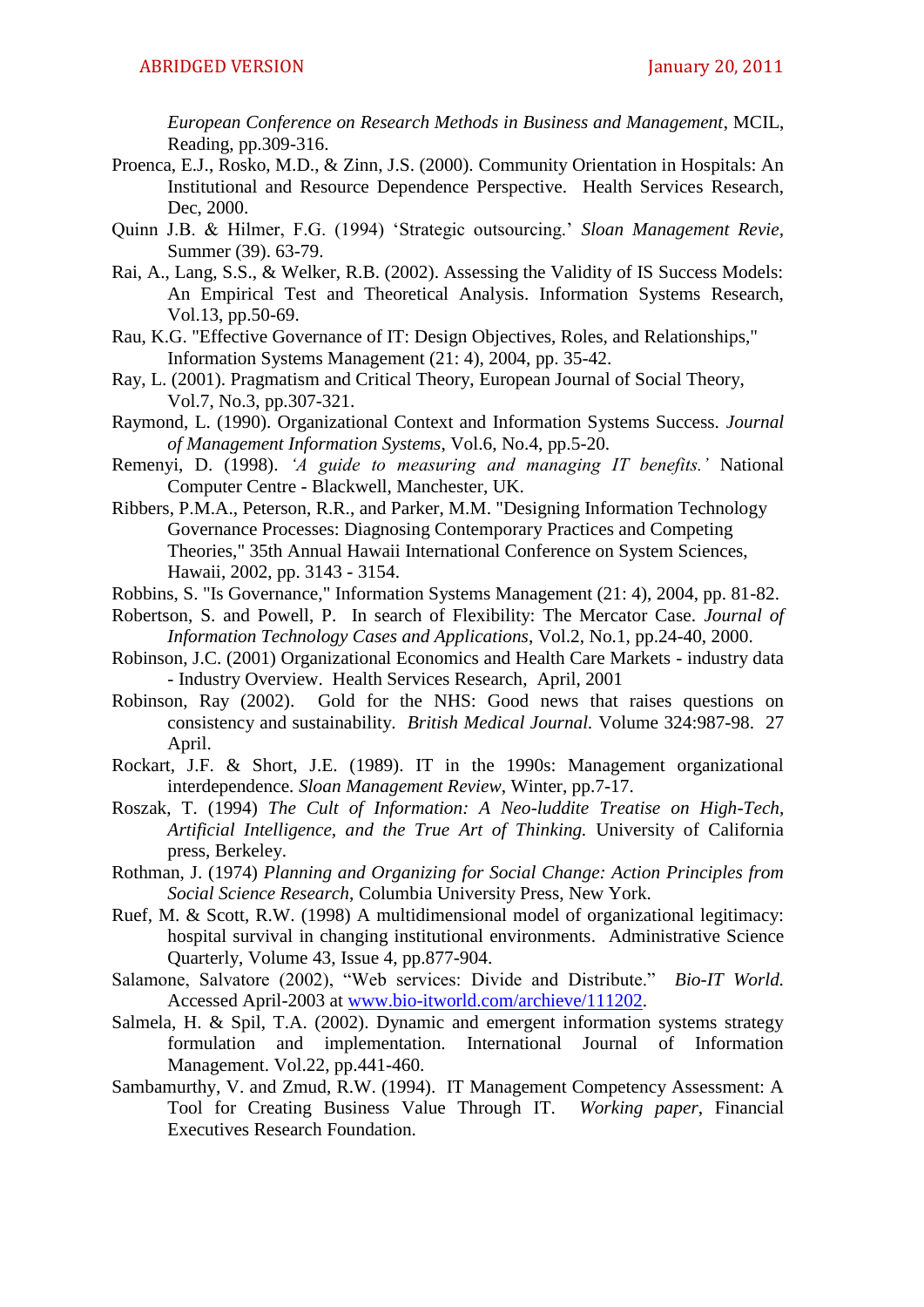- Sambamurthy, V., and Zmud, R.W. "Arrangements for Information Technology Governance: A Theory of Multiple Contingencies," MIS Quarterly (23: 2), 1999, pp. 261-290.
- Schneier, B. (2000) Secrets and Lies: Digital Security in a Networked World. Wiley Computer Publishing, USA.
- Schofield. J.W. (2002). Increasing the Generalizability of Qualitative Research. In A.Michael Huberman and Mathew B. Miles (Eds.), *The Qualitative Researcher"s Companion*, Thousand Oaks, California: Sage Publications, Inc., pp.171-203.
- Schwarz, A., and Hirschheim, R. "An Extended Platform Logic Perspective of It Governance: Managing Perceptions and Activities of IT," Journal of Strategic Information Systems (12: 2), 2003, pp. 129-166.
- Scott Morton, M. (1991) *The Corporation of the 1990s. Information Technology and Organisational Transformation*. Oxford University Press. Oxford.
- Scott, J., Mannion, R., Marshall, M. & Davis, H. (2003). Does organisational culture influence health care performance? *Journal of Health Service Research Policy*, Vol. 8, pp. 105-117.
- Scott, W.R., Ruef, M., Mendel, P.J. & Caronna, C.A. (2000). Institutional Change and Healthcare Organizations: From Professional Dominance to Managed Care. University of Chicago Press, Chicago, USA.
- Shenk, D. (1997) *Data Smog: Surviving the Information Glut.* Abacus, London.
- Sheth, J.N. (2002). Global IT Sourcing: Challenges and Opportunities. *Paper presented at the First Global Software/IT Outsourcing Conference,* Atlanta, March 24-26.
- Sleeper, B. & Robins, B. (2001). "Defining Web Services", www.stencil group.com. (accessed April 2002).
- Sleeper, B. & Robins, B. (2002). The Laws of Evolution: A Pragmatic Analysis of the Emerging Web Services Market. An Analysis Memo from The Stencil Group. [www.stencilgroup.com](http://www.stencilgroup.com/) (accessed April 2002).
- Smith, D. (2000). ‗E-business strategy risk management', *Computer Law and Security Report*, Vol.16, No.6, pp.394-396.
- Smith, J. & Willcocks, L. (1995). IT- enabled business process reengineering: organisational and human resource dimensions. *Journal of Strategic Information Systems*, Vol.4, No.3, pp.279-301.
- Sohal, A.S., and Fitzpatrick, P. "IT Governance and Management in Large Australian Organisations," International Journal of Production Economics (75: 1-2), 2002, pp. 97-112.
- Southon, F.C.G., Sauer, C. & Grant, C.N. (1997). Information Technology in Complex Health Services: Organisational Impediments to Successful Technology Transfer and Diffusion. *Journal of the American Medical Informatics Association.* Volume 4, Number 2, pp. 112-124.
- Stake, R.E. (1995). *The Art of Case Research,* Sage Publication, London.
- Starbuck, W.H. (1983). Organization as Action Generators, American Sociological Review, Vol.48, No.1, pp.91-102.
- Stehr, N. (2000). Deciphering Information Technologies: Modern Societies as networks. European Journal of Social Theory, Vol.3, No.1, pp.83-94.
- Steiner, P. (2001). The Sociology of Economic Knowledge. European Journal of Social Theory, Vol.4, No.4, pp.443-458.
- Stevens, P., Schade, A., Chalk, B., & Slevin, O. (1993). *Understanding Research: A Scientific approach for Health Care Professionals*, Edinburgh, Campion Press.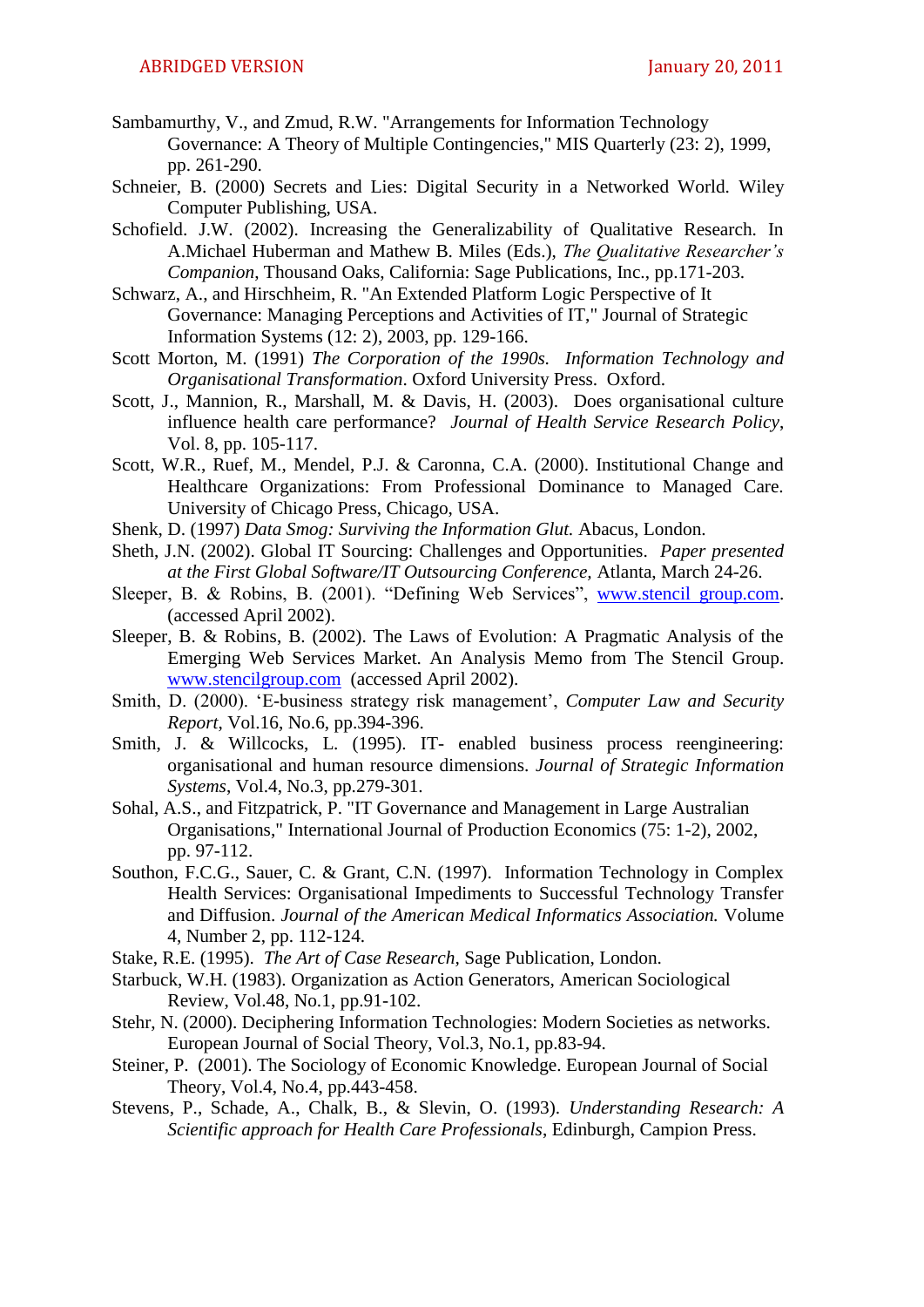- Stoddard, DB, Jarvenpaa, SL, & Littlejohn, M. (1996) 'The Reality of Business Reengineering: Pacific Bell's Centrex Provisioning Process.' California Management Review, Vol.38, No. 3, pp. 57-76.
- Stone, D., Maxwell, S. & Keathing M. (2001). Bridging Research and Policy. UK Department for International Development Workshop Report, Warwick University, UK. July 16-17.
- Subramani, M. & Walden E., (1999), The Dot Com Effect: The Impact of E-Commerce Announcements on the Market Value of Firms, *International Conference on Information Systems 2000*, pages 193-207.
- Sujitparapitaya, S., Janz, B.D., and Gillenson, M. (2003)"The Contribution of IT Governance Solutions to the Implementation of Data Warehouse Practice," Journal of Database Management (14: 2), pp. 52-69.
- Susarla, A., Barua, A., & Whinston, A.B. (2003). "Understanding the Service Component of Application Service Provision: An Empirical Analysis of Satisfaction with ASP Services", *MIS Quarterly*, Vol.27, No.1, pp.91-123.
- Swanson, E.B. (1994), "Information systems innovation among organizations", M*anagement Science*, Vol.40, No.9, pp.1069-1092.
- Swanson, E.B.  $\&$  Ramiller (1997), "The Organizing vision in Information systems Innovation‖, Orga*nization Science*, Vol.8, No.5, pp.458-474.
- Tao, L. (2000). ‗Application Service Provider Model: Perspectives and Challenges', paper presented at the International Conference for Advances in Infrastructure For Electronic Business, Science and Education on the Internet (SSGRR), L'Aguila, Italy, July 31 – August 6.
- Tapscott, D. (2001) ‗Rethinking Strategy in a Networked World.' *Strategy and Business*. Issue 24, pp. 2-8.
- Taylor S. & Todd, P.A. (1995) "Understanding Information Technology Useage: A Test of Competing Models", *Journal of Information Systems Research* 1995, pp144-176.
- Tebboune, D.E. Sofiane (2003), Application Service Provision: Origins and Development. *Business Process Management Journal* V. 9, No.6, pp.722-734.
- The Stencil Group, (2002). Understanding Web Services Management: An Analysis Memo. [www.stencilgroup.com](http://www.stencilgroup.com/) (accessed May 2002).
- Thevenot, L. (2001). Organized Complexity, Conventions of Coordination and the Composition of Economic Arrangements. European Journal of Social Theory, Vol.4, No.4, pp.405-425.
- Timmins, N. (2001). Squaring Circles? Funding the Provision of Public Services, The Political Quarterly, Volume 72, Issue 4, pp.493-497.
- Tolbert, P.S. & Zucker, L.G. (1983). Institutional sources of change in the formal structure of organizations: the diffusion of civil service reform, 1880-1935. Administrative Science Quarterly, Vol.28, pp.22-39.
- Tolbert, P.S. & Zucker, L.G. (1994). Institutional Analysis of Organizations: Legitimate but not Institutionalized. Institute for Social Science Research working paper, University of California, Los Angeles , Vol.6, No.5.
- Torfing, J and Sorensen, E. (2002) Nordic studies of power and democracy: towards a constructivist analysis of governance from below', in Columbus (ed.), European Economic and Political Issues, New York, no. 6, pp.1-18.
- Twidale, Michael B. (2000). ‗Coping with Errors: the Importance of Process Data in Robust Sociotechnical Systems". *Proceedings of ACM conference on Computer Supported Cooperative*, Philadelphia, Dec.2-6. PA, pp.269-278.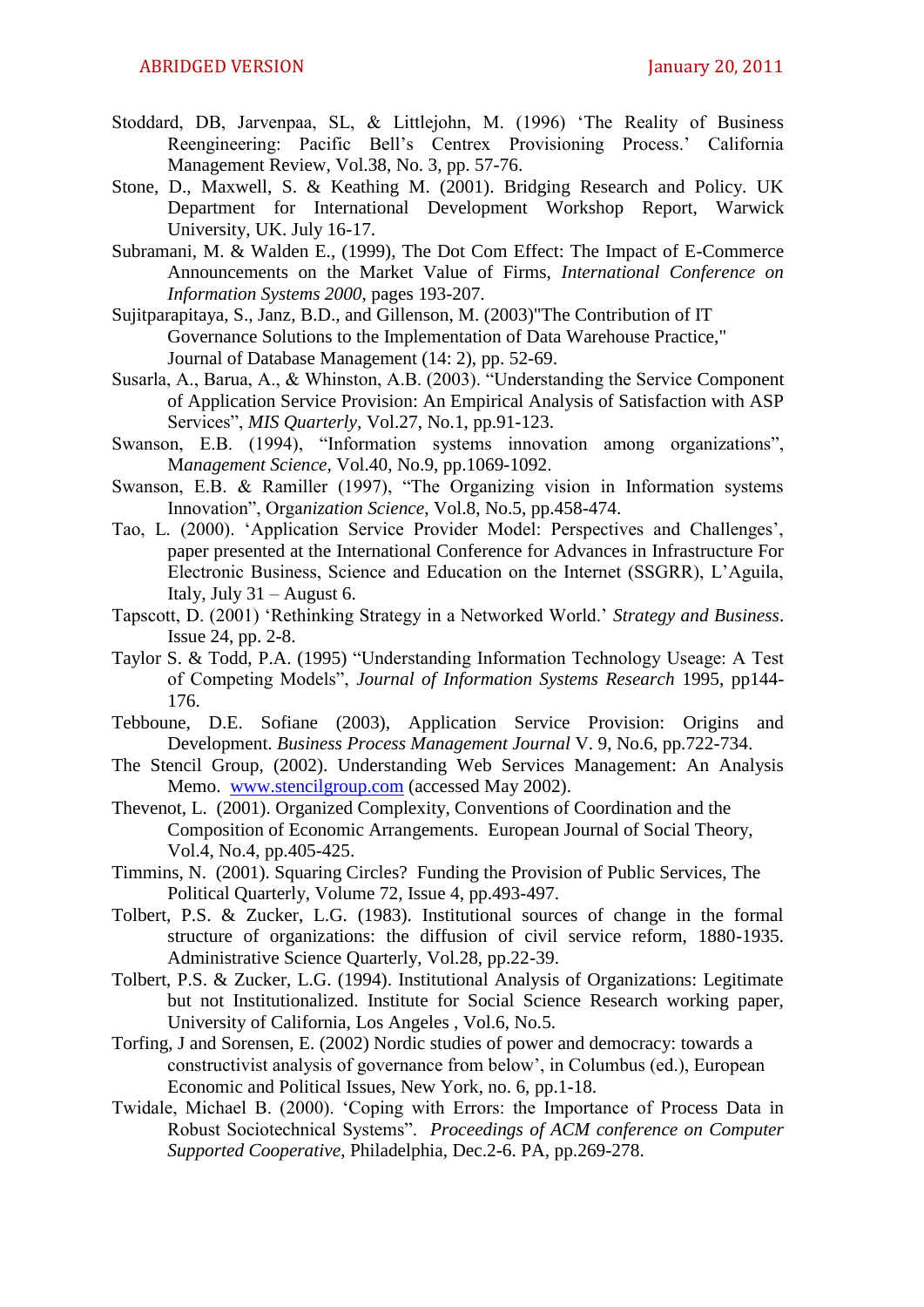- Uden, L. (2002). Design Process for Web Applications. *IEEE MultiMedia*. October-December 2002, pp. 47-55.
- van der Heijden, H. "Measuring IT Core Capabilities for Electronic Commerce: Results from a Confirmatory Factor Analysis," 21st International Conference on Information Systems, 2000.
- Venkatesh V  $\&$  Davis FD, (2000) "A Theoretical Extension of the Technology Acceptance Model: Four Longitudinal Field Studies", *Management Science*, Vol. 46, No.2, pp186-204
- Venkatraman, N. (2000). Five steps to a dot.com strategy: How to find your footing on the Web, *Sloan Management Review*, Vol.41, No.3, pp.15-28.
- Waegemann, P.C. (2002). *Status Report 2002: Electronic Health Records, Status Report,* Medical Records Institute.
- Walsham, G. (1993). *Interpreting Information Systems in Organisations*. Wiley, Chichester.
- Walsham, G. (2002). ‗Cross-Cultural Software Production and Use: A Structurational Analysis', *MIS Quarterly*, Vol.26, No.4, pp.359-380.
- Walton, R.E. (1989) *Up and Running: Integrating IT and the Organisation*, Boston: Harvard Business School.
- Wanless, Derick (2002). Securing Our Future Health: Taking A Long-Term View. Final *Report of an Independent Review of the long-term resource requirement for the NHS.* April. London.
- Weber, R.P. (1990). *Basic Content Analysis*, 2ed. Newbury Park, CA: SAGE Publications, Inc.
- Weidong, Xia & Gwanhoo, Lee  $(2000)$ , "The Influence of persuasion, training, and experience on user perceptions and acceptance of IT innovation", *International Conference on Information Systems 2000*, pp.371-384.
- Weill, P. & Vitale, M.R. (2001). *Place to Space – Migrating to eBuiness Models*, HBS Press.
- Weill, P. (1993). The Role and Value of IT Infrastructure: Some Empirical Observations. In *Strategic Information Technology Management: Perspectives on Organizational Growth and Competitive Advantage*. M. Khosrowpour & Mahmood, M. (eds.). Harrisburg: Idea Group Publishing, 547-72.
- Weill, P., Broadbent, M., & Butler, C. (1996). *Exploring How Firms View IT Infrastructure. Melbourne*, Australia: Melbourne Business School.
- Whelan, E & McGrath. F. (2001), "A Study of the total life cycle costs of an E-Commerce investment. A Research in progress", *Evaluation and Program Planning*, Vol 25, Issue 2, pp.191-196.
- Whelan, M.M. (2000) "Worldwide Enterprise ASP Forcast and Analysis 1999-2004 -Report W22345, *International Data Corporation (IDC),* USA, June.
- Whitley, R. (2003). The institutional structuring of organizational capabilities: the role of authority sharing and organizational careers, Organization Studies Organization Studies, Volume 24, Issue 5, pp.667-696.
- Whitten, PS., Mair, FS., Haycox, A., May, CR, Williams, TL, & Hellmich, S. (2002). Systematic review of costs effectiveness studies of telemedicine interventions. *British Medical Journal* 324:1434-1437.
- Wicks, D. (2001). Institutionalized Mindsets of Invulnerability: Differentiated Institutional Fields and the Antecedents of Organizational Crisis, Organization Studies, Organization Studies, Volume 22, Issue 4, pp.659-693.
- Wilkes, Lawrence. (2002). IBM Seeks Partners to Drive Adoption of XML Web Services, *Interact,* February.